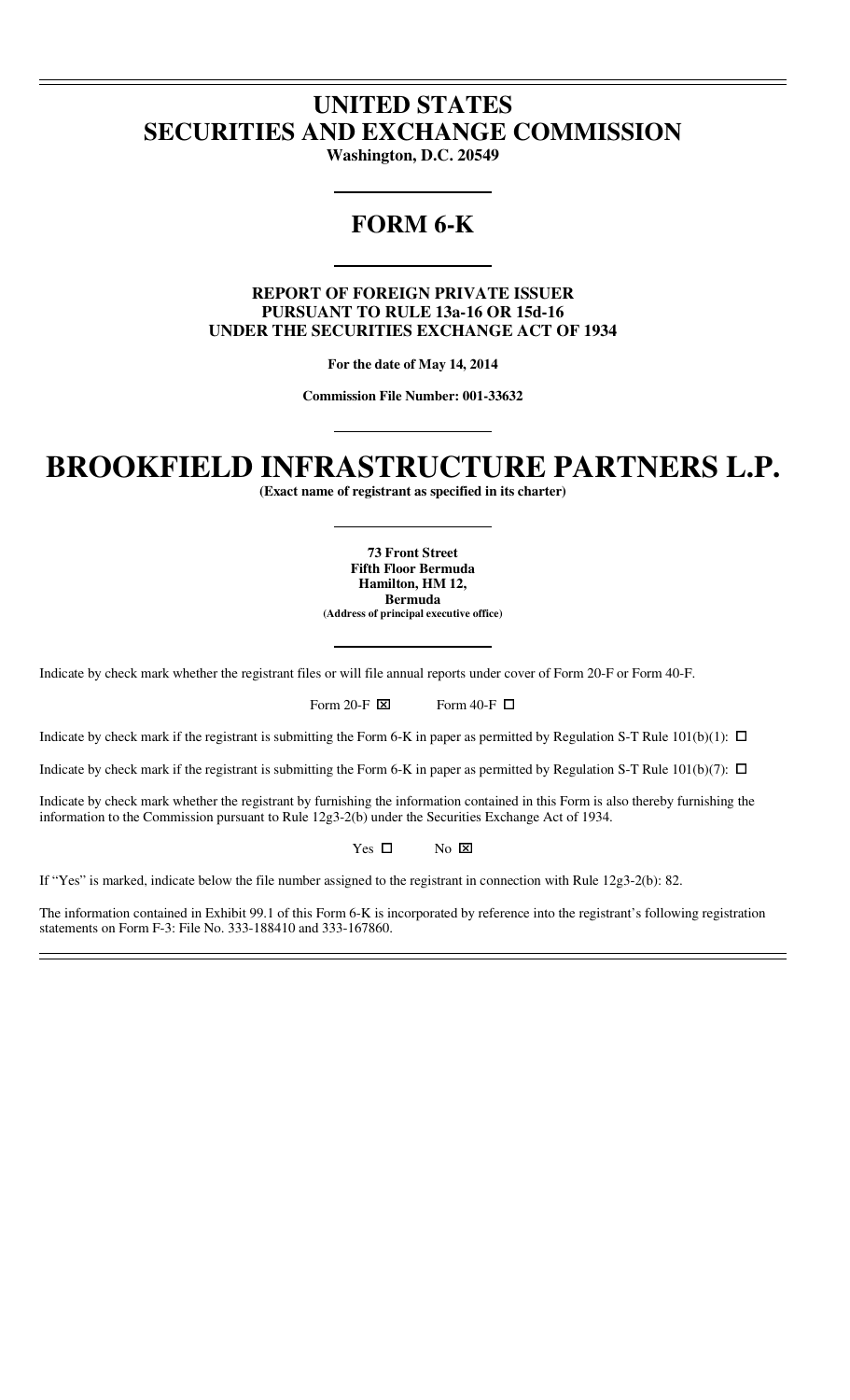The following document, which is attached as an exhibit hereto, is incorporated by reference herein:

| <b>Exhibit</b> | Title                                                                                                                       |
|----------------|-----------------------------------------------------------------------------------------------------------------------------|
| 99.1           | Brookfield Infrastructure Partners L.P.'s interim report for the quarter ended March 31, 2014                               |
| 99.2           | Certification of Samuel Pollock, Chief Executive Officer, Brookfield Infrastructure Group L.P., pursuant to Canadian<br>law |
| 99.3           | Certification of Bahir Manios, Chief Financial Officer, Brookfield Infrastructure Group L.P., pursuant to Canadian law      |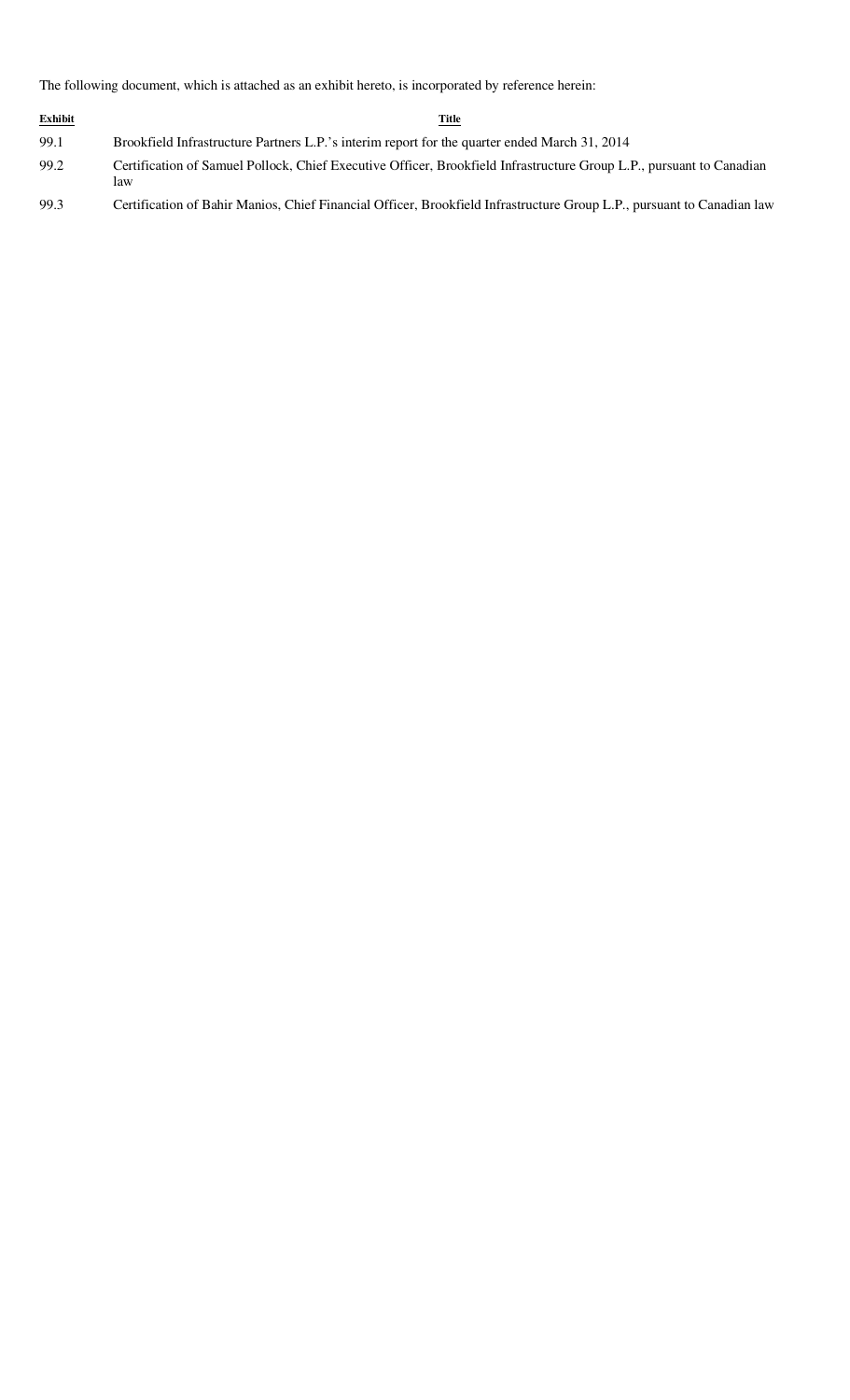## **SIGNATURES**

Pursuant to the requirements of the Securities Exchange Act of 1934, the registrant has duly caused this report to be signed on its behalf by the undersigned, thereunto duly authorized.

> **BROOKFIELD INFRASTRUCTURE PARTNERS L.P.** by its general partner, BROOKFIELD INFRASTRUCTURE PARTNERS LIMITED

Date: May 14, 2014 By: */s/ Don Mackenzie*

 Name: Don Mackenzie Title: Director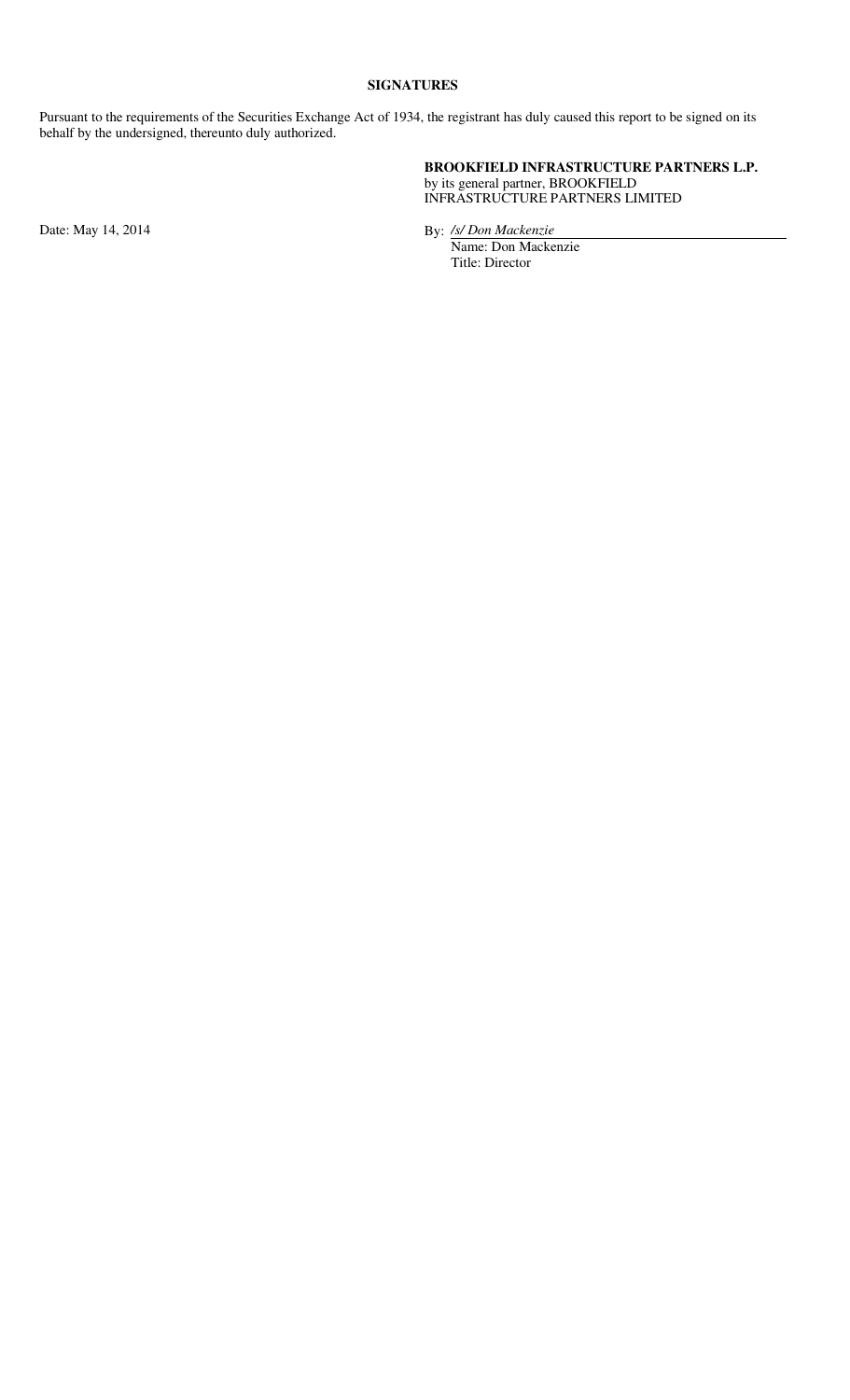# **UNAUDITED INTERIM CONDENSED AND CONSOLIDATED FINANCIAL STATEMENTS**

*AS OF MARCH 31, 2014 AND DECEMBER 31, 2013 AND FOR THE THREE MONTH PERIOD ENDED MARCH 31, 2014 AND 2013* 

# **INDEX**

| Unaudited Interim Condensed and Consolidated Statements of Financial Position of Brookfield Infrastructure Partners L.P.          | Page          |
|-----------------------------------------------------------------------------------------------------------------------------------|---------------|
| Unaudited Interim Condensed and Consolidated Statements of Operating Results of Brookfield Infrastructure Partners L.P.           | $\mathcal{L}$ |
| Unaudited Interim Condensed and Consolidated Statements of Comprehensive Income (Loss) of Brookfield Infrastructure Partners L.P. | 3             |
| Unaudited Interim Condensed and Consolidated Statements of Partnership Capital of Brookfield Infrastructure Partners L.P.         | 4             |
| Unaudited Interim Condensed and Consolidated Statements of Cash Flows of Brookfield Infrastructure Partners L.P.                  |               |
| Notes to Unaudited Interim Condensed and Consolidated Financial Statements of Brookfield Infrastructure Partners L.P.             | 6             |
| Management's Discussion & Analysis.                                                                                               | 24            |

Brookfield Infrastructure Partners L.P. (the "partnership" and together with its subsidiary and operating entities "Brookfield Infrastructure") owns and operates high quality, long-life assets that generate stable cash flows, require relatively minimal maintenance capital expenditures and, by virtue of barriers to entry or other characteristics, tend to appreciate in value over time. Our current operations consist of utility, transport, and energy businesses in North and South America, Australasia and Europe.

Brookfield Asset Management Inc. ("Brookfield") has an approximate 30% interest in Brookfield Infrastructure. Brookfield Infrastructure has appointed Brookfield as its Manager to provide certain management, administrative and advisory services, for a fee, under the Master Services Agreement.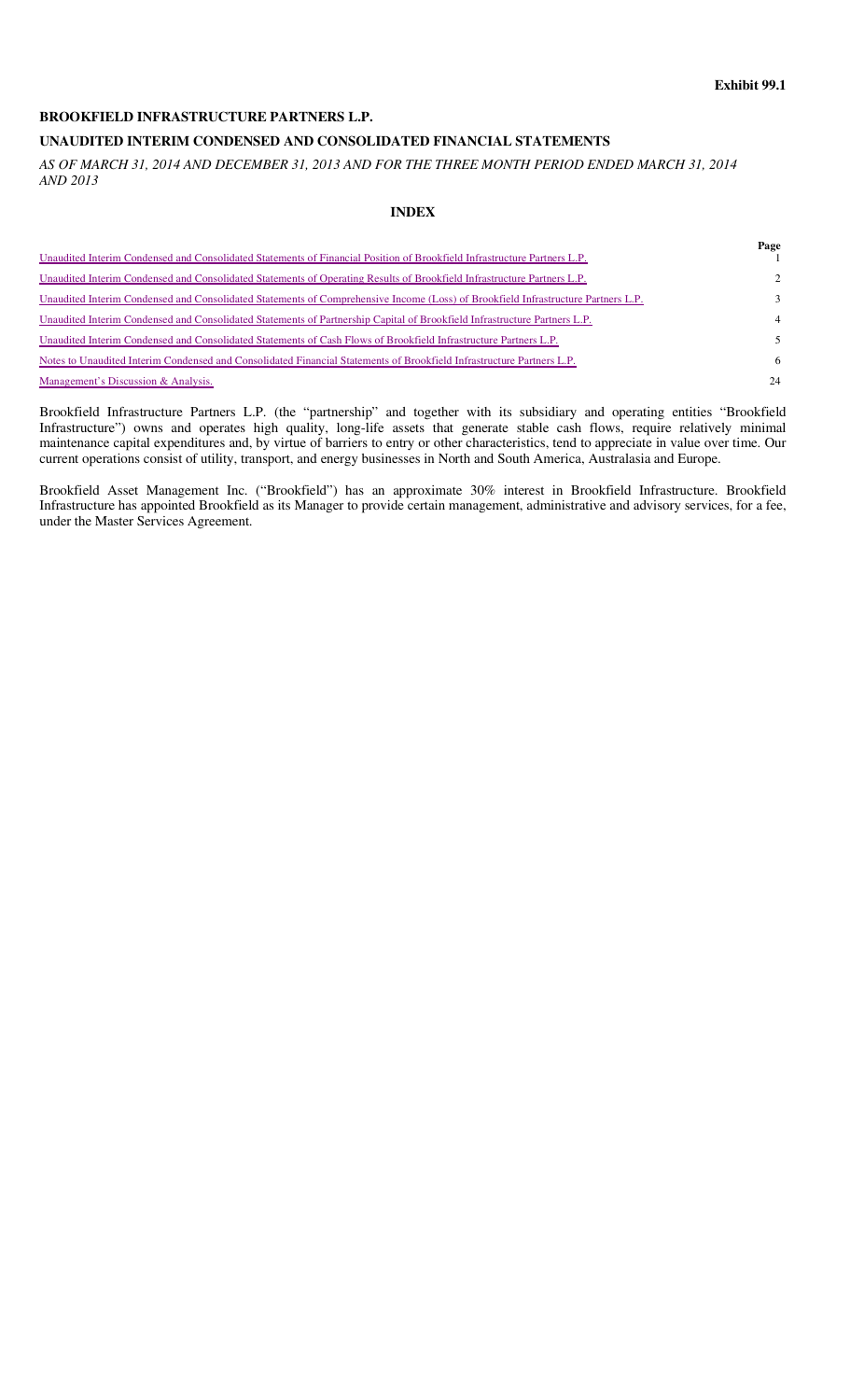# **UNAUDITED INTERIM CONDENSED AND CONSOLIDATED STATEMENTS OF FINANCIAL POSITION**

|                                                                            |                         |                | As of |                   |
|----------------------------------------------------------------------------|-------------------------|----------------|-------|-------------------|
| US\$ MILLIONS, UNAUDITED                                                   | <b>Notes</b>            | March 31, 2014 |       | December 31, 2013 |
| <b>Assets</b>                                                              |                         |                |       |                   |
| Cash and cash equivalents                                                  | 4                       | \$<br>363      | \$    | 538               |
| <b>Financial</b> assets                                                    | $\overline{\mathbf{4}}$ | 406            |       | 362               |
| Accounts receivable and other                                              | $\overline{\mathbf{4}}$ | 347            |       | 346               |
| Inventory                                                                  |                         | 25             |       | 22                |
| Current assets                                                             |                         | 1,141          |       | 1,268             |
| Property, plant and equipment                                              | 5                       | 7,866          |       | 7,763             |
| Intangible assets                                                          | 6                       | 4,034          |       | 4,006             |
| Investments in associates                                                  | 7                       | 2,167          |       | 2,039             |
| Investment properties                                                      |                         | 166            |       | 164               |
| Goodwill                                                                   |                         | 53             |       | 48                |
| Financial assets (non-current)                                             | $\overline{\mathbf{4}}$ | 130            |       | 178               |
| Other assets (non-current)                                                 |                         | 89             |       | 92                |
| Deferred income tax assets                                                 |                         | 109            |       | 124               |
| <b>Total assets</b>                                                        |                         | \$<br>15,755   | \$    | 15,682            |
| <b>Liabilities and Partnership capital</b>                                 |                         |                |       |                   |
| <b>Liabilities</b>                                                         |                         |                |       |                   |
| Accounts payable and other                                                 | $\overline{\mathbf{4}}$ | \$<br>516      | \$    | 491               |
| Non-recourse borrowings                                                    | 4,8                     | 128            |       | 71                |
| <b>Financial liabilities</b>                                               | 4                       | 86             |       | 36                |
| <b>Current liabilities</b>                                                 |                         | 730            |       | 598               |
| Corporate borrowings                                                       | 4                       | 363            |       | 377               |
| Non-recourse borrowings (non-current)                                      | 4,8                     | 5,706          |       | 5,719             |
| Financial liabilities (non-current)                                        | 4                       | 586            |       | 511               |
| Other liabilities (non-current)                                            |                         | 564            |       | 557               |
| Deferred income tax liabilities                                            |                         | 1,300          |       | 1,295             |
| Preferred shares                                                           | $\overline{\mathbf{4}}$ | 20             |       | 20                |
| <b>Total liabilities</b>                                                   |                         | 9,269          |       | 9,077             |
| <b>Partnership capital</b>                                                 |                         |                |       |                   |
| Limited partners                                                           |                         | 3,693          |       | 3,751             |
| Non-controlling interest – Redeemable Partnership Units held by Brookfield |                         | 1,385          |       | 1,408             |
| Non-controlling interest $-$ in operating subsidiaries                     |                         | 1,381          |       | 1,419             |
| General partner                                                            |                         | 27             |       | 27                |
| Total partnership capital                                                  |                         | 6,486          |       | 6,605             |
| Total liabilities and partnership capital                                  |                         | \$<br>15,755   | \$    | 15,682            |

*The accompanying notes are an integral part of these financial statements.*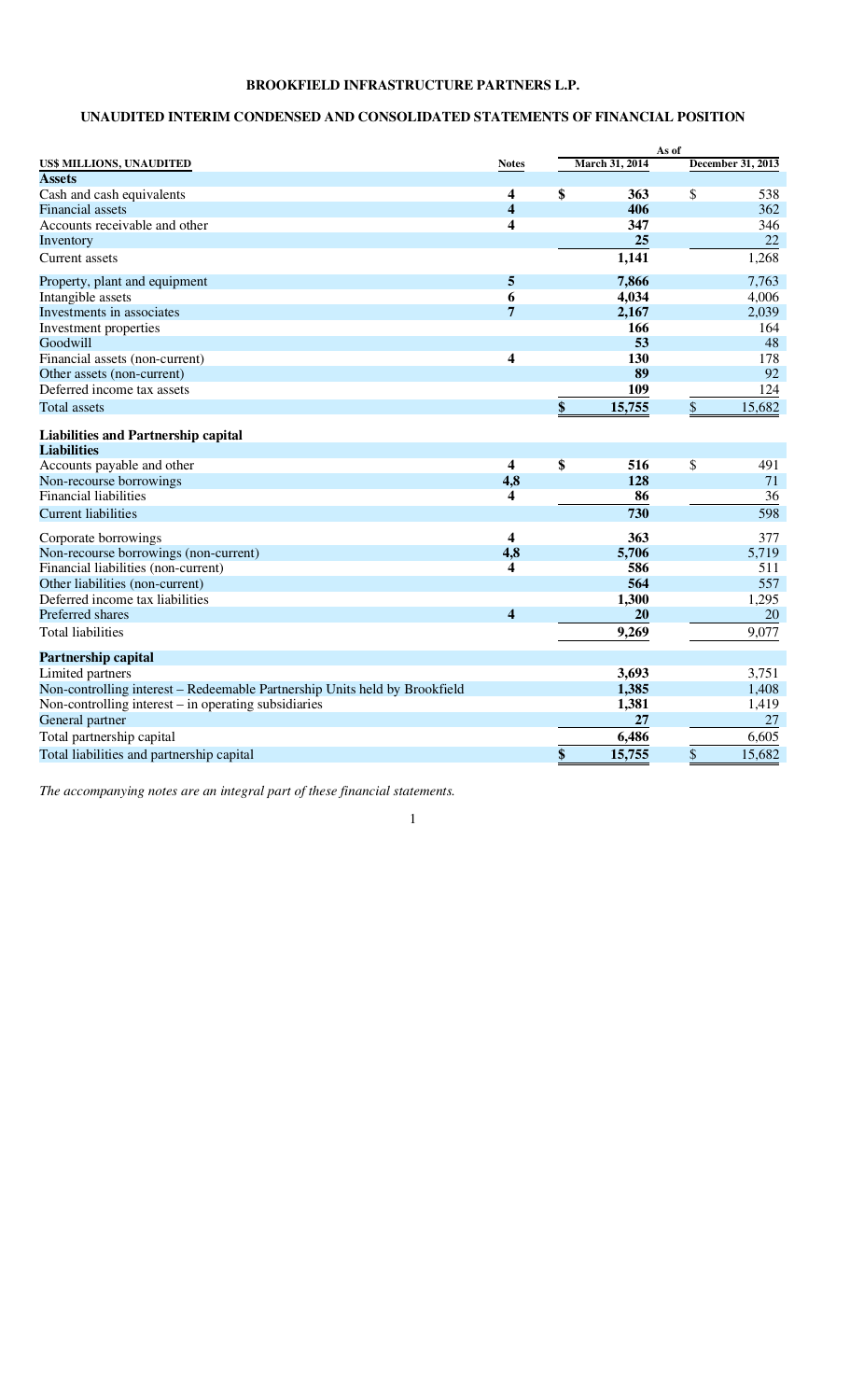# **UNAUDITED INTERIM CONDENSED AND CONSOLIDATED STATEMENTS OF OPERATING RESULTS**

|                                                            |                  | For the three month period ended March 31 |       |    |        |  |  |  |
|------------------------------------------------------------|------------------|-------------------------------------------|-------|----|--------|--|--|--|
| US\$ MILLIONS, UNAUDITED                                   | <b>Notes</b>     |                                           | 2014  |    | 2013   |  |  |  |
| Revenues                                                   |                  | \$                                        | 480   | \$ | 463    |  |  |  |
| Direct operating costs                                     |                  |                                           | (212) |    | (222)  |  |  |  |
| General and administrative expenses                        |                  |                                           | (27)  |    | (28)   |  |  |  |
| Depreciation and amortization expense                      | 5,6              |                                           | (91)  |    | (86)   |  |  |  |
|                                                            |                  |                                           | 150   |    | 127    |  |  |  |
| Interest expense                                           |                  |                                           | (87)  |    | (87)   |  |  |  |
| Share of earnings from investments in associates           | 7                |                                           | 12    |    | 17     |  |  |  |
| Mark-to-market on hedging items                            | $\boldsymbol{4}$ |                                           | (16)  |    | (62)   |  |  |  |
| Other expenses                                             |                  |                                           | (3)   |    | (37)   |  |  |  |
| Income (loss) before income tax                            |                  |                                           | 56    |    | (42)   |  |  |  |
| Income tax (expense) recovery                              |                  |                                           |       |    |        |  |  |  |
| Current                                                    |                  |                                           | (6)   |    | (6)    |  |  |  |
| Deferred                                                   |                  |                                           | (6)   |    | 26     |  |  |  |
| Net income (loss) from continuing operations               |                  |                                           | 44    |    | (22)   |  |  |  |
| Income from discontinued operations, net of income tax     | 3                |                                           |       |    | 21     |  |  |  |
| Net income (loss)                                          |                  |                                           | 44    | \$ | (1)    |  |  |  |
|                                                            |                  |                                           |       |    |        |  |  |  |
| <b>Attributable to:</b>                                    |                  |                                           |       |    |        |  |  |  |
| Limited partners                                           |                  | \$                                        | 15    | \$ | (25)   |  |  |  |
| Non-controlling interest attributable to:                  |                  |                                           |       |    |        |  |  |  |
| Redeemable Partnership Units held by Brookfield            |                  |                                           | 6     |    | (10)   |  |  |  |
| Interest of others in operating subsidiaries               |                  |                                           | 12    |    | 27     |  |  |  |
| General partner                                            |                  |                                           |       |    |        |  |  |  |
| Basic and diluted earnings (loss) per limited partner unit |                  |                                           | 0.10  |    | (0.17) |  |  |  |

*The accompanying notes are an integral part of these financial statements.*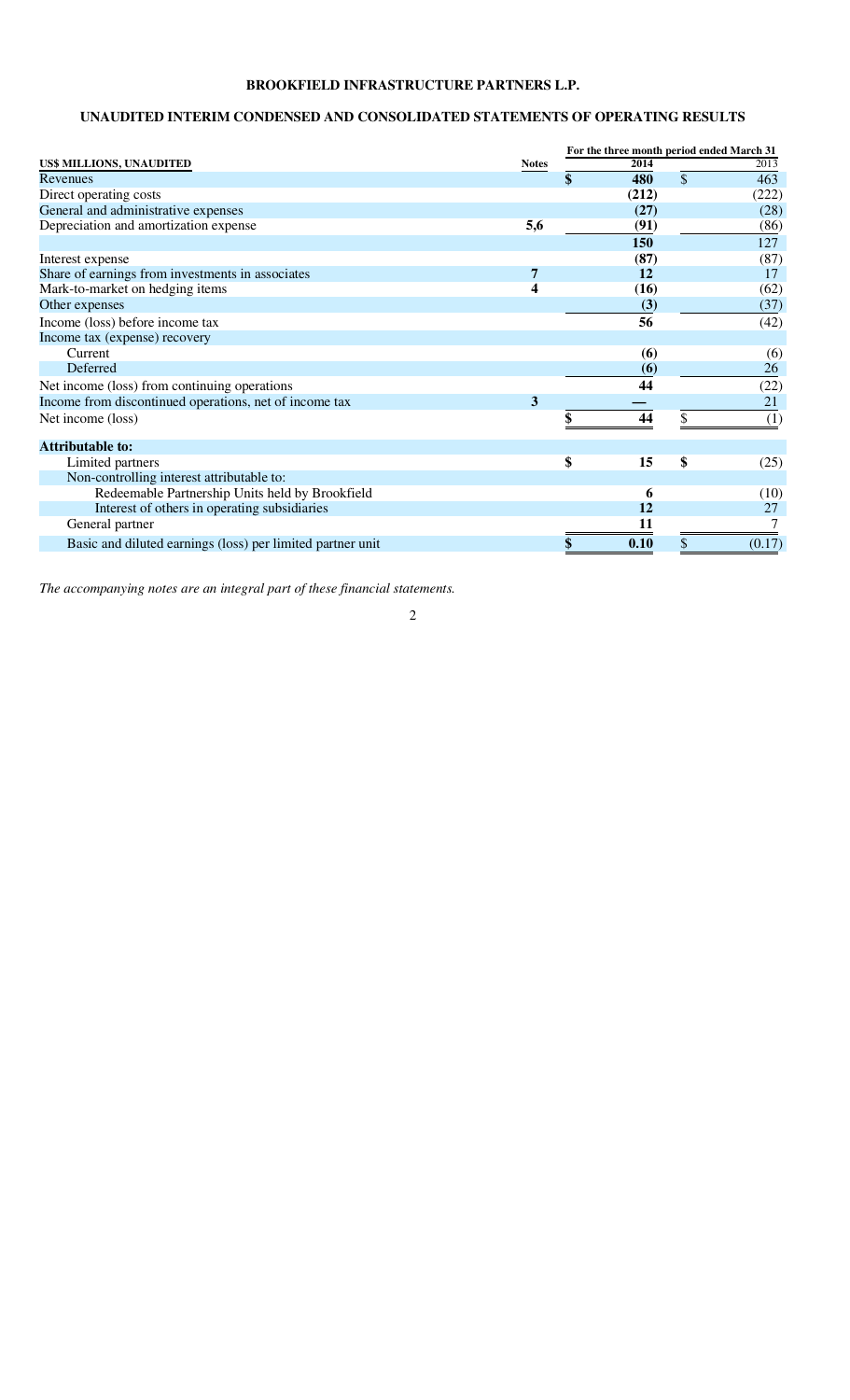#### **UNAUDITED INTERIM CONDENSED AND CONSOLIDATED STATEMENTS OF COMPREHENSIVE INCOME (LOSS)**

|                                                                     |              | For the three month period ended March 31 |     |                |
|---------------------------------------------------------------------|--------------|-------------------------------------------|-----|----------------|
| US\$ MILLIONS, UNAUDITED                                            | <b>Notes</b> | 2014                                      |     | 2013           |
| Net income (loss)                                                   |              | \$<br>44                                  | \$  | (1)            |
| Other comprehensive income (loss):                                  |              |                                           |     |                |
| Items that will not be reclassified subsequently to profit or loss: |              |                                           |     |                |
| Unrealized actuarial losses                                         |              |                                           |     | (8)            |
| Taxes on the above items                                            |              |                                           |     | $\overline{2}$ |
| Equity accounted investments                                        | 7            |                                           |     | (4)            |
|                                                                     |              |                                           |     | (10)           |
| Items that may be reclassified subsequently to profit or loss:      |              |                                           |     |                |
| Foreign currency translation                                        |              |                                           |     | (66)           |
| Cash flow hedges                                                    | 4            |                                           |     | 27             |
| Net investment hedges                                               | 4            | (37)                                      |     | 13             |
| Available-for-sale securities                                       |              | 11                                        |     |                |
| Taxes on the above items                                            |              | (3)                                       |     | (5)            |
| Equity accounted investments                                        | 7            | (1)                                       |     | (2)            |
|                                                                     |              | (26)                                      |     | (33)           |
| Total other comprehensive loss                                      |              | (26)                                      |     | (43)           |
| Comprehensive income (loss)                                         |              | 18                                        | S   | (44)           |
| Attributable to:                                                    |              |                                           |     |                |
| Limited partners                                                    | 3            | \$<br>13                                  | \$. | (43)           |
| Non-controlling interest attributable to:                           |              |                                           |     |                |
| Redeemable Partnership Units held by Brookfield                     | 3            | 5                                         |     | (16)           |
| Interest of others in operating subsidiaries                        | 3            | (11)                                      |     | 8              |
| General partner                                                     | 3            | 11                                        |     | 7              |

*The accompanying notes are an integral part of these financial statements.*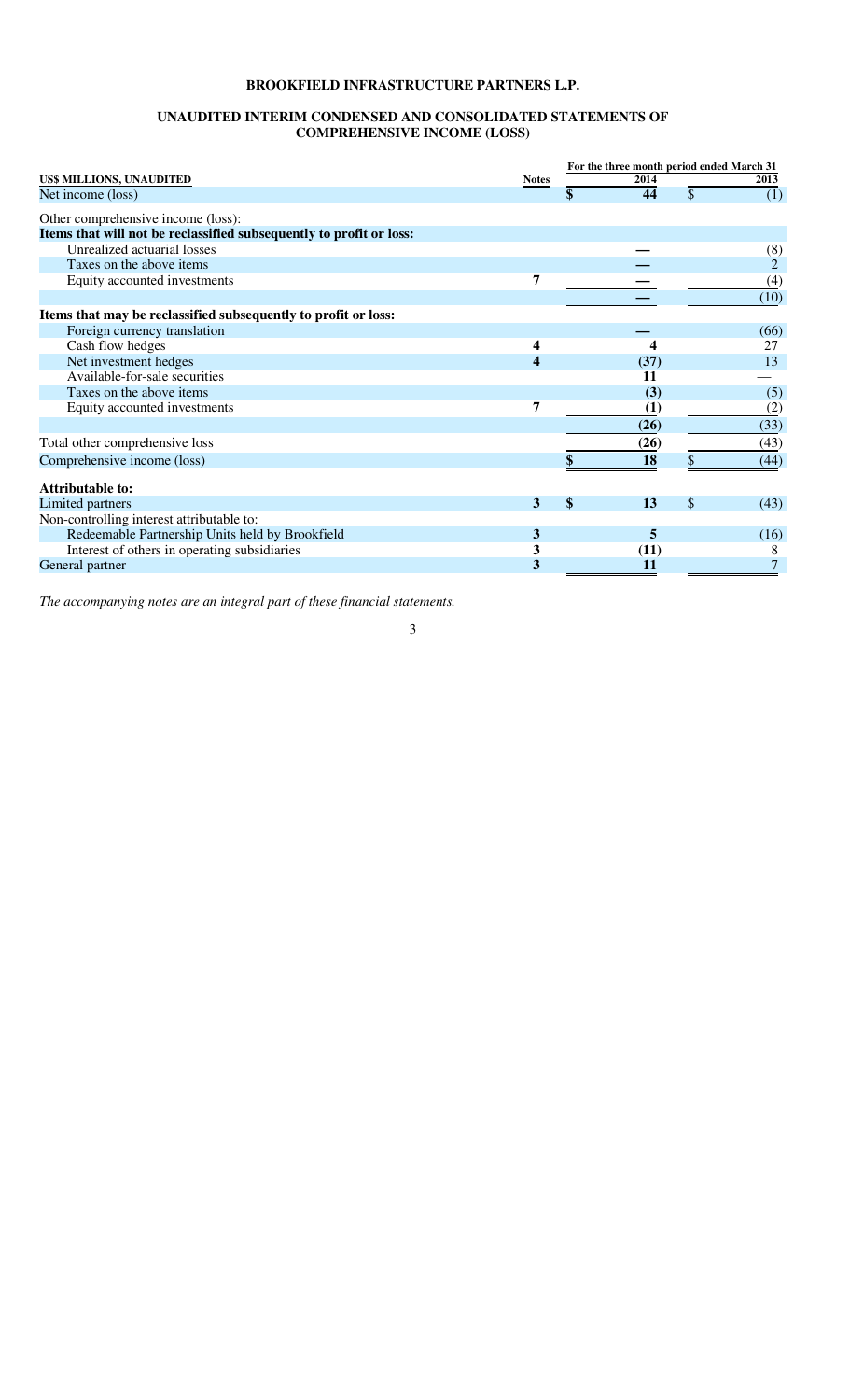## **UNAUDITED INTERIM CONDENSED AND CONSOLIDATED STATEMENTS OF PARTNERSHIP CAPITAL**

|                                                                               |                                 |                |           |                                 | Non-Controlling Interest-Redeemable<br><b>Limited Partners</b><br><b>General Partner</b><br><b>Partnership Units held by Brookfield</b> |                                                                |                     |                               |                                |  |                                                               |                    |                                                                 |         |           |                          |                                                                |                                                                                                        |                                                                          |                        |       |
|-------------------------------------------------------------------------------|---------------------------------|----------------|-----------|---------------------------------|-----------------------------------------------------------------------------------------------------------------------------------------|----------------------------------------------------------------|---------------------|-------------------------------|--------------------------------|--|---------------------------------------------------------------|--------------------|-----------------------------------------------------------------|---------|-----------|--------------------------|----------------------------------------------------------------|--------------------------------------------------------------------------------------------------------|--------------------------------------------------------------------------|------------------------|-------|
| THREE MONTH PERIOD<br><b>ENDED MARCH 31, 2014</b><br>US\$ MILLIONS, UNAUDITED | Limited<br>partners'<br>capita  | <b>Deficit</b> | Ownership | <b>change</b>                   |                                                                                                                                         | Accumulated<br>other<br>comprehensive<br>income <sup>(1)</sup> | Limited<br>partners | General<br>Partner<br>Capital | Retained<br>earnings           |  | Accumulated<br>other<br>comprehensive<br>income <sup>(1</sup> | General<br>partner | Redeemable<br>Partnership<br><b>Units held</b><br>by Brookfield | Deficit | Ownership | changes                  | Accumulated<br>other<br>comprehensive<br>income <sup>(1)</sup> | <b>Non-Controlling</b><br>Interest-<br>Redeemable<br>Partnership<br><b>Units</b> held<br>by Brookfield | Non-controlling<br>interest of<br>others in<br>operating<br>subsidiaries | partnership<br>capital | Total |
| Balance as at January 1, 2014                                                 | \$3,199                         | (213)          |           |                                 |                                                                                                                                         | 688                                                            | \$3,751             | $\perp$                       |                                |  |                                                               |                    | 1,178                                                           |         |           |                          | 295                                                            | 1,408                                                                                                  | 1,419                                                                    | 6,605                  |       |
| Net income                                                                    | $\overline{\phantom{a}}$        |                |           | $\overbrace{\hspace{25mm}}^{}$  |                                                                                                                                         |                                                                |                     |                               |                                |  |                                                               |                    |                                                                 |         |           |                          |                                                                |                                                                                                        | 12                                                                       |                        | 44    |
| Other comprehensive loss                                                      |                                 |                |           |                                 |                                                                                                                                         |                                                                | (2)                 |                               |                                |  |                                                               |                    |                                                                 |         |           |                          |                                                                | (1)                                                                                                    | (23)                                                                     |                        | (26)  |
| Comprehensive income (loss)                                                   | $\overbrace{\phantom{aaaaa}}$   |                |           | $\overbrace{\hspace{25mm}}^{}$  |                                                                                                                                         | (2)                                                            |                     | $\overbrace{\phantom{aaaaa}}$ |                                |  |                                                               |                    |                                                                 |         |           |                          |                                                                |                                                                                                        | (11)                                                                     |                        | 18    |
| Unit issuance                                                                 |                                 |                |           |                                 |                                                                                                                                         |                                                                |                     |                               | _                              |  | $\overline{\phantom{a}}$                                      |                    | __                                                              | __      |           |                          | $\overline{\phantom{m}}$                                       | —                                                                                                      | $\overline{\phantom{0}}$                                                 |                        |       |
| Partnership distributions                                                     | $\hspace{0.1mm}-\hspace{0.1mm}$ | (73)           |           | $\hspace{0.1mm}-\hspace{0.1mm}$ |                                                                                                                                         |                                                                | (73)                | $\overline{\phantom{m}}$      | (11)                           |  | $\hspace{0.1mm}-\hspace{0.1mm}$                               | (11)               |                                                                 | (28)    |           | $\overline{\phantom{m}}$ | $\overline{\phantom{a}}$                                       | (28)                                                                                                   |                                                                          |                        | (112) |
| Subsidiary distributions to non-controlling interest                          | $\overline{\phantom{a}}$        |                |           |                                 |                                                                                                                                         |                                                                |                     |                               | $\overbrace{\hspace{25mm}}^{}$ |  |                                                               |                    |                                                                 |         |           |                          | $\overbrace{\hspace{25mm}}^{}$                                 |                                                                                                        | (27)                                                                     |                        | (27)  |
| Balance as at March 31, 2014                                                  | \$3,201                         | (271)          |           |                                 |                                                                                                                                         | 686                                                            | \$3,693             |                               |                                |  |                                                               |                    | 1.178                                                           | (117)   |           |                          | 294                                                            | 1,385                                                                                                  | 1,381                                                                    | 6.486                  |       |

*(1) Refer to note 13 for an analysis of accumulated other comprehensive income by item.*

|                                                                                      | <b>Limited Partners</b>         |                                         |                          |                                                                |                     | <b>General Partner</b>        |                      |                                                                |                    |                                                                 | Non-Controlling Interest-Redeemable<br>Partnership Units held by Brookfield |                                                                                                                                                                                                                                                                                                                                                                                               |                                                                |                                                                                                        |                                                                          |                                 |
|--------------------------------------------------------------------------------------|---------------------------------|-----------------------------------------|--------------------------|----------------------------------------------------------------|---------------------|-------------------------------|----------------------|----------------------------------------------------------------|--------------------|-----------------------------------------------------------------|-----------------------------------------------------------------------------|-----------------------------------------------------------------------------------------------------------------------------------------------------------------------------------------------------------------------------------------------------------------------------------------------------------------------------------------------------------------------------------------------|----------------------------------------------------------------|--------------------------------------------------------------------------------------------------------|--------------------------------------------------------------------------|---------------------------------|
| <b>THREE MONTH PERIOD</b><br><b>ENDED MARCH 31, 2013</b><br>US\$ MILLIONS, UNAUDITED | Limited<br>partners'<br>capital | <b>Retained</b><br>earnings<br>(deficit | Ownership<br>changes     | Accumulated<br>other<br>comprehensive<br>income <sup>(1)</sup> | Limited<br>partners | General<br>Partner<br>Capital | Retained<br>earnings | Accumulated<br>other<br>comprehensive<br>income <sup>(1)</sup> | General<br>partner | Redeemable<br>Partnership<br><b>Units</b> held<br>by Brookfield | <b>Retained</b><br><b>Earnings</b><br>(deficit)                             | Ownership<br>changes                                                                                                                                                                                                                                                                                                                                                                          | Accumulated<br>other<br>comprehensive<br>income <sup>(1)</sup> | <b>Non-Controlling</b><br>Interest-<br>Redeemable<br>Partnership<br><b>Units</b> held<br>by Brookfield | Non-controlling<br>interest of<br>others in<br>operating<br>subsidiaries | Total<br>partnership<br>capital |
| Balance as at January 1, 2013                                                        | \$2,955                         | -48                                     | $\overline{\phantom{a}}$ | 629                                                            | \$3,632             | 19                            |                      |                                                                |                    | 1,084                                                           |                                                                             |                                                                                                                                                                                                                                                                                                                                                                                               | 272                                                            | 1,365                                                                                                  | 2,784                                                                    | 7,808                           |
| Net (loss) income                                                                    | $\overbrace{\phantom{12332}}$   | (25)                                    | $\hspace{0.05cm}$        | $\overbrace{\phantom{13333}}$                                  | (25)                | $\overbrace{\phantom{aaaaa}}$ |                      |                                                                |                    | $\overbrace{\phantom{aaaaa}}$                                   | (10)                                                                        | $\hspace{1.0cm} \overline{\hspace{1.0cm} \hspace{1.0cm} \hspace{1.0cm} } \hspace{1.0cm} \hspace{1.0cm} \overline{\hspace{1.0cm} \hspace{1.0cm} \hspace{1.0cm} } \hspace{1.0cm} \hspace{1.0cm} \overline{\hspace{1.0cm} \hspace{1.0cm} \hspace{1.0cm} } \hspace{1.0cm} \hspace{1.0cm} \overline{\hspace{1.0cm} \hspace{1.0cm} \hspace{1.0cm} } \hspace{1.0cm} \hspace{1.0cm} \hspace{1.0cm} }$ | $\hspace{0.05cm}$                                              | (10)                                                                                                   | 27                                                                       | (1)                             |
| Other comprehensive loss                                                             |                                 |                                         |                          | (18)                                                           | (18)                | $\overbrace{\phantom{aaaaa}}$ |                      |                                                                |                    |                                                                 |                                                                             |                                                                                                                                                                                                                                                                                                                                                                                               |                                                                | (6)                                                                                                    | (19)                                                                     | (43)                            |
| Comprehensive (loss) income                                                          | $\overbrace{\hspace{25mm}}^{}$  | (25)                                    | $\overline{\phantom{a}}$ | (18)                                                           | (43)                | $\overline{\phantom{m}}$      |                      |                                                                |                    | $\overbrace{\phantom{aaaaa}}$                                   | (10)                                                                        | $\hspace{0.05cm}$                                                                                                                                                                                                                                                                                                                                                                             | (6)                                                            | (16)                                                                                                   | -0                                                                       | (44)                            |
| Unit issuance                                                                        |                                 |                                         |                          | $\hspace{0.1mm}-\hspace{0.1mm}$                                |                     |                               |                      |                                                                |                    |                                                                 |                                                                             |                                                                                                                                                                                                                                                                                                                                                                                               | $\hspace{0.1mm}-\hspace{0.1mm}$                                |                                                                                                        | $\overline{\phantom{0}}$                                                 |                                 |
| Partnership distributions                                                            | $\overbrace{\phantom{aaaaa}}$   | (62)                                    | $\hspace{0.05cm}$        | $\overbrace{\phantom{12333}}$                                  | (62)                | $\overbrace{\phantom{aaaaa}}$ | (8)                  |                                                                | (8)                | $\hspace{0.1mm}-\hspace{0.1mm}$                                 | (24)                                                                        | $\hspace{1.0cm} \overline{\hspace{1.0cm} \hspace{1.0cm} \hspace{1.0cm} } \hspace{1.0cm} \hspace{1.0cm} \overline{\hspace{1.0cm} \hspace{1.0cm} \hspace{1.0cm} } \hspace{1.0cm} \hspace{1.0cm} \overline{\hspace{1.0cm} \hspace{1.0cm} \hspace{1.0cm} } \hspace{1.0cm} \hspace{1.0cm} \overline{\hspace{1.0cm} \hspace{1.0cm} \hspace{1.0cm} } \hspace{1.0cm} \hspace{1.0cm} \hspace{1.0cm} }$ | $\hspace{0.05cm}$                                              | (24)                                                                                                   |                                                                          | (94)                            |
| Acquisition of interests                                                             |                                 |                                         | $-$                      |                                                                |                     |                               |                      |                                                                |                    |                                                                 |                                                                             |                                                                                                                                                                                                                                                                                                                                                                                               |                                                                |                                                                                                        | 129                                                                      | 129                             |
| Subsidiary distributions to non-controlling interest                                 | $\overbrace{\hspace{25mm}}^{}$  |                                         |                          |                                                                |                     |                               |                      |                                                                |                    |                                                                 |                                                                             |                                                                                                                                                                                                                                                                                                                                                                                               | $\overline{\phantom{m}}$                                       |                                                                                                        | (21)                                                                     | (21)                            |
| Ownership changes                                                                    |                                 |                                         | 76                       |                                                                | 76                  |                               |                      |                                                                |                    |                                                                 |                                                                             | 30                                                                                                                                                                                                                                                                                                                                                                                            |                                                                | 30                                                                                                     | —                                                                        | 106                             |
| Balance as at March 31, 2013                                                         | \$2,957                         | (39)                                    | 76.                      | 611                                                            | \$3,605             | 19                            |                      |                                                                | -26                | .084                                                            | (25)                                                                        | 30                                                                                                                                                                                                                                                                                                                                                                                            | 266                                                            | 1,355                                                                                                  | 2.900                                                                    | 7,886                           |

4

*(1) Refer to note 13 for an analysis of accumulated other comprehensive income by item.*

*The accompanying notes are an integral part of these financial statements.*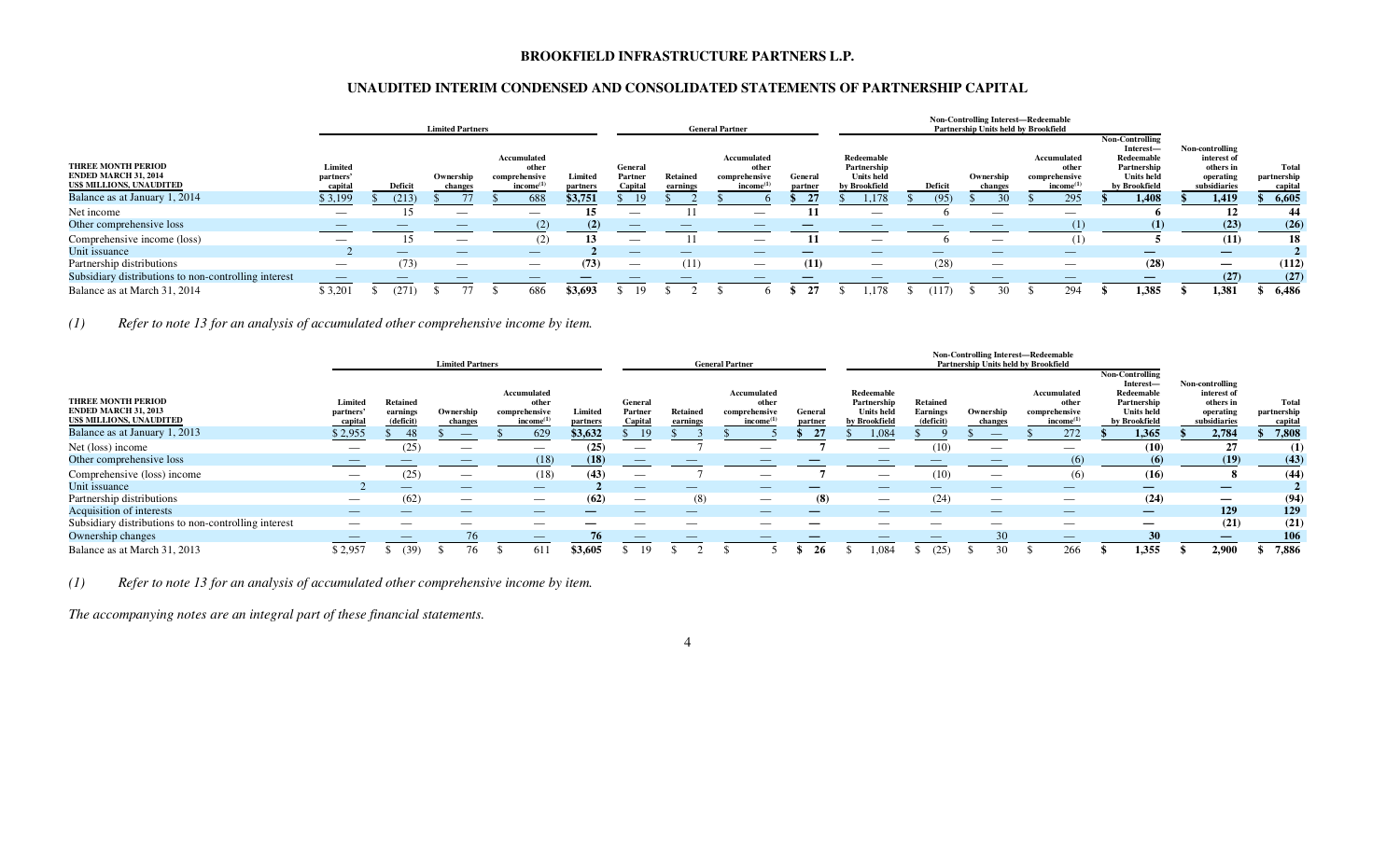## **BROOKFIELD INFRASTRUCTURE PARTNERS L.P. UNAUDITED INTERIM CONDENSED AND CONSOLIDATED STATEMENTS OF CASH FLOWS**

|                                                                        |              |    | March 31       | For the three month period ended |                   |  |
|------------------------------------------------------------------------|--------------|----|----------------|----------------------------------|-------------------|--|
| US\$ MILLIONS, UNAUDITED                                               | <b>Notes</b> |    | 2014           |                                  | $\overline{2013}$ |  |
| <b>Operating Activities</b>                                            |              |    |                |                                  |                   |  |
| Net income (loss)                                                      |              | \$ | 44             | \$                               | (1)               |  |
| Adjusted for the following items:                                      |              |    |                |                                  |                   |  |
| Earnings from investments in associates, net of distributions received | 7            |    | (11)           |                                  | (11)              |  |
| Fair value adjustments                                                 |              |    |                |                                  | 16                |  |
| Depreciation and amortization expense                                  | 5,6          |    | 91             |                                  | 86                |  |
| Mark-to-market on hedging items                                        |              |    | 16             |                                  | 62                |  |
| Provisions and other items                                             |              |    | 12             |                                  | 44                |  |
| Deferred tax expense (recovery)                                        |              |    | 6              |                                  | (24)              |  |
| Changes in non-cash working capital, net                               |              |    | (18)           |                                  | (25)              |  |
| Cash from operating activities                                         |              |    | 140            |                                  | 147               |  |
| <b>Investing Activities</b>                                            |              |    |                |                                  |                   |  |
| Acquisition of subsidiaries, net of cash acquired                      |              |    |                |                                  | (13)              |  |
| Additions of investments in associates                                 | 7            |    | (39)           |                                  | (4)               |  |
| Purchase of long lived assets                                          | 5,6          |    | (109)          |                                  | (103)             |  |
| Purchase of financial assets                                           |              |    | (50)           |                                  |                   |  |
| Net settlement of foreign exchange hedging items                       |              |    | (8)            |                                  | $\overline{7}$    |  |
| Cash used by investing activities                                      |              |    | (206)          |                                  | (113)             |  |
| <b>Financing Activities</b>                                            |              |    |                |                                  |                   |  |
| Distributions to general partner                                       | 12           |    | (11)           |                                  | (8)               |  |
| Distributions to other unitholders                                     | 12           |    | (101)          |                                  | (86)              |  |
| Subsidiary distributions to non-controlling interest                   |              |    | (27)           |                                  | (21)              |  |
| Proceeds from corporate credit facility                                |              |    |                |                                  | 317               |  |
| Repayment of corporate credit facility                                 |              |    |                |                                  | (539)             |  |
| Proceeds on subsidiary borrowings                                      | $\bf{8}$     |    | 42             |                                  | 1,269             |  |
| Repayments on subsidiary borrowings                                    | 8            |    | (22)           |                                  | (946)             |  |
| Partnership units issued (inclusive of dividend reinvestment plan)     | 11           |    | $\overline{2}$ |                                  | $\overline{2}$    |  |
| Cash from financing activities                                         |              |    | (117)          |                                  | (12)              |  |
| <b>Cash and cash equivalents</b>                                       |              |    |                |                                  |                   |  |
| Change during the period                                               |              |    | (183)          |                                  | 22                |  |
| Impact of foreign exchange on cash                                     |              |    | 8              |                                  | 1                 |  |
| Balance, beginning of year                                             |              |    | 538            |                                  | 263               |  |
| <b>Balance, end of period</b>                                          |              | \$ | 363            | \$                               | 286               |  |

*The accompanying notes are an integral part of the financial statements.*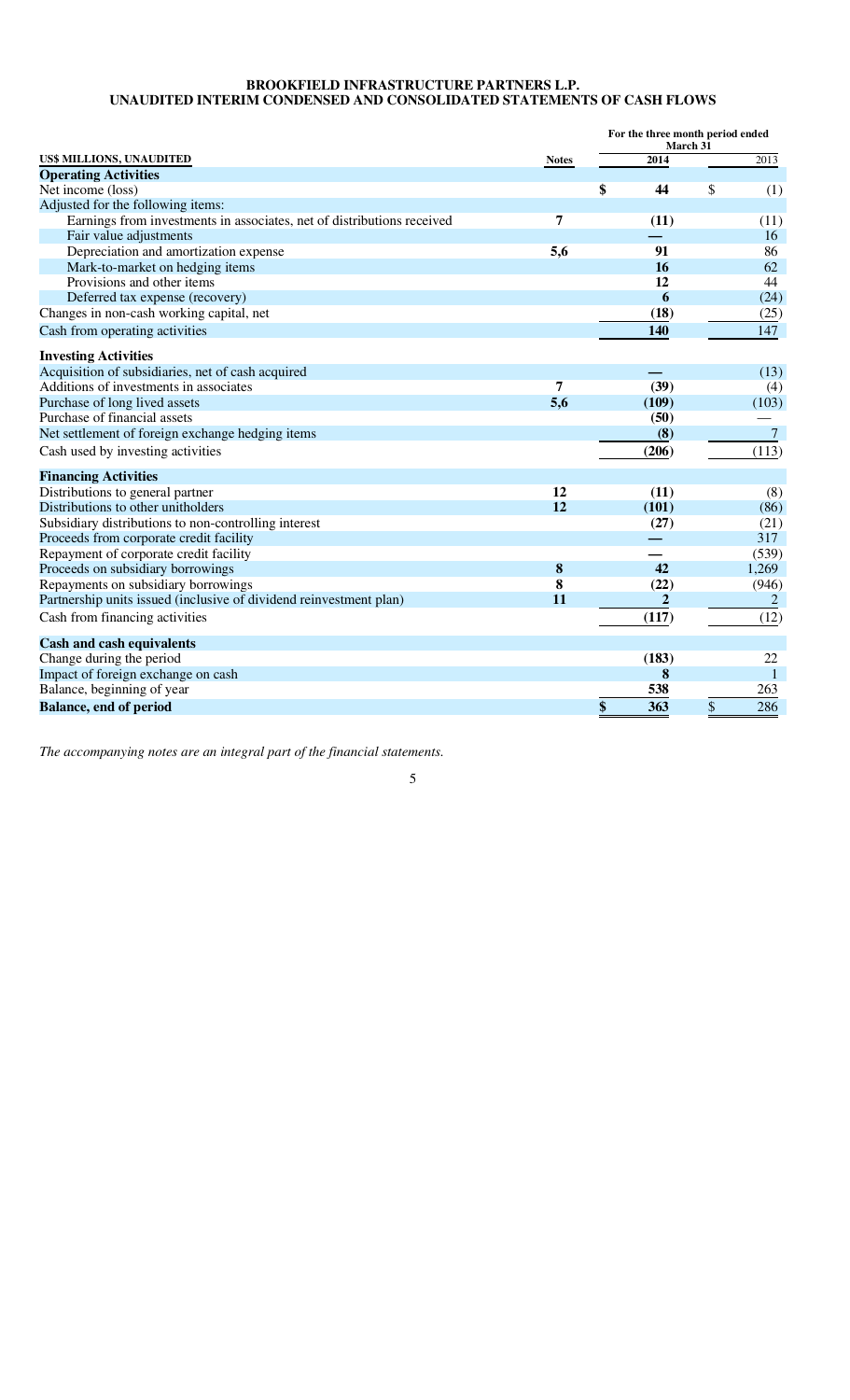## **NOTES TO UNAUDITED INTERIM CONDENSED AND CONSOLIDATED FINANCIAL STATEMENTS**

*AS OF MARCH 31, 2014 AND DECEMBER 31, 2013 AND FOR THE THREE MONTH PERIODS ENDED MARCH 31, 2014 AND 2013* 

## **1. ORGANIZATION AND DESCRIPTION OF THE BUSINESS**

Brookfield Infrastructure Partners L.P. (the "partnership") owns and operates utility, transport and energy businesses in North and South America, Australasia and Europe. The partnership was formed as a limited partnership established under the laws of Bermuda, pursuant to a limited partnership agreement dated May 17, 2007, as amended and restated. The managing general partner of the partnership is a subsidiary of Brookfield. The partnership's limited partnership units are listed on the New York Stock Exchange and the Toronto Stock Exchange under the symbols ''BIP'' and ''BIP.UN'', respectively. The registered office is 73 Front Street, Hamilton, HM12, Bermuda.

## **2. SUMMARY OF ACCOUNTING POLICIES**

#### *a) Statement of Compliance*

These interim condensed and consolidated financial statements of the partnership and its subsidiaries (together "Brookfield Infrastructure") have been prepared in accordance with International Accounting Standard 34 Interim Financial Reporting ("IAS 34") as issued by the International Accounting Standards Board ("IASB") and using the accounting policies Brookfield Infrastructure applied in its consolidated financial statements as of and for the year ended December 31, 2013, except for the adoption of Standards and amendments effective January 1, 2014 in Note 2 b). The accounting policies the partnership applied in its annual consolidated financial statements as of and for the year ended December 31, 2013 are disclosed in Note 3 of such financial statements, with which reference should be made in reading these interim condensed and consolidated financial statements.

These interim condensed and consolidated financial statements were authorized for issuance by the Board of Directors of the partnership on May 14, 2014.

#### *b) Recently Adopted Accounting Standards and Amendments*

Brookfield Infrastructure applied, for the first time, certain Standards and amendments to Standards applicable to Brookfield Infrastructure that became effective January 1, 2014. The impact of adopting these Standards on the partnership's accounting policies and disclosures are as follows:

IFRIC 21, *Levies* ("IFRIC 21") provides guidance on when to recognize a liability for a levy imposed by a government, both for levies that are accounted for in accordance with IAS 37, Provisions, Contingent Liabilities and Contingent Assets, and those where the timing and amount of the levy is certain. IFRIC 21 identifies the obligating event for the recognition of a liability as the activity that triggers the payment of the levy in accordance with the relevant legislation. A liability is recognized progressively if the obligating event occurs over a period of time or, if an obligation is triggered on reaching a minimum threshold, the liability is recognized when that minimum threshold is reached. IFRIC 21 was applied retrospectively and the application of this new standard had no impact on Brookfield Infrastructure's accounting for levies for the current and prior periods presented.

IAS 32, *Financial Instruments: Presentation* ("IAS 32") was amended to clarify certain aspects as a result of the application of offsetting requirements, namely focusing on the following four main areas: the interpretation of "currently has a legally enforceable right of set-off", the application of simultaneous realization and settlement, the offsetting of collateral amounts, and the unit of account for applying the offsetting requirements. The amendments to IAS 32 were applied retrospectively and the application of these amendments had no impact on Brookfield Infrastructures accounting for or presentation of financial instruments for the current and prior periods presented.

#### *c) Standard issued not yet adopted*

#### *IFRS 9 Financial Instruments – ("IFRS 9")*

IFRS 9, Financial Instruments ("IFRS 9") was issued by the IASB on November 12, 2009 and will replace IAS 39, Financial Instruments: Recognition and Measurement ("IAS 39"). IFRS 9 uses a single approach to determine whether a financial asset is measured at amortized cost or fair value, replacing the multiple rules in IAS 39. The approach in IFRS 9 is based on how an entity manages its financial instruments in the context of its business model and the contractual cash flow characteristics of the financial assets. The new standard also requires a single impairment method to be used, replacing the multiple impairment methods in IAS 39. IFRS 9 is tentatively effective for annual periods beginning on or after January 1, 2018. Brookfield Infrastructure is currently evaluating the impact of IFRS 9 on its consolidated financial statements.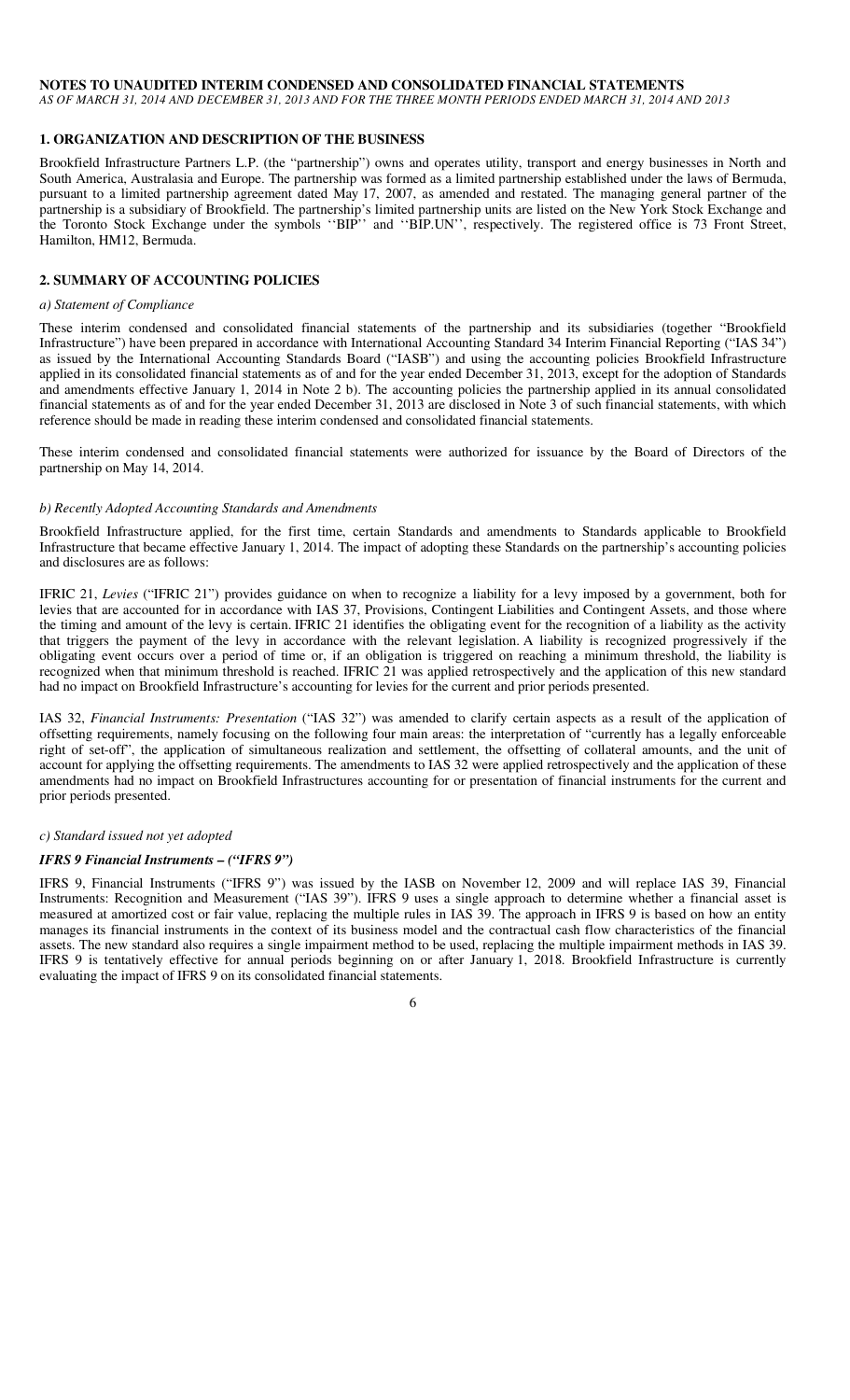# **3. DISCONTINUED OPERATIONS**

The revenues and expenses related to the U.S. and Canadian freehold timberlands, Brookfield Infrastructure's timber segment, have been presented on the interim condensed and consolidated statements of operating results as discontinued operations as a result of the following transactions:

- i) Brookfield Infrastructure sold its 30% interest in its U.S. freehold timberlands to a third party for proceeds of \$467 million. This transaction closed in the third quarter of 2013;
- ii) During the second quarter of 2013, Brookfield Infrastructure disposed of its 25% interest in its Canadian freehold timberlands to a third party for proceeds of \$173 million.

The timber segment was reported as part of continuing operations until the second quarter of 2013 and has since been classified as discontinued operations for both the current and comparative periods presented.

Operating results of discontinued operations for the three month periods ended March 31, 2014 and 2013 are as follows:

|                                                        |      | For the three month<br>period ended March 31 |      |  |
|--------------------------------------------------------|------|----------------------------------------------|------|--|
| <b>US\$ MILLIONS</b>                                   | 2014 |                                              | 2013 |  |
| <b>Revenues</b>                                        |      |                                              | 149  |  |
| Direct operating costs                                 |      |                                              | (86) |  |
|                                                        |      |                                              | 63   |  |
| Interest expense                                       |      |                                              | (21) |  |
| Fair value adjustments                                 |      |                                              | (16) |  |
| Other expenses                                         |      |                                              | (3)  |  |
| Income before income tax                               |      |                                              | 23   |  |
| Attributable current and deferred taxes                |      |                                              | (2)  |  |
| Income from discontinued operations, net of income tax |      |                                              | 21   |  |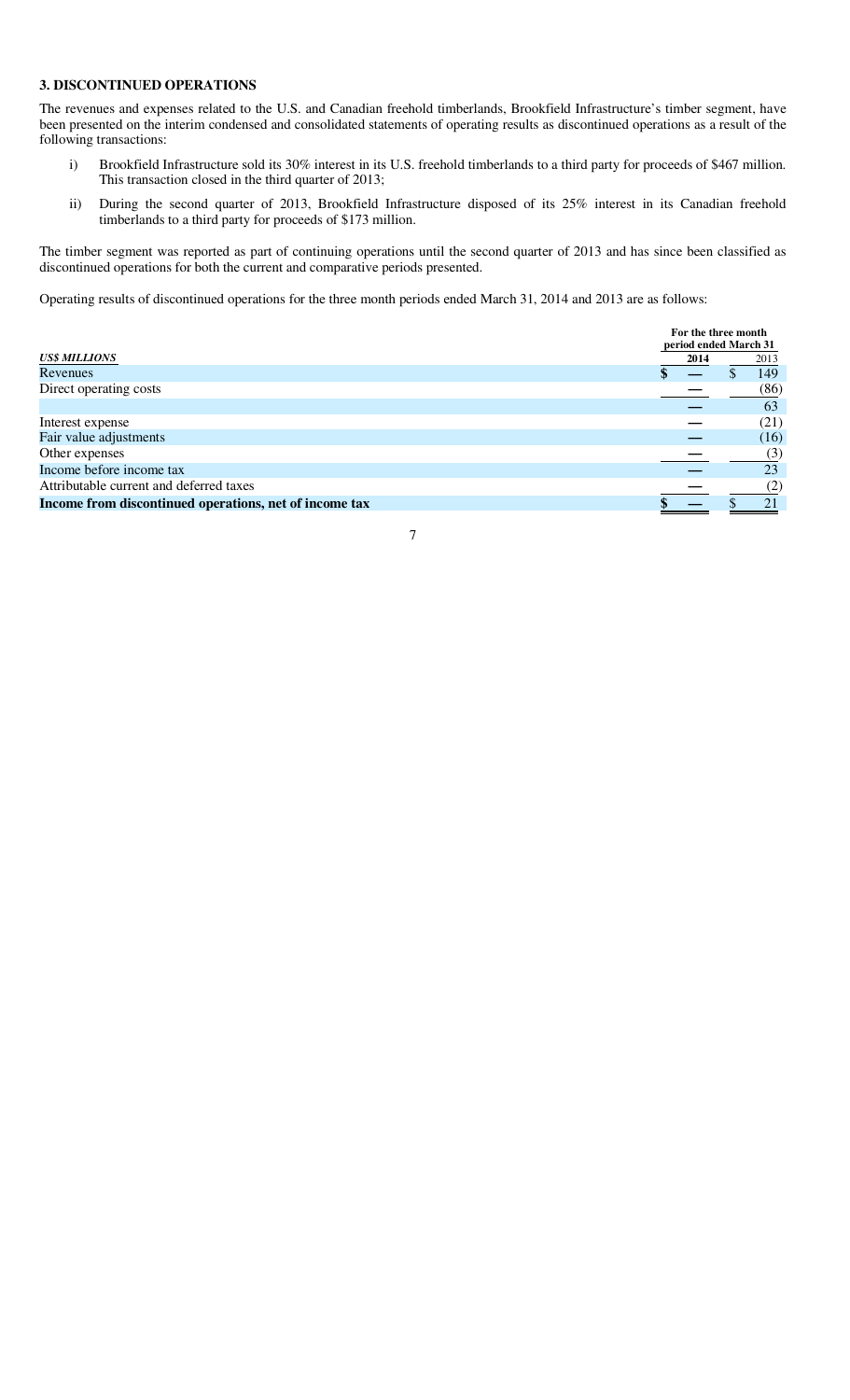Income (loss) attributable to unitholders for the three month periods ended March 31, 2014 and 2013 are as follows:

|                                                                             | For the three month<br>period ended March 31 |     |        |
|-----------------------------------------------------------------------------|----------------------------------------------|-----|--------|
| <b>US\$ MILLIONS</b>                                                        | 2014                                         |     | 2013   |
| Income (loss) from continuing operations attributable to:                   |                                              |     |        |
| Limited partners                                                            | 15                                           | \$  | (29)   |
| Non-controlling interest – Redeemable Partnership Units held by Brookfield  | 6                                            |     | (12)   |
| Non-controlling interest $-$ in operating subsidiaries                      | 12                                           |     |        |
| General partner                                                             | 11                                           |     |        |
| Income from discontinued operations attributable to:                        |                                              |     |        |
| Limited partners                                                            |                                              | \$. |        |
| Non-controlling interest – Redeemable Partnership Units held by Brookfield  |                                              |     |        |
| Non-controlling interest $-$ in operating subsidiaries                      |                                              |     | 15     |
| General partner                                                             |                                              |     |        |
| Basic and diluted earnings (loss) per unit attributable to:                 |                                              |     |        |
| Limited partners from continuing operations                                 | 0.10                                         |     | (0.20) |
| Limited partners from discontinued operations                               |                                              |     | 0.03   |
| Basic and diluted earnings (loss) per unit attributable to Limited partners | 0.10                                         |     | (0.17) |

Comprehensive income (loss) attributable to unitholders for the three month periods ended March 31, 2014 and 2013 is as follows:

| Comprehensive income (loss) from continuing operations attributable to:    |      |   |      |
|----------------------------------------------------------------------------|------|---|------|
|                                                                            |      |   |      |
| Limited partners                                                           | 13   |   | (46) |
| Non-controlling interest – Redeemable Partnership Units held by Brookfield |      |   | (18) |
| Non-controlling interest $-$ in operating subsidiaries                     | (11) |   | (5)  |
| General partner                                                            |      |   |      |
| Comprehensive income from discontinued operations attributable to:         |      |   |      |
| Limited partners                                                           |      | S |      |
| Non-controlling interest – Redeemable Partnership Units held by Brookfield |      |   |      |
| Non-controlling interest – in operating subsidiaries                       |      |   |      |
| General partner                                                            |      |   |      |
|                                                                            |      |   |      |

Other comprehensive loss relating to the disposal group for the three month periods ended March 31, 2014 and 2013 is as follows:

|                          | For the three month<br>period ended March 31 |      |
|--------------------------|----------------------------------------------|------|
| <b>US\$ MILLIONS</b>     | 2014                                         | 2013 |
| Cash flow hedges         |                                              | (3)  |
| Taxes on the above items |                                              |      |
| <b>Total</b>             |                                              | (3)  |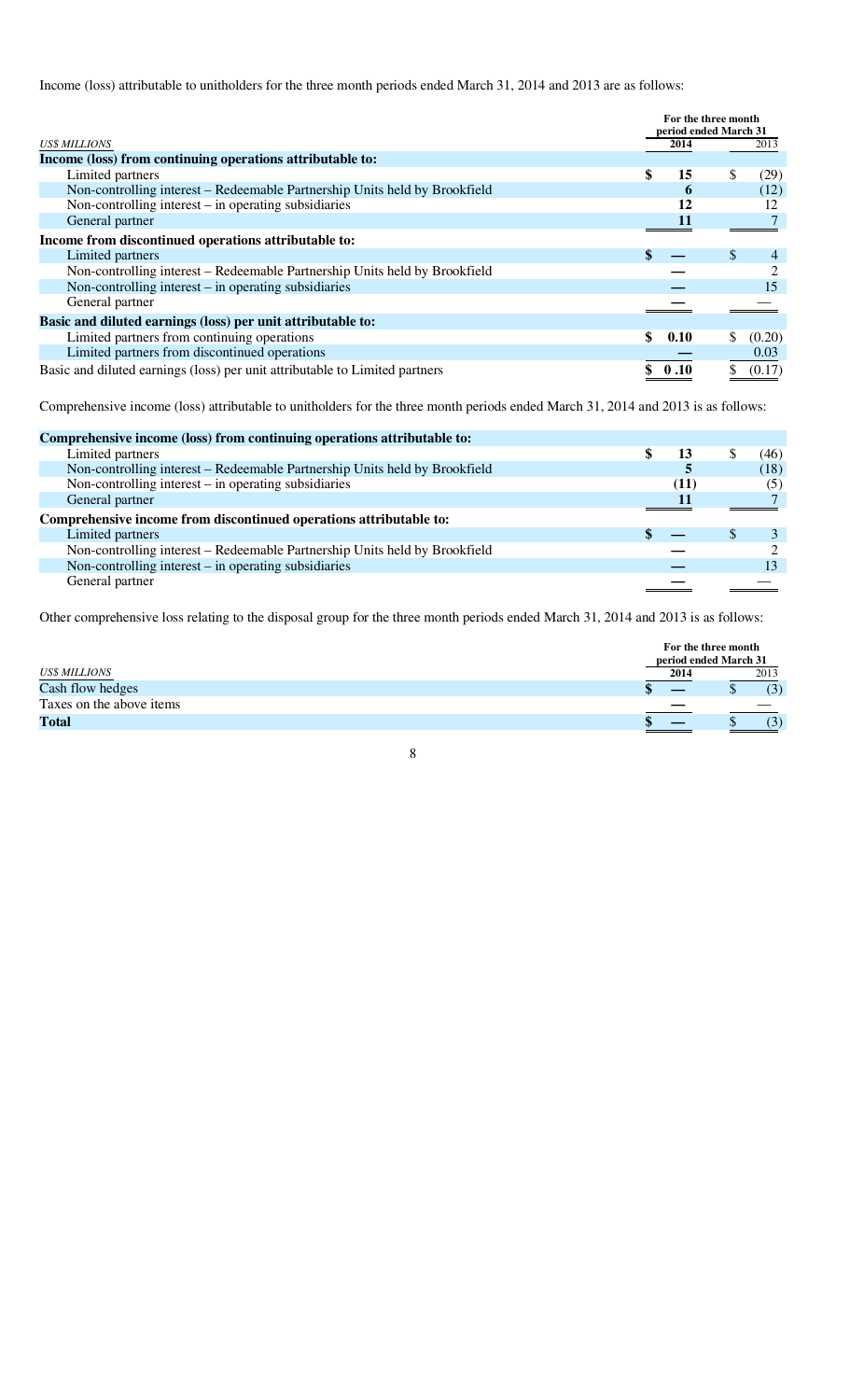The net cash flows attributable to the operating, investing and financing activities of discontinued operations for the three month periods ended March 31, 2014 and 2013 are as follows:

|                      |      | For the three month<br>period ended March 31 |
|----------------------|------|----------------------------------------------|
|                      | 2014 | 2013                                         |
| Operating cash flows |      | 30                                           |
| Investing cash flows |      | $\left( 1\right)$                            |
| Financing cash flows |      |                                              |
| Net cash flows       |      | 18                                           |

## **4. FAIR VALUE OF FINANCIAL INSTRUMENTS**

The fair value of a financial instrument is the price that would be received to sell an asset or paid to transfer a liability in an orderly transaction between market participants at the measurement date. Fair values are determined by reference to quoted bid or ask prices, when available. Where bid and ask prices are unavailable, the closing price of the most recent transaction of that instrument is used. In the absence of an active market, fair values are determined based on prevailing market rates (bid and ask prices, as appropriate) for instruments with similar characteristics and risk profiles or internal or external valuation models, such as option pricing models and discounted cash flow analysis, using observable market inputs.

Fair values determined using valuation models require the use of assumptions concerning the amount and timing of estimated future cash flows and discount rates. In determining those assumptions, Brookfield Infrastructure looks primarily to external readily observable market inputs such as interest rate yield curves, currency rates, and price and rate volatilities as applicable. The fair value of interest rate swap hedging items which form part of financing arrangements is calculated by way of discounted cash flows using market interest rates and applicable credit spreads.

#### **Classification of Financial Instruments**

Financial instruments classified as fair value through profit or loss are carried at fair value on the Consolidated Statements of Financial Position. Changes in the fair values of financial instruments classified as fair value through profit or loss are recognized in profit and loss. Mark-to-market adjustments on hedging items for those in an effective hedging relationship and changes in the fair value of available-for-sale securities are recognized in other comprehensive income. Breakage costs relating to the refinancing of the Australian railroad operation of \$37 million for the three months ended March 31, 2013 has been reclassified from mark-to-market on hedging items to other expenses on the Consolidated Statement of Operating Results to conform with current period presentation.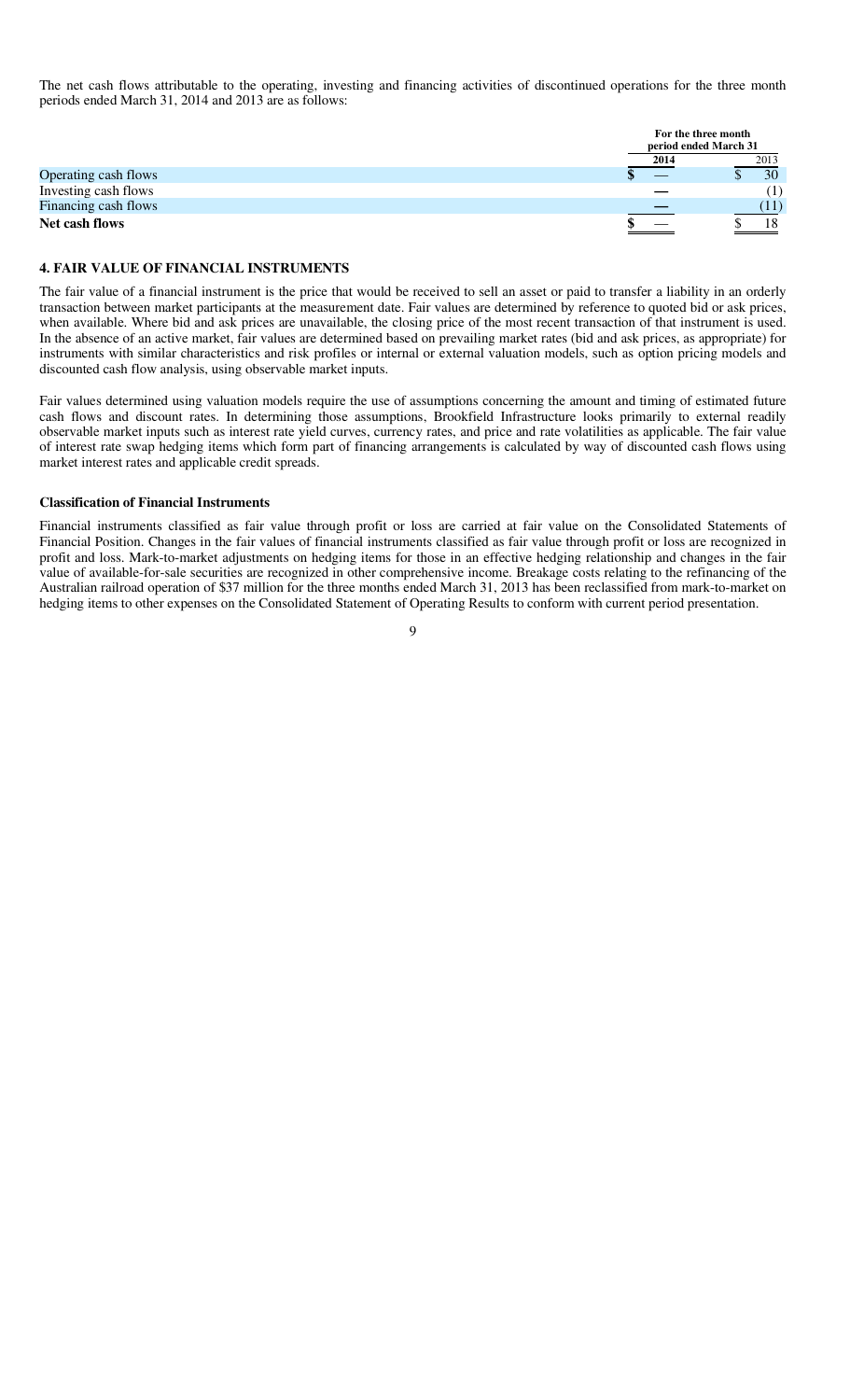# **Carrying Value and Fair Value of Financial Instruments**

The following table provides the allocation of financial instruments and their associated financial instrument classifications as at March 31, 2014:

| <b>US\$ MILLIONS</b><br><b>Financial Instrument Classification</b> | <b>FVTPL</b> |    | Available-for-<br>sale securities |    | Loans and receivables/<br><b>Other liabilities</b> |     |              |
|--------------------------------------------------------------------|--------------|----|-----------------------------------|----|----------------------------------------------------|-----|--------------|
| <b>MEASUREMENT BASIS</b>                                           | (Fair Value) |    | (Fair Value<br>through OCI)       |    | (Amortized Cost)                                   |     | <b>Total</b> |
| <b>Financial assets</b>                                            |              |    |                                   |    |                                                    |     |              |
| Cash and cash equivalents                                          | \$           |    |                                   |    | <b>363</b>                                         | -\$ | 363          |
| Accounts receivable and other                                      |              |    |                                   |    | 347                                                |     | 347          |
| Financial assets (current and non-current) $(1)$                   | 171          |    |                                   |    | 66                                                 |     | 237          |
| Marketable securities                                              |              |    | 296                               |    |                                                    |     | 296          |
| Restricted cash                                                    |              |    |                                   |    | 3                                                  |     |              |
| <b>Total</b>                                                       | 171          | \$ | 296                               | \$ | 779                                                | \$  | 1,246        |
| <b>Financial liabilities</b>                                       |              |    |                                   |    |                                                    |     |              |
| Corporate borrowings                                               | \$           |    |                                   | \$ | $363*$                                             |     | 363          |
| Non-recourse borrowings (current and non-                          |              |    |                                   |    |                                                    |     |              |
| current)                                                           |              |    |                                   |    | 5,834                                              |     | 5,834        |
| Accounts payable and other                                         |              |    |                                   |    | 516                                                |     | 516          |
| Preferred shares                                                   |              |    |                                   |    | 20                                                 |     | 20           |
| Financial liabilities (current and non-current) $(1)$              | 596          |    |                                   |    | 76                                                 |     | 672          |
| <b>Total</b>                                                       | 596          |    |                                   |    | 6,809                                              |     | 7,405        |

*(1) Derivative instruments which are elected for hedge accounting totaling \$151 million are included in financial assets and \$225 million of derivative instruments are included in financial liabilities.* 

The following table provides the allocation of financial instruments and their associated financial instrument classifications as at December 31, 2013:

| <b>US\$ MILLIONS</b>                                  |              |     |                 | Available-for-              |     | <b>Loans and receivables/</b> |               |       |
|-------------------------------------------------------|--------------|-----|-----------------|-----------------------------|-----|-------------------------------|---------------|-------|
| <b>Financial Instrument Classification</b>            | <b>FVTPL</b> |     | sale securities |                             |     | <b>Other liabilities</b>      |               |       |
| <b>MEASUREMENT BASIS</b>                              | (Fair Value) |     |                 | (Fair Value<br>through OCI) |     | (Amortized Cost)              |               | Total |
| <b>Financial assets</b>                               |              |     |                 |                             |     |                               |               |       |
| Cash and cash equivalents                             | \$           |     | \$              |                             | \$  | 538                           | -S            | 538   |
| Accounts receivable and other                         |              |     |                 |                             |     | 346                           |               | 346   |
| Financial assets (current and non-current) $^{(1)}$   |              | 241 |                 |                             |     | 66                            |               | 307   |
| Marketable securities                                 |              |     |                 | 230                         |     |                               |               | 230   |
| Restricted cash                                       |              |     |                 |                             |     |                               |               |       |
| <b>Total</b>                                          | S            | 241 | S               | 230                         | \$. | 953                           | <sup>\$</sup> | 1,424 |
| <b>Financial liabilities</b>                          |              |     |                 |                             |     |                               |               |       |
| Corporate borrowings                                  | \$           |     | \$              |                             | \$  | 377 \$                        |               | 377   |
| Non-recourse borrowings (current and non-             |              |     |                 |                             |     |                               |               |       |
| current)                                              |              |     |                 |                             |     | 5,790                         |               | 5,790 |
| Accounts payable and other                            |              |     |                 |                             |     | 491                           |               | 491   |
| Preferred shares                                      |              |     |                 |                             |     | 20                            |               | 20    |
| Financial liabilities (current and non-current) $(1)$ |              | 547 |                 |                             |     |                               |               | 547   |
| Total                                                 |              | 547 |                 |                             |     | 6,678                         |               | 7,225 |

*(1) Derivative instruments which are elected for hedge accounting totaling \$196 million are included in financial assets and \$195 million of derivative instruments are included in financial liabilities.*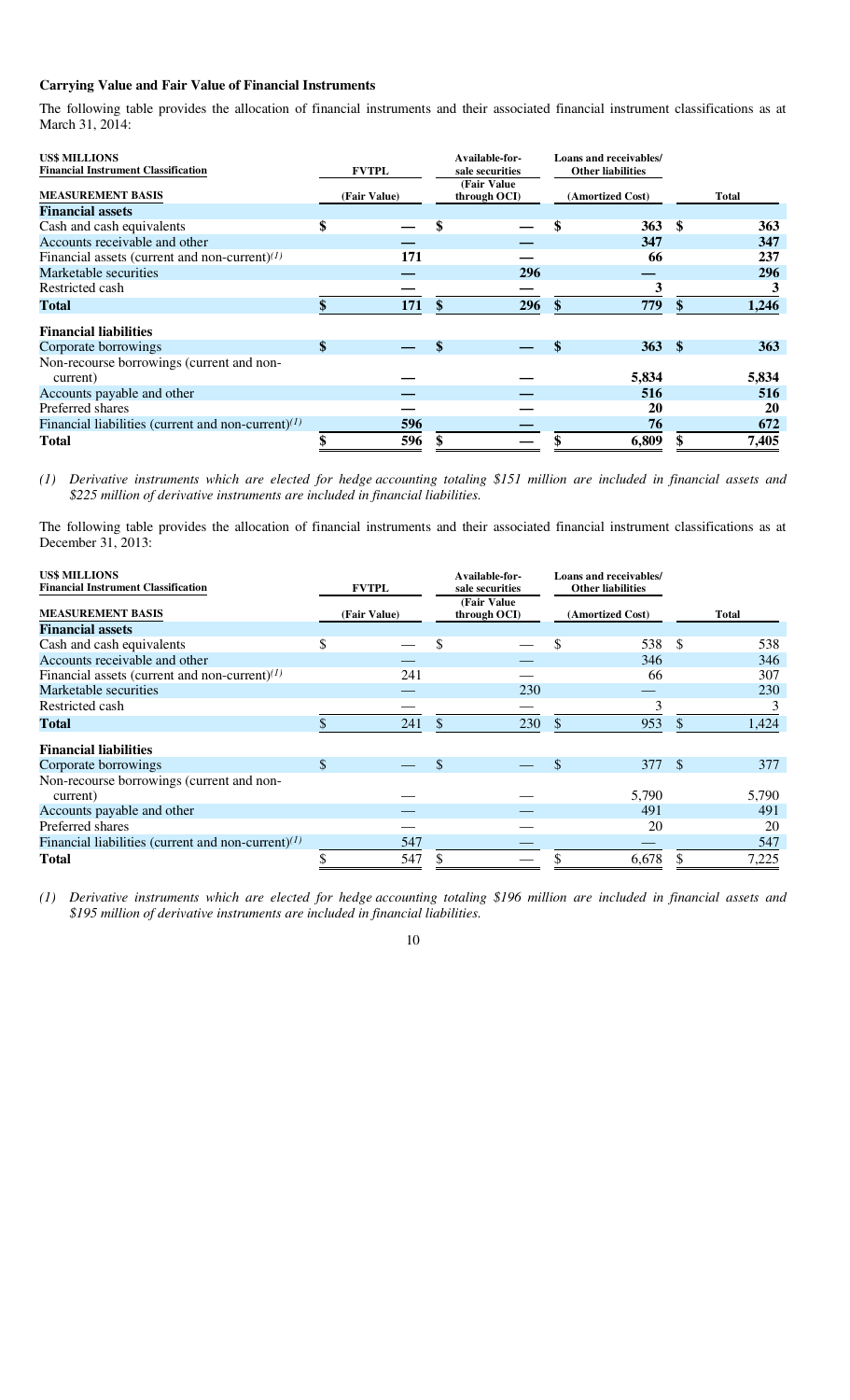The following table provides the carrying values and fair values of financial instruments as at March 31, 2014 and December 31, 2013:

|                                                  | March 31, 2014    |               |                      | December 31, 2013 |
|--------------------------------------------------|-------------------|---------------|----------------------|-------------------|
| <b>US\$ MILLIONS</b>                             | Carrying<br>Value | Fair<br>Value | Carrying<br>Value    | Fair<br>Value     |
| <b>Financial assets</b>                          |                   |               |                      |                   |
| Cash and cash equivalents                        | \$<br>363         | \$.<br>363    | \$.<br>538           | \$.<br>538        |
| Accounts receivable and other financial assets   | 347               | 347           | 346                  | 346               |
| Financial assets (current and non-current)       | 237               | 237           | 307                  | 307               |
| Marketable securities                            | 296               | 296           | 230                  | 230               |
| Restricted cash                                  |                   | 3             |                      |                   |
| Total                                            | \$1,246           | \$1,246       | \$1,424              | \$1,424           |
| <b>Financial liabilities</b>                     |                   |               |                      |                   |
| Corporate borrowings $^{(1)}$                    | \$<br>363         | \$372         | <sup>\$</sup><br>377 | \$381             |
| Non-recourse borrowings $^{(2)}$                 | 5,834             | 6,052         | 5,790                | 5,973             |
| Accounts payable and other financial liabilities | 516               | 516           | 491                  | 491               |
| Preferred shares                                 | 20                | 20            | 20                   | 20                |
| Financial liabilities (current and non-current)  | 672               | 672           | 547                  | 547               |
| Total                                            | \$7,405           | \$7,632       | \$7,225              | \$7,249           |

*(1) Corporate borrowings is classified under level 1 of the fair value hierarchy; quoted prices in an active market are available.* 

*(2) Non-recourse borrowings are classified under level 2 of the fair value hierarchy with the exception of borrowings at the UK port operation and Chilean toll road which are classified under level 1. For level 2 fair values, future cash flows are estimated based on observable forward interest rates at the end of the reporting period.* 

## **Hedging Activities**

Brookfield Infrastructure uses derivatives and non-derivative financial instruments to manage or maintain exposures to interest and currency risks. For certain derivatives which are used to manage exposures, Brookfield Infrastructure determines whether hedge accounting can be applied. When hedge accounting can be applied, a hedge relationship can be designated as a fair value hedge, cash flow hedge or a hedge of foreign currency exposure of a net investment in a foreign operation with a functional currency other than the U.S. dollar. To qualify for hedge accounting the derivative must be highly effective in accomplishing the objective of offsetting changes in the fair value or cash flows attributable to the hedged risk both at inception and over the life of the hedge. If it is determined that the derivative is not highly effective as a hedge, hedge accounting is discontinued prospectively.

## **Cash Flow Hedges**

Brookfield Infrastructure uses interest rate swaps to hedge the variability in cash flows related to a variable rate asset or liability. The settlement dates typically coincide with the dates on which the interest is payable on the underlying debt, and the amount accumulated in equity is reclassified to income or loss over the period that the floating rate interest payments on debt affect income or loss. For the three months ended March 31, 2014, pre-tax net unrealized gains of \$4 million (2013: gains of \$27 million) were recorded in other comprehensive income (loss) for the effective portion of the cash flow hedges. As at March 31, 2014, there was a derivative liability balance of \$27 million relating to hedging items designated as cash flow hedges (December 31, 2013: derivative liability balance of \$31 million).

## **Net Investment Hedges**

Brookfield Infrastructure uses foreign exchange hedging items and foreign currency denominated debt instruments to manage its foreign currency exposures arising from net investments in foreign operations having a functional currency other than the U.S. dollar. For the three months ended March 31, 2014 unrealized pre-tax net losses of \$29 million, (2013: gains of \$6 million) were recorded in other comprehensive income (loss) for the effective portion of hedges of net investments in foreign operations. Further, Brookfield Infrastructure recognized a \$8 million loss (2013: gain of \$7 million) in other comprehensive income (loss) related to the net settlement of foreign exchange hedging items in the three month period ended March 31, 2014. As at March 31, 2014, there was a derivative liability balance of \$29 million relating to hedging items designated as net investment hedges (December 31, 2013: derivative asset balance of \$8 million).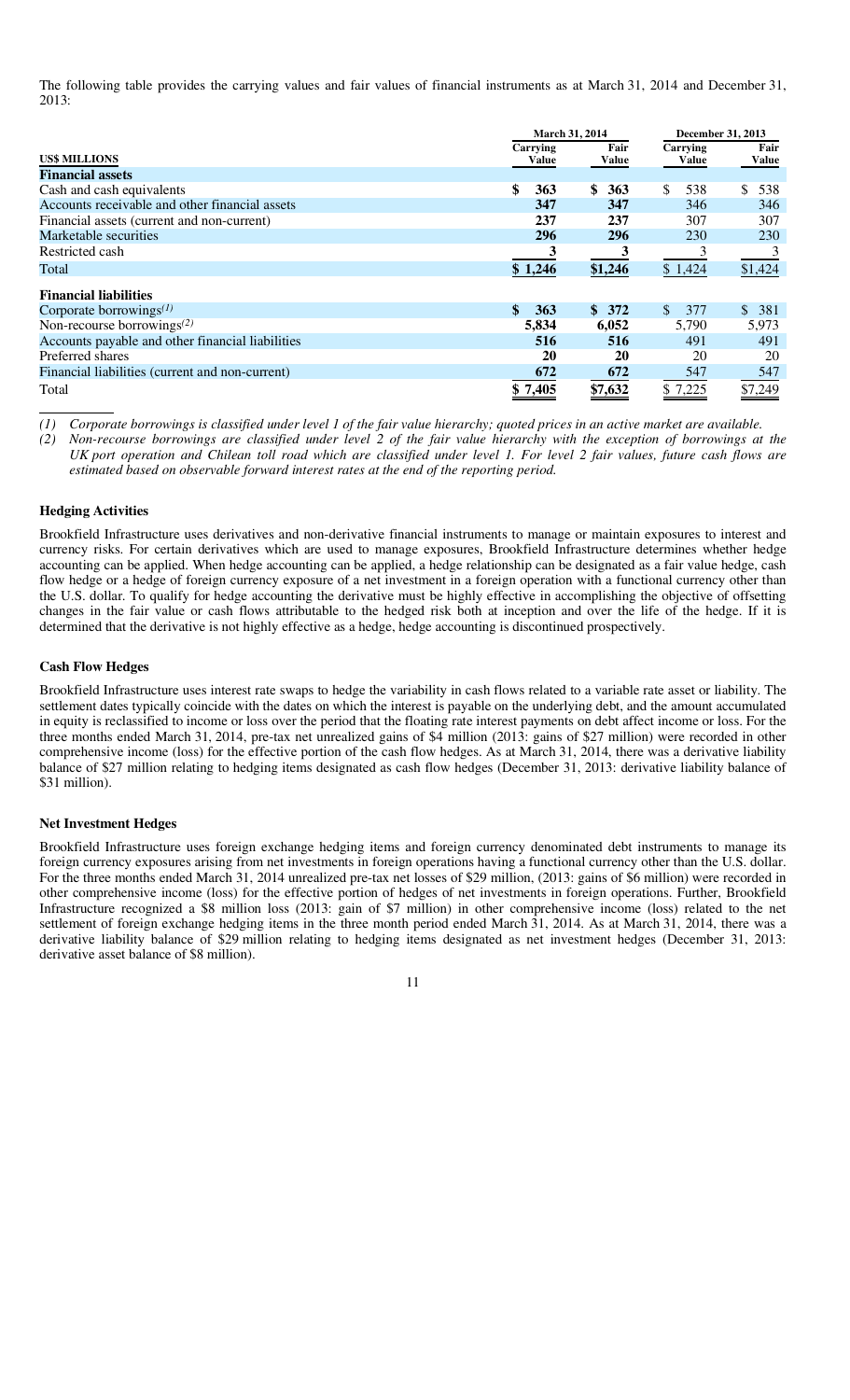## **Fair Value Hierarchical Levels**

Fair value hierarchical levels are directly determined by the amount of subjectivity associated with the valuation inputs of these assets and liabilities, and are as follows:

- Level 1 Inputs are unadjusted, quoted prices in active markets for identical assets or liabilities at the measurement date.
- Level 2 Inputs (other than quoted prices included in Level 1) are either directly or indirectly observable for the asset or liability through correlation with market data at the measurement date and for the duration of the instrument's anticipated life. Fair valued assets and liabilities that are included in this category are primarily certain hedging items, other financial assets carried at fair value in an inactive market and redeemable fund units.
- Level 3 Inputs reflect management's best estimate of what market participants would use in pricing the asset or liability at the measurement date. Consideration is given to the risk inherent in the valuation technique and the risk inherent in the inputs to determining the estimate. Fair valued assets and liabilities that are included in this category are power purchase hedging items, interest rate swap hedging items, derivative hedging items, certain equity securities carried at fair value which are not traded in an active market.

Fair value of the partnership's financial assets and financial liabilities are measured at fair value on a recurring basis. The following table summarizes the valuation techniques and significant inputs for Brookfield Infrastructure's financial assets and financial liabilities:

| <b>US\$ MILLIONS</b>               | Fair value hierarchy March 31, 2014 |            | Dec. 31, 2013 |
|------------------------------------|-------------------------------------|------------|---------------|
| <b>Marketable securities</b>       | Level $1^{(1)}$                     | <b>296</b> | 230           |
| Foreign currency forward contracts | Level $2^{(2)}$                     |            |               |
| Financial asset                    |                                     | 30         | 64            |
| Financial liability                |                                     | 51         | 36            |
| Interest rate swaps & other        | Level $2^{(2)}$                     |            |               |
| Financial asset                    |                                     | 141        | 177           |
| Financial liability                |                                     | 545        | 511           |

*(1) Valuation technique: Quoted bid prices in an active market.* 

*(2) Valuation technique: Discounted cash flow. Future cash flows are estimated based on forward exchange rates (from observable forward exchange rates at the end of the reporting period) and contract forward rates, discounted at a rate that reflects the issuer's or counterparty's credit risk.* 

Assets and liabilities measured at fair value on a recurring basis include \$467 million (2013: \$471 million) of financial assets and \$596 million (2013: \$547 million) of financial liabilities which are measured at fair value using valuation inputs based on management's best estimates. During the three months ended March 31, 2014 and 2013, no transfers were made between level 1 and 2 or level 2 and 3. The following table categorizes financial assets and liabilities, which are carried at fair value, based upon the level of input.

|                                                     |                | <b>March 31, 2014</b>                                                               |  |                               | December 31, 2013 |         |  |
|-----------------------------------------------------|----------------|-------------------------------------------------------------------------------------|--|-------------------------------|-------------------|---------|--|
| <b>US\$ MILLIONS</b>                                | <b>Level 1</b> | Level 2 Level 3                                                                     |  | Level 1                       | Level 2           | Level 3 |  |
| <b>Financial assets</b>                             |                |                                                                                     |  |                               |                   |         |  |
| Marketable securities                               |                | $$296$ $$ - $ - $ - $230$ $$ - $ -$                                                 |  |                               |                   |         |  |
| Financial assets (current and non-current) $1$      |                | 171                                                                                 |  | the company of the company of | 241               |         |  |
| <b>Financial liabilities</b>                        |                |                                                                                     |  |                               |                   |         |  |
| Financial liabilities (current and non-current) $1$ |                | $\frac{$-8.596}{10}$ $\frac{$-8.596}{10}$ $\frac{$-8.547}{10}$ $\frac{$-8.547}{10}$ |  |                               |                   |         |  |
|                                                     |                |                                                                                     |  |                               |                   |         |  |

*<sup>(1)</sup> Level 1 financial assets relate to marketable securities. Level 2 financial assets and liabilities primarily relate to derivative instruments.* 

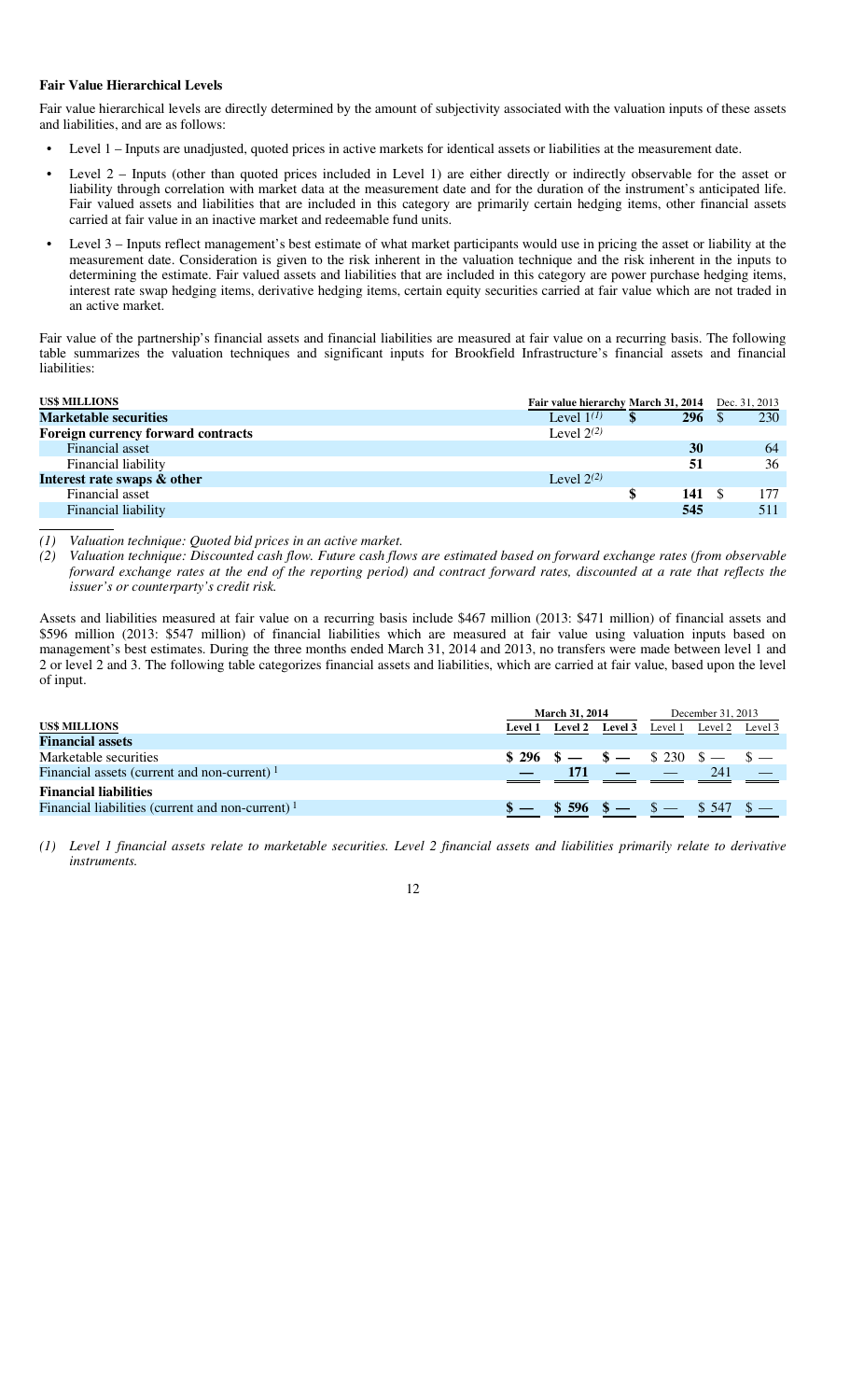# **5. PROPERTY, PLANT AND EQUIPMENT**

| <b>US\$ MILLIONS</b>                                      |               | <b>Utility</b><br><b>Assets</b> |               | <b>Transport</b><br>Assets |               | <b>Energy</b><br>Assets |             | <b>Timberland</b><br><b>Assets</b> |               | <b>Total</b><br>Assets |
|-----------------------------------------------------------|---------------|---------------------------------|---------------|----------------------------|---------------|-------------------------|-------------|------------------------------------|---------------|------------------------|
| <b>Gross carrying amount:</b>                             |               |                                 |               |                            |               |                         |             |                                    |               |                        |
| <b>Balance at January 1, 2013</b>                         | \$            | 3,320                           | <sup>\$</sup> | 3,000                      | \$.           | 1,082                   | \$          | 651                                | <sup>\$</sup> | 8,053                  |
| Additions (disposals)                                     |               | 172                             |               | 170                        |               | 38                      |             |                                    |               | 380                    |
| Acquisitions (dispositions) through business combinations |               |                                 |               |                            |               | 145                     |             | (651)                              |               | (506)                  |
| Fair value adjustments                                    |               | 167                             |               | 225                        |               | 39                      |             |                                    |               | 431                    |
| Net foreign currency exchange differences                 |               | (13)                            |               | (410)                      |               | (71)                    |             |                                    |               | (494)                  |
| <b>Balance at December 31, 2013</b>                       | $\mathcal{S}$ | 3,646                           | $\mathcal{S}$ | 2,985                      | $\mathcal{S}$ | 1,233                   | $\$\,$      |                                    | $\mathcal{S}$ | 7,864                  |
| <b>Additions</b>                                          |               | 54                              |               | 32                         |               | 17                      |             |                                    |               | 103                    |
| Net foreign currency exchange differences                 |               | (9)                             |               | 110                        |               | (17)                    |             |                                    |               | 84                     |
| <b>Balance at March 31, 2014</b>                          | \$            | 3,691                           | \$            | 3,127                      | \$            | 1,233                   | \$          |                                    | \$            | 8,051                  |
| <b>Accumulated depreciation:</b>                          |               |                                 |               |                            |               |                         |             |                                    |               |                        |
| <b>Balance at January 1, 2013</b>                         | \$            | $(10)$ \$                       |               | $(43)$ \$                  |               | $(25)$ \$               |             | $(5)$ \$                           |               | (83)                   |
| Depreciation expense                                      |               | (121)                           |               | (111)                      |               | (43)                    |             |                                    |               | (275)                  |
| Fair value adjustment                                     |               | 102                             |               | 93                         |               | 32                      |             |                                    |               | 227                    |
| <b>Disposals</b>                                          |               |                                 |               |                            |               |                         |             | 5                                  |               | 5                      |
| Net foreign currency exchange differences                 |               | 5                               |               | 17                         |               | 3                       |             |                                    |               | 25                     |
| <b>Balance at December 31, 2013</b>                       | $\mathbb{S}$  | $(24)$ \$                       |               | $(44)$ \$                  |               | (33)                    | $\sqrt{\ }$ |                                    | $\mathcal{S}$ | (101)                  |
| Depreciation expense                                      |               | (36)                            |               | (31)                       |               | (12)                    |             |                                    |               | (79)                   |
| Net foreign exchange differences                          |               | $\overline{\bf{4}}$             |               | (8)                        |               | (1)                     |             |                                    |               | (5)                    |
| <b>Balance at March 31, 2014</b>                          |               | $(56)$ \$                       |               | $(83)$ \$                  |               | (46)                    | \$          |                                    | \$            | (185)                  |
| <b>Net book value:</b>                                    |               |                                 |               |                            |               |                         |             |                                    |               |                        |
| March 31, 2014                                            | \$            | 3,635                           | S             | 3,044                      | \$            | 1,187                   | \$          |                                    |               | 7,866                  |
| December 31, 2013                                         | \$            | 3,622                           | \$            | 2,941                      | \$            | 1,200                   | \$          |                                    |               | 7,763                  |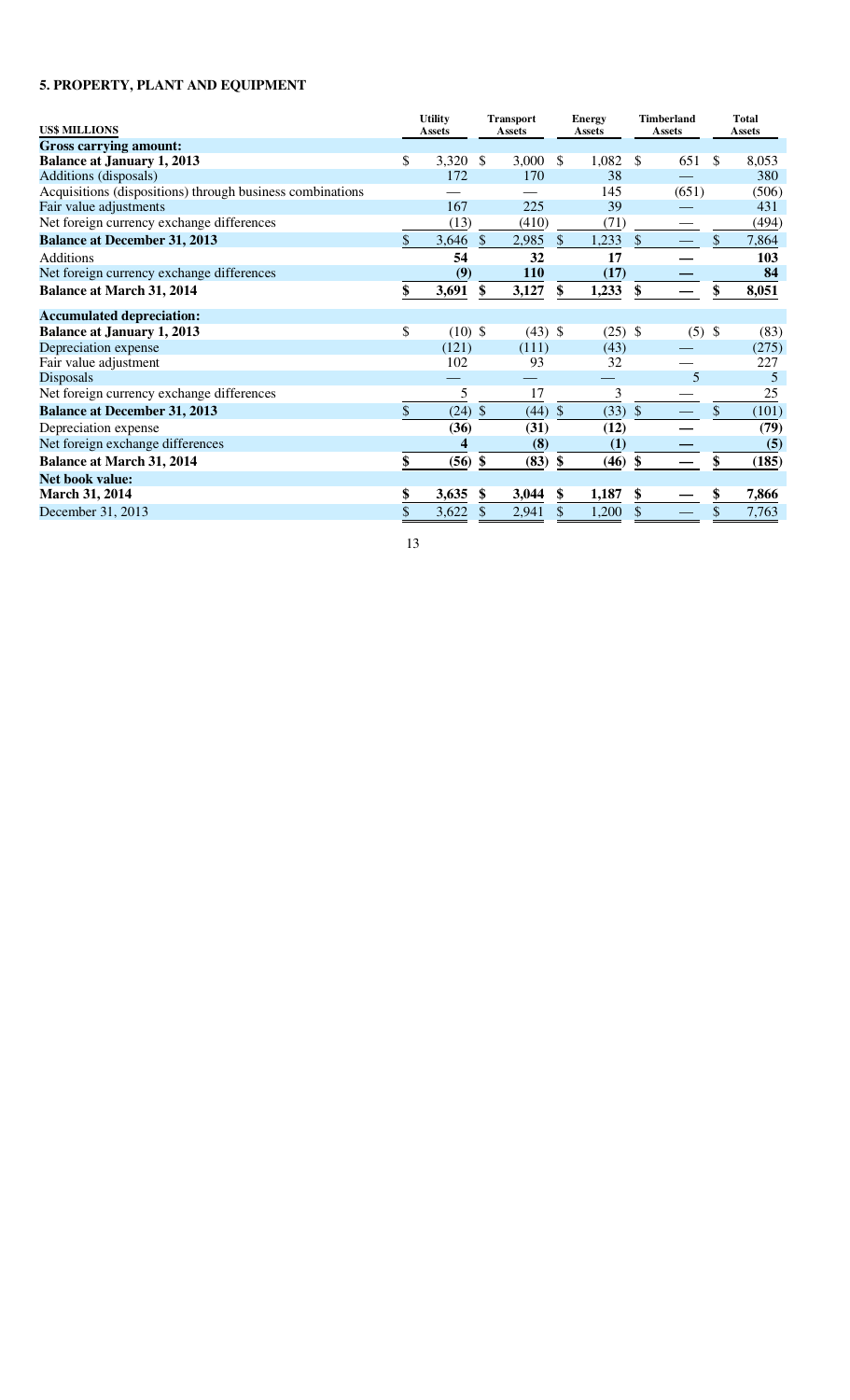# **6. INTANGIBLE ASSETS**

|                          | For the three months | For the 12 months       |
|--------------------------|----------------------|-------------------------|
| <b>US\$ MILLIONS</b>     | ended March 31, 2014 | ended December 31, 2013 |
| Cost                     | 4,159                |                         |
| Accumulated amortization | 125                  |                         |
| <b>Total</b>             | 4.034                | 4.006                   |

Intangible assets are allocated to the following cash generating units:

|                      | As of |                       |  |                   |  |
|----------------------|-------|-----------------------|--|-------------------|--|
| <b>US\$ MILLIONS</b> |       | <b>March 31, 2014</b> |  | December 31, 2013 |  |
| Regulated terminal   |       | 2,316                 |  | 2,231             |  |
| Chilean toll roads   |       | 1,219                 |  | 1,278             |  |
| UK port operation    |       | 357                   |  | 355               |  |
| Other $(1)$          |       | 142                   |  | 142               |  |
| <b>Total</b>         |       | 4,034                 |  | 4,006             |  |

*(1) Other intangibles are comprised of customer order backlogs and easements and permits to use and operate on government land.* 

The following table presents the change in the balance of intangible assets:

| <b>US\$ MILLIONS</b>             | For the three months<br>ended March 31, 2014 |
|----------------------------------|----------------------------------------------|
| Cost at beginning of the period  | 4.117                                        |
| Additions                        | 6                                            |
| Foreign currency translation     | 36                                           |
| <b>Balance at March 31, 2014</b> | 4.159                                        |

The following table presents the accumulated amortization for Brookfield Infrastructure's intangible assets:

|                                                 | For the three months |       |
|-------------------------------------------------|----------------------|-------|
| <b>US\$ MILLIONS</b>                            | ended March 31, 2014 |       |
| Accumulated amortization at beginning of period |                      |       |
| Amortization                                    |                      | (12)  |
| Foreign currency translation                    |                      | (2)   |
| <b>Balance at March 31, 2014</b>                |                      | (125) |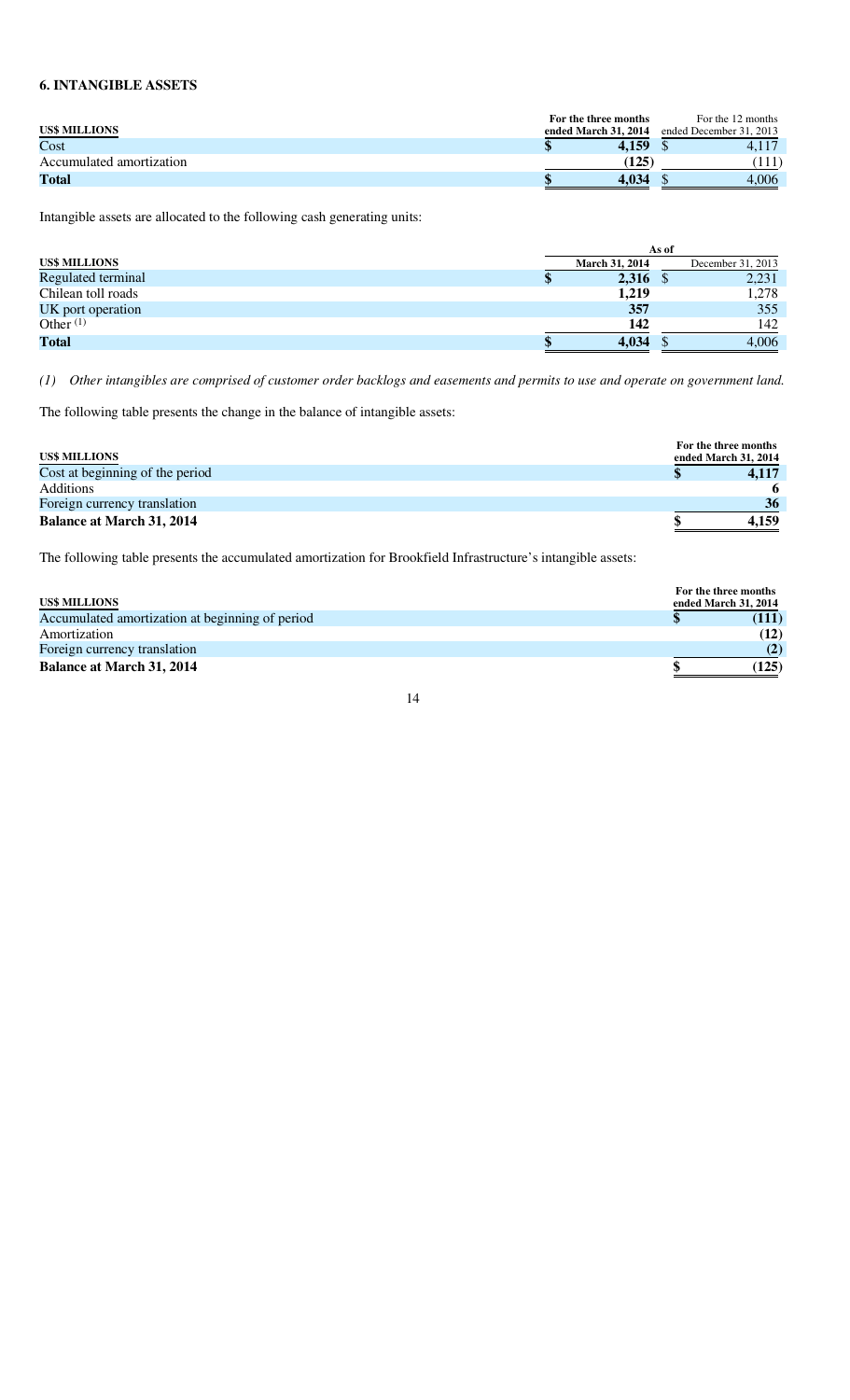# **7. INVESTMENTS IN ASSOCIATES**

The following table represents the reconciliation of movement in the partnership's investments in associates:

| <b>US\$ MILLIONS</b>                         | For the three month period<br>ended March 31, 2014 | For the 12 month period<br>ended December 31, 2013 |       |  |
|----------------------------------------------|----------------------------------------------------|----------------------------------------------------|-------|--|
| <b>Balance at beginning of period</b>        | 2,039                                              |                                                    | 2,179 |  |
| Share of earnings for the period             |                                                    |                                                    | (217) |  |
| Foreign currency translation                 | (8)                                                |                                                    | (81)  |  |
| Share of other reserves for the period-OCI   |                                                    |                                                    | 160   |  |
| Investments, net of disposals <sup>(1)</sup> | 126                                                |                                                    | 88    |  |
| <b>Distributions</b>                         |                                                    |                                                    | (90)  |  |
| <b>Ending balance</b>                        | 2.167                                              |                                                    | 2.039 |  |

*(1) On March 26, 2014, Brookfield Infrastructure, through an arrangement formed between Brookfield and Mitsui O.S.K. Lines Ltd., acquired a 20% interest in a North American container terminal operation. Brookfield Infrastructure has significant influence through Brookfield's position in the arrangement. Accordingly, Brookfield Infrastructure equity accounts for the entity. The purchase price is payable in a series of three equal payments, one on the date of acquisition as well as one and two years subsequent to this date. Also, an acquisition earn-out may be payable to the extent that certain earnings-based performance metrics are met. The estimated amount payable by Brookfield Infrastructure of \$87 million is recorded as a financial liability within the condensed and consolidated statements of financial position.* 

The following table represents the carrying value of the partnership's investments in associates:

|                                       |                       | As of |                   |
|---------------------------------------|-----------------------|-------|-------------------|
| <b>US\$ MILLIONS</b>                  | <b>March 31, 2014</b> |       | December 31, 2013 |
| Brazilian toll road operation         | 798                   |       | 773               |
| South American transmission operation | 694                   |       | 717               |
| Other associates                      | 675                   |       | 549               |
|                                       | 2,167                 |       | 2,039             |

The following table summarizes the aggregate balances of investments in associates:

| <b>March 31, 2014</b> |       | December 31, 2013                                                                     |
|-----------------------|-------|---------------------------------------------------------------------------------------|
|                       |       |                                                                                       |
| \$                    |       | 19,988                                                                                |
|                       |       | (12, 971)                                                                             |
|                       |       | 7,017                                                                                 |
| 2014                  |       | 2013                                                                                  |
|                       |       |                                                                                       |
|                       |       |                                                                                       |
| \$<br>717             |       | 694                                                                                   |
| 46                    |       | 48                                                                                    |
| 12                    |       | 17                                                                                    |
|                       | 7,007 | As of<br>$20,023$ \$<br>(13,016)<br>For the three month period ended March 31<br>- \$ |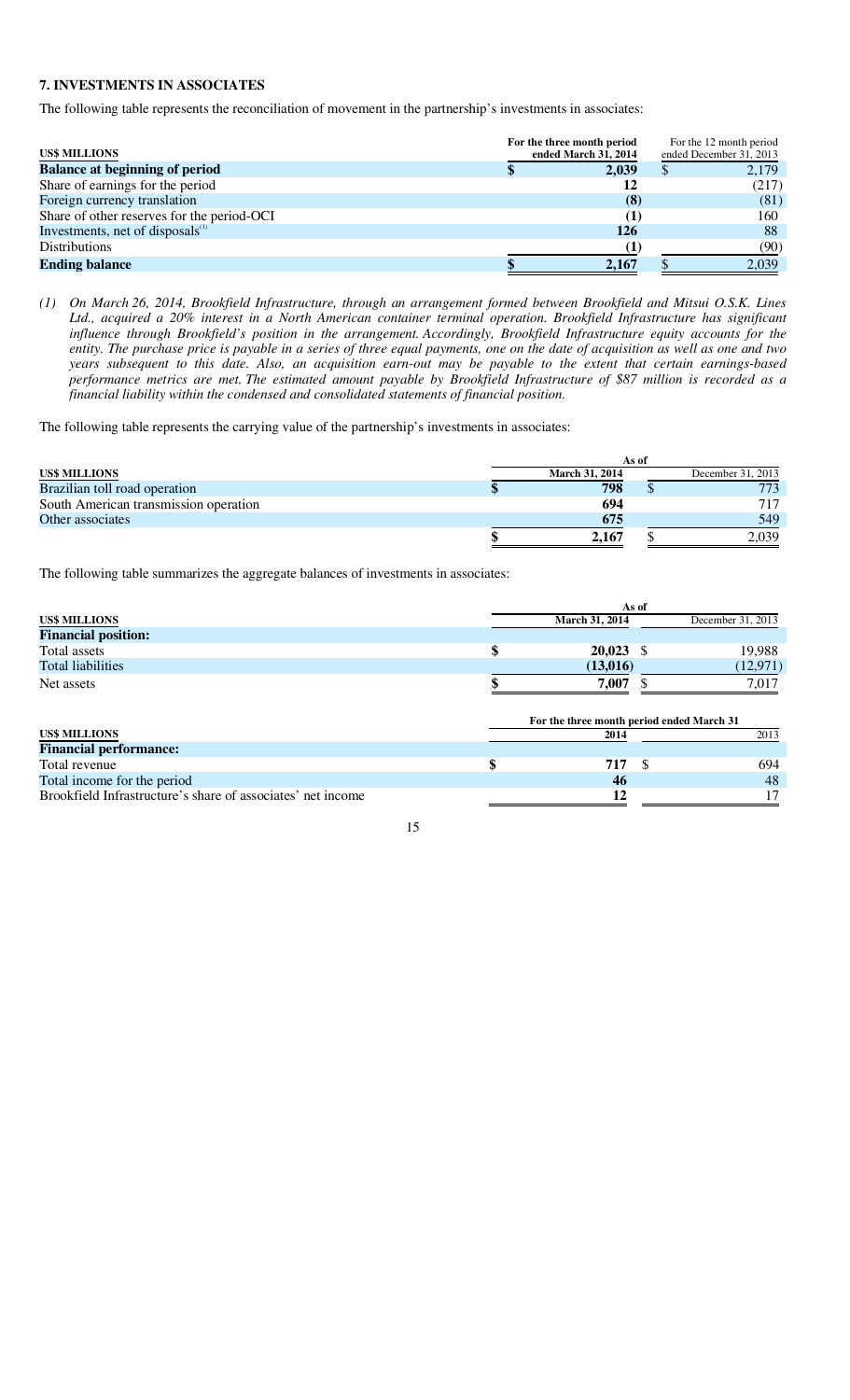## **8. NON-RECOURSE BORROWINGS**

|               |                       | As of             |
|---------------|-----------------------|-------------------|
| US\$ MILLIONS | <b>March 31, 2014</b> | December 31, 2013 |
| Current       | 128<br>w              | 71                |
| Non-current   | 5.706                 | 5,719             |
| Total         | 5.834<br>٠п           | 5.790             |

During the three months ended March 31, 2014, subsidiary borrowings, net of repayments, were \$20 million.

Foreign currency translation gains associated with non-recourse borrowings for the three months ended March 31, 2014 were \$34 million, primarily attributable to the impact of higher exchange rates on Australian dollar denominated non-recourse borrowings.

## **9. SEGMENTED INFORMATION**

IFRS 8, *Operating Segments,* requires operating segments to be determined based on internal reports that are regularly reviewed by the Executive Management and the Board of Directors for the purpose of allocating resources to the segment and to assessing its performance. Key measures used by the Chief Operating Decision Maker (''CODM'') in assessing performance and in making resource allocation decisions are funds from operations (''FFO'') and earnings before interest, tax, depreciation and amortization (''Adjusted EBITDA''), measures not defined by IFRS, which enable the determination of cash return on the equity deployed. FFO is calculated as net income excluding the impact of depreciation and amortization, deferred income taxes, breakage and transaction costs, non-cash valuation gains or losses and other items. Adjusted EBITDA is calculated as FFO excluding the impact of interest expense and other cash income (expenses), which includes cash taxes.

|                                                                                    |    |                  |    | <b>Total attributable to Brookfield Infrastructure</b> |               |    |                      |                                     |                   |                                                             |                                                           |            |                  |             |
|------------------------------------------------------------------------------------|----|------------------|----|--------------------------------------------------------|---------------|----|----------------------|-------------------------------------|-------------------|-------------------------------------------------------------|-----------------------------------------------------------|------------|------------------|-------------|
| <b>FOR THE THREE MONTHS</b><br><b>ENDED MARCH 31, 2014</b><br><b>US\$ MILLIONS</b> |    | <b>Utilities</b> |    | <b>Transport</b>                                       | <b>Energy</b> |    | Corporate<br>& Other | <b>Brookfield</b><br>Infrastructure |                   | <b>Contribution</b><br>from<br>investments<br>in associates | <b>Attributable</b><br>to non-<br>controlling<br>interest |            | financials $(1)$ | As per IFRS |
| Revenues                                                                           | \$ | <b>176</b>       | \$ | 286                                                    | \$<br>91      | \$ |                      | 553                                 | $\boldsymbol{\$}$ | $(223)$ \$                                                  |                                                           | <b>150</b> | \$               | 480         |
| Costs attributed to revenues                                                       |    | (50)             |    | (142)                                                  | (47)          |    |                      | (239)                               |                   | 105                                                         |                                                           | (78)       |                  | (212)       |
| General and administrative costs                                                   |    |                  |    |                                                        |               |    | (27)                 | (27)                                |                   |                                                             |                                                           |            |                  | (27)        |
| <b>Adjusted EBITDA</b>                                                             |    | 126              |    | 144                                                    | 44            |    | (27)                 | 287                                 |                   | (118)                                                       |                                                           | 72         |                  |             |
| Other income (expenses)                                                            |    |                  |    | (7)                                                    |               |    | 6                    |                                     |                   | 3                                                           |                                                           | (1)        |                  |             |
| Interest expense                                                                   |    | (39)             |    | (42)                                                   | (18)          |    | (3)                  | (102)                               |                   | 40                                                          |                                                           | (25)       |                  | (87)        |
| <b>FFO</b>                                                                         |    | 89               |    | 95                                                     | 26            |    | (24)                 | 186                                 |                   | (75)                                                        |                                                           | 46         |                  |             |
| Depreciation and amortization                                                      |    | (39)             |    | (61)                                                   | (17)          |    |                      | (117)                               |                   | 51                                                          |                                                           | (25)       |                  | (91)        |
| Deferred taxes                                                                     |    | (6)              |    | 7                                                      | (4)           |    | $\boldsymbol{4}$     |                                     |                   | (6)                                                         |                                                           | (1)        |                  | (6)         |
| Mark-to-market on hedging items                                                    |    |                  |    | 5                                                      |               |    | (23)                 | (16)                                |                   |                                                             |                                                           |            |                  | (16)        |
| Other (expenses) income                                                            |    | (9)              |    | (13)                                                   | 4             |    | (4)                  | (22)                                |                   | 18                                                          |                                                           | (8)        |                  | (12)        |
| Share of earnings from associates                                                  |    |                  |    |                                                        |               |    |                      |                                     |                   | 12                                                          |                                                           |            |                  | 12          |
| Income from discontinued operations, net<br>of income tax                          |    |                  |    |                                                        |               |    |                      |                                     |                   |                                                             |                                                           |            |                  |             |
| Net income attributable to non-<br>controlling interest                            |    |                  |    |                                                        |               |    |                      |                                     |                   |                                                             |                                                           | (12)       |                  | (12)        |
|                                                                                    |    |                  |    |                                                        |               |    |                      |                                     |                   |                                                             |                                                           |            |                  |             |
| Net income (loss) attributable to<br>partnership <sup>(2)</sup>                    |    | 37               | ъ  | <b>33</b>                                              | 9             |    | $(47)$ \$            | 32                                  |                   |                                                             |                                                           |            |                  | 32          |

*(1) The above table provides each segment's results in the format that management organizes its segments to make operating decisions and assess performance. Each segment is presented on a proportionate basis, taking into account Brookfield Infrastructure's ownership in operations accounted for using the consolidation and equity methods under IFRS. The above table reconciles Brookfield Infrastructure's proportionate results to the partnership's condensed and consolidated statements of operating results on a line by line basis by aggregating the components comprising the earnings from the partnership's investments in associates and reflecting the portion of each line item attributable to non-controlling interests.* 

*(2) Includes net income (loss) attributable to non-controlling interest – Redeemable Partnership Units held by Brookfield, general partner and limited partners.* 

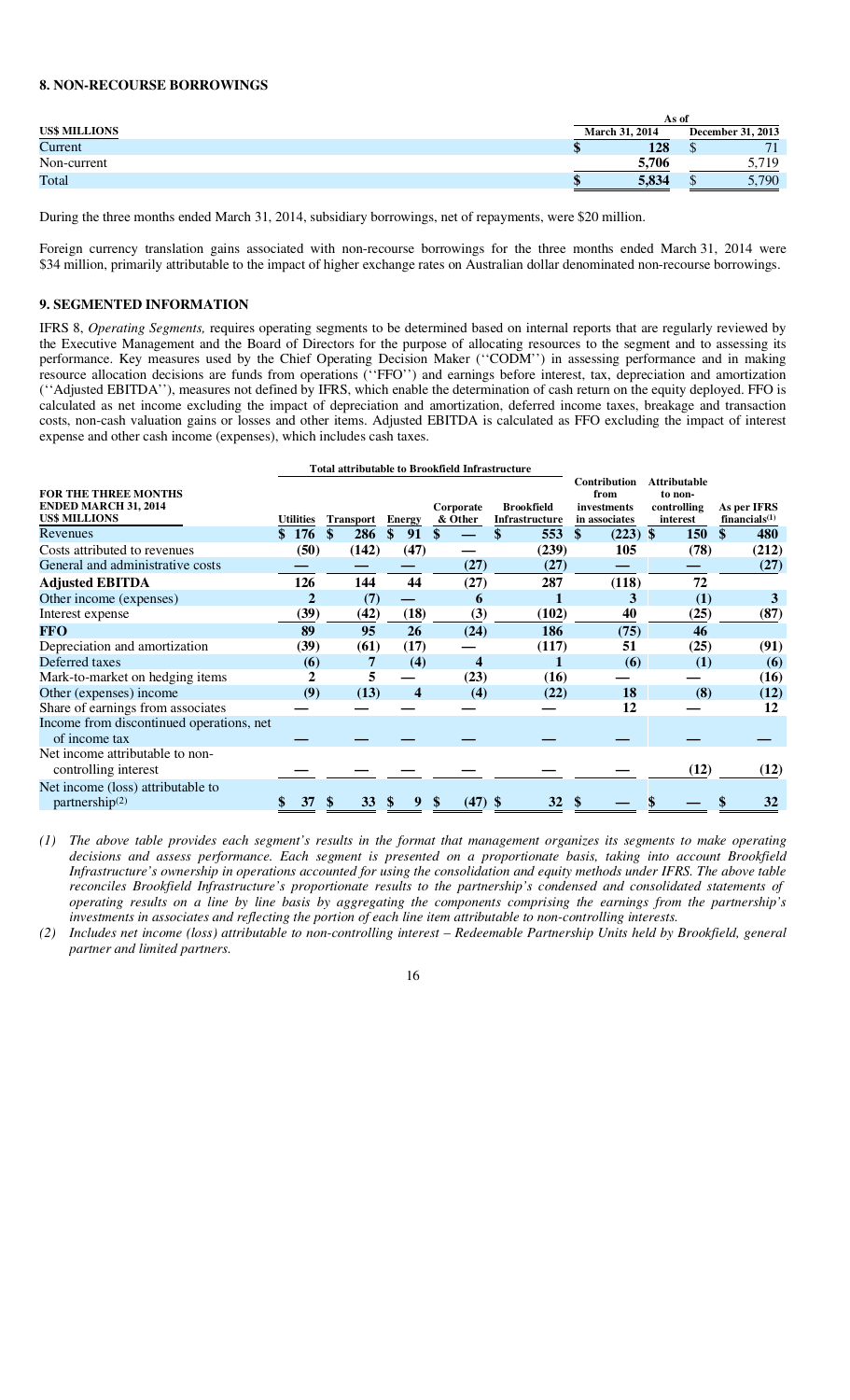|                                                                                    | <b>Total attributable to Brookfield Infrastructure</b> |                  |                                |                      |                                     |                                                      |                                                           |                                          |                                           |
|------------------------------------------------------------------------------------|--------------------------------------------------------|------------------|--------------------------------|----------------------|-------------------------------------|------------------------------------------------------|-----------------------------------------------------------|------------------------------------------|-------------------------------------------|
| <b>FOR THE THREE MONTHS</b><br><b>ENDED MARCH 31, 2013</b><br><b>US\$ MILLIONS</b> | <b>Utilities</b>                                       | <b>Transport</b> | <b>Energy</b>                  | Corporate<br>& Other | <b>Brookfield</b><br>Infrastructure | Contribution<br>from<br>investments<br>in associates | <b>Attributable</b><br>to non-<br>controlling<br>interest | <b>Discontinued</b><br><b>Operations</b> | As per<br><b>IFRS</b><br>financials $(1)$ |
| Revenues                                                                           | 206<br>\$.                                             | \$<br>252        | 83<br>S                        | 38<br>$\mathbb{S}$   | \$<br>579                           | \$<br>$(218)$ \$                                     | 140                                                       | (38)<br>S                                | $\mathcal{S}$<br>463                      |
| Costs attributed to revenues                                                       | (73)                                                   | (145)            | (45)                           | (20)                 | (283)                               | 115                                                  | (74)                                                      | 20                                       | (222)                                     |
| General and administrative<br>costs                                                |                                                        |                  |                                | (28)                 | (28)                                |                                                      |                                                           |                                          | (28)                                      |
| <b>Adjusted EBITDA</b>                                                             | 133                                                    | 107              | 38                             | (10)                 | 268                                 | (103)                                                | 66                                                        | (18)                                     |                                           |
| Other income (expenses)                                                            | $\overline{2}$                                         | (4)              |                                |                      | (1)                                 | 2                                                    | (4)                                                       |                                          | (3)                                       |
| Interest expense                                                                   | (43)                                                   | (36)             | (17)                           | (11)                 | (107)                               | 39                                                   | (25)                                                      | 6                                        | (87)                                      |
| <b>FFO</b>                                                                         | 92                                                     | 67               | 22                             | (21)                 | 160                                 | (62)                                                 | 37                                                        | (12)                                     |                                           |
| Depreciation and<br>amortization                                                   | (42)                                                   | (51)             | (17)                           |                      | (110)                               | 46                                                   | (22)                                                      |                                          | (86)                                      |
| Deferred taxes                                                                     | 1                                                      | 18               | 6                              | (2)                  | 23                                  | (3)                                                  | 6                                                         |                                          | 26                                        |
| Mark-to-market on hedging<br>items                                                 | (43)                                                   |                  |                                | (2)                  | (45)                                | (6)                                                  | (11)                                                      |                                          | (62)                                      |
| Other (expenses) income                                                            | (13)                                                   | (35)             | (2)                            | (6)                  | (56)                                | 8                                                    | $\overline{2}$                                            | 6                                        | (40)                                      |
| Share of earnings from<br>associates                                               |                                                        |                  |                                |                      |                                     | 17                                                   |                                                           |                                          | 17                                        |
| Income from discontinued<br>operations, net of income<br>tax                       |                                                        |                  |                                |                      |                                     |                                                      |                                                           | 21                                       | 21                                        |
| Net income attributable to<br>non-controlling interest                             |                                                        |                  |                                |                      |                                     |                                                      | (12)                                                      | (15)                                     | (27)                                      |
| Net (loss) income attributable<br>to partnership $(2)$                             | $(5)$ \$<br>\$                                         | (1)              | $\boldsymbol{\mathsf{S}}$<br>9 | \$<br>(31)           | (28)<br>\$                          | \$                                                   |                                                           |                                          | (28)                                      |

*(1) The above table provides each segment's results in the format that management organizes its segments to make operating decisions and assess performance. Each segment is presented on a proportionate basis, taking into account Brookfield Infrastructure's ownership in operations accounted for using the consolidation and equity methods under IFRS. The above table reconciles Brookfield Infrastructure's proportionate results to the partnership's condensed and consolidated statements of operating results on a line by line basis by aggregating the components comprising the earnings from the partnership's investments in associates and reflecting the portion of each line item attributable to non-controlling interests.* 

*(2) Includes net (loss) income attributable to non-controlling interest – Redeemable Partnership Units held by Brookfield, general partner and limited partners.*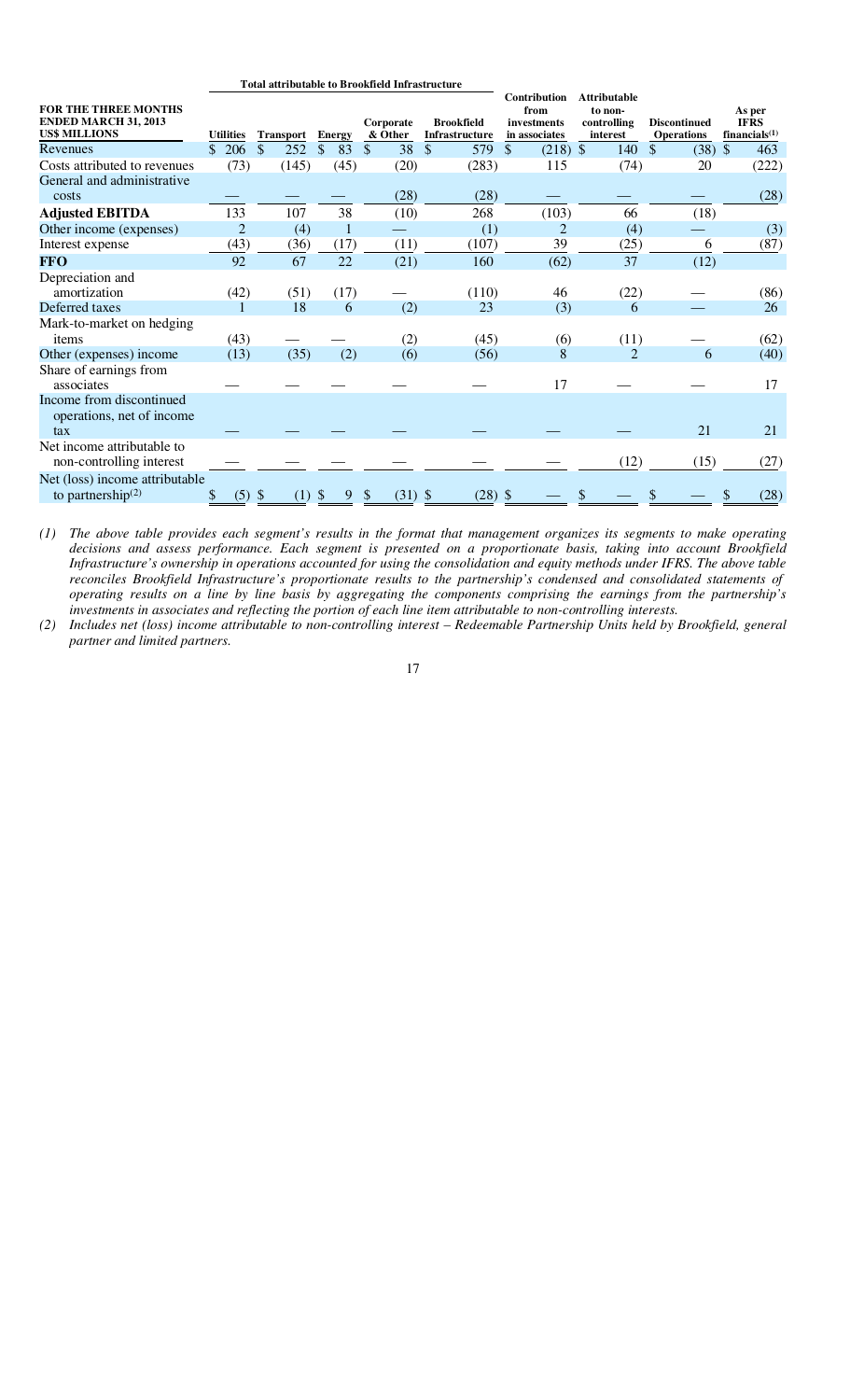#### **Segment assets**

For the purpose of monitoring segment performance and allocating resources between segments, Brookfield Infrastructure's Executive Management and Board of Directors monitor the assets, including investments accounted for using the equity method, attributable to each segment.

The following is an analysis of Brookfield Infrastructure's assets by operating segment for the periods under review:

|                                              |                  |                  |             |                      | <b>Total attributable to Brookfield Infrastructure</b> |                                                             |                                                           |                                  |                                           |
|----------------------------------------------|------------------|------------------|-------------|----------------------|--------------------------------------------------------|-------------------------------------------------------------|-----------------------------------------------------------|----------------------------------|-------------------------------------------|
| <b>AS AT MARCH 31, 2014</b><br>US\$ MILLIONS | <b>Utilities</b> | <b>Transport</b> | Energy      | Corporate<br>& Other | Brookfield<br>Infrastructure                           | <b>Contribution</b><br>from<br>investments<br>in associates | <b>Attributable</b><br>to non-<br>controlling<br>interest | Working<br>capital<br>adjustment | As per<br><b>IFRS</b><br>financials $(1)$ |
| <b>Total assets</b>                          | 4,920<br>S.      | 4,887<br>\$      | 1,637<br>\$ | (117)                | 11,327                                                 | (2,035)                                                     | 3,864                                                     | 2,599                            | 15,755                                    |
|                                              |                  |                  |             |                      | <b>Total attributable to Brookfield Infrastructure</b> |                                                             |                                                           |                                  |                                           |
|                                              |                  |                  |             |                      |                                                        | <b>Contribution</b>                                         | <b>Attributable</b>                                       |                                  |                                           |
|                                              |                  |                  |             |                      |                                                        | from                                                        | to non-                                                   | Working                          | As per                                    |
| AS AT DECEMBER 31, 2013                      |                  |                  |             | Corporate            | <b>Brookfield</b>                                      | investments                                                 | controlling                                               | capital                          | <b>IFRS</b>                               |
| <b>US\$ MILLIONS</b>                         | <b>Utilities</b> | <b>Transport</b> | Energy      | & Other              | Infrastructure                                         | in associates                                               | interest                                                  | adjustment                       | financials $(1)$                          |
| <b>Total assets</b>                          | 4,766<br>S       | 4,789<br>S.      | 1,629       | (46)                 | 11,138                                                 | (2,156)                                                     | 3,899                                                     | 2,801                            | 15,682                                    |

*(1) The above tables provide each segment's assets in the format that management organizes its segments to make operating decisions and assess performance. Each segment is presented on a proportionate basis, taking into account Brookfield Infrastructure's ownership in operations using consolidation and the equity method whereby the partnership either controls or exercises significant influence over the investment respectively. The above table reconciles Brookfield Infrastructure's proportionate assets to total assets presented on the partnership's consolidated statements of financial position by removing net liabilities contained within investments in associates and reflecting the assets attributable to non-controlling interests, and adjusting for working capital assets which are netted against working capital liabilities.*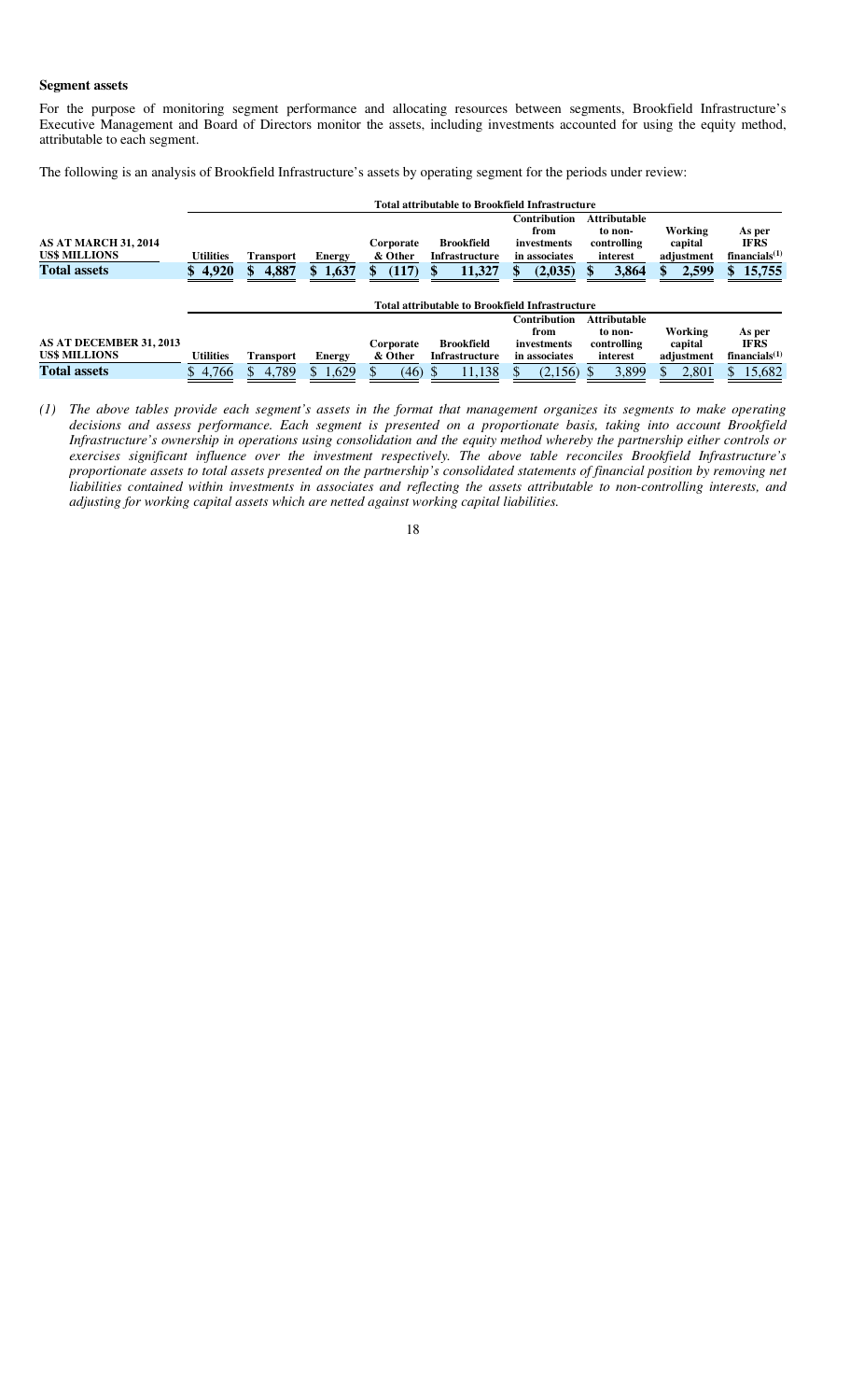## **10. SUBSIDIARY PUBLIC ISSUERS**

In June 2012, wholly-owned subsidiaries of Brookfield Infrastructure, Brookfield Infrastructure Finance ULC, Brookfield Infrastructure Finance LLC, Brookfield Infrastructure Finance Pty Ltd, Brookfield Infrastructure Finance Limited, and Brookfield Infrastructure Preferred Equity Inc. (collectively, the ''Issuers''), registered with securities commissions for the distribution of debt securities or Class A preference shares. The Issuers may offer and sell these instruments in one or more issuances in the aggregate, of up to C\$750 million (or the equivalent in other currencies). The outstanding debt securities are unconditionally guaranteed by Brookfield Infrastructure Partners L.P., Brookfield Infrastructure L.P., and wholly-owned subsidiaries, Brookfield Infrastructure Holdings (Canada) Inc., Brookfield Infrastructure US Holdings I Corporation, Brookfield Infrastructure LLC and BIP Bermuda Holdings I Limited.

The following debt securities were issued as of March 31, 2014:

On October 10, 2012, wholly-owned subsidiaries of Brookfield Infrastructure executed a C\$400 million, five-year medium term note offering in the Canadian bond market with a coupon of 3.5%, which was swapped into U.S. dollars on a matched maturity basis at an all-in rate of 2.7%. The following tables set forth consolidated summary financial information for Brookfield Infrastructure and the Issuers:

| FOR THE THREE MONTHS ENDED MARCH 31, 2014                                         |               | <b>Brookfield</b><br>Infrastructure $(2)$ | <b>The Issuers</b> |       | <b>Subsidiaries of the</b><br>partnership other<br>than the Issuers $(3)$ |        |               | Consolidating<br>adjustments $(4)$ | <b>Brookfield</b><br>Infrastructure<br>consolidated |
|-----------------------------------------------------------------------------------|---------------|-------------------------------------------|--------------------|-------|---------------------------------------------------------------------------|--------|---------------|------------------------------------|-----------------------------------------------------|
| Revenue                                                                           | \$            |                                           | \$                 |       | \$                                                                        | 480    | \$            |                                    | \$<br>480                                           |
| Net income (loss) attributable to partnership $(1)$                               |               | 15                                        |                    |       |                                                                           | 66     |               | (49)                               | 32                                                  |
| FOR THE THREE MONTHS ENDED MARCH 31, 2013                                         |               |                                           |                    |       |                                                                           |        |               |                                    |                                                     |
| Revenue                                                                           | \$            |                                           | \$                 |       | $\mathcal{S}$                                                             | 463    | $\mathcal{S}$ |                                    | \$<br>463                                           |
| Net (loss) income from continuing operations attributable<br>to partnership $(1)$ |               | (34)                                      |                    |       |                                                                           | 174    |               | (174)                              | (34)                                                |
| Net (loss) income attributable to partnership $(1)$                               |               | (28)                                      |                    |       |                                                                           | 175    |               | (175)                              | (28)                                                |
| <b>AS AT MARCH 31, 2014</b>                                                       |               |                                           |                    |       |                                                                           |        |               |                                    |                                                     |
| <b>Current assets</b>                                                             | \$            |                                           | \$                 | 6     | $\mathbf{\$}$                                                             | 1,141  | $\mathbf{\$}$ | $(6)$ \$                           | 1,141                                               |
| Non-current assets                                                                |               | 3,653                                     |                    | 360   |                                                                           | 14,614 |               | (4,013)                            | 14,614                                              |
| <b>Current liabilities</b>                                                        |               |                                           |                    | (9)   |                                                                           | 730    |               | 9                                  | 730                                                 |
| Non-current liabilities                                                           |               |                                           |                    | (369) |                                                                           | 11,206 |               | (2,298)                            | 8,539                                               |
| Non-controlling interests - Redeemable Partnership Units<br>held by Brookfield    |               |                                           |                    |       |                                                                           | 1,385  |               |                                    | 1,385                                               |
| Non-controlling interests $-$ in operating subsidiaries                           |               |                                           |                    |       |                                                                           | 1,381  |               |                                    | 1,381                                               |
| AS AT DECEMBER 31, 2013                                                           |               |                                           |                    |       |                                                                           |        |               |                                    |                                                     |
| <b>Current assets</b>                                                             | $\mathcal{S}$ |                                           | $\mathcal{S}$      | 3     | $\sqrt[6]{\frac{1}{2}}$                                                   | 1,268  | $\mathcal{S}$ | $(3)$ \$                           | 1,268                                               |
| Non-current assets                                                                |               | 3,711                                     |                    | 377   |                                                                           | 14,414 |               | (4,088)                            | 14,414                                              |
| <b>Current liabilities</b>                                                        |               |                                           |                    | (3)   |                                                                           | 598    |               | 3                                  | 598                                                 |
| Non-current liabilities                                                           |               |                                           |                    | (377) |                                                                           | 11,146 |               | (2,288)                            | 8,479                                               |
| Non-controlling interest – Redeemable Partnership Units                           |               |                                           |                    |       |                                                                           |        |               |                                    |                                                     |
| held by Brookfield                                                                |               |                                           |                    |       |                                                                           | 1,408  |               |                                    | 1,408                                               |
| Non-controlling interests $-$ in operating subsidiaries                           |               |                                           |                    |       |                                                                           | 1,419  |               |                                    | 1,419                                               |

*(1) Includes net income (loss) income attributable to non-controlling interest – Redeemable Partnership Units held by Brookfield, general partner and limited partners.* 

*(2) Includes investments in all subsidiaries of the partnership under the equity method.* 

*(3) Includes investments in all subsidiaries of the partnership other than the Issuers on a consolidated basis.* 

*(4) Includes elimination of intercompany transactions and balances necessary to present Brookfield Infrastructure on a consolidated basis.*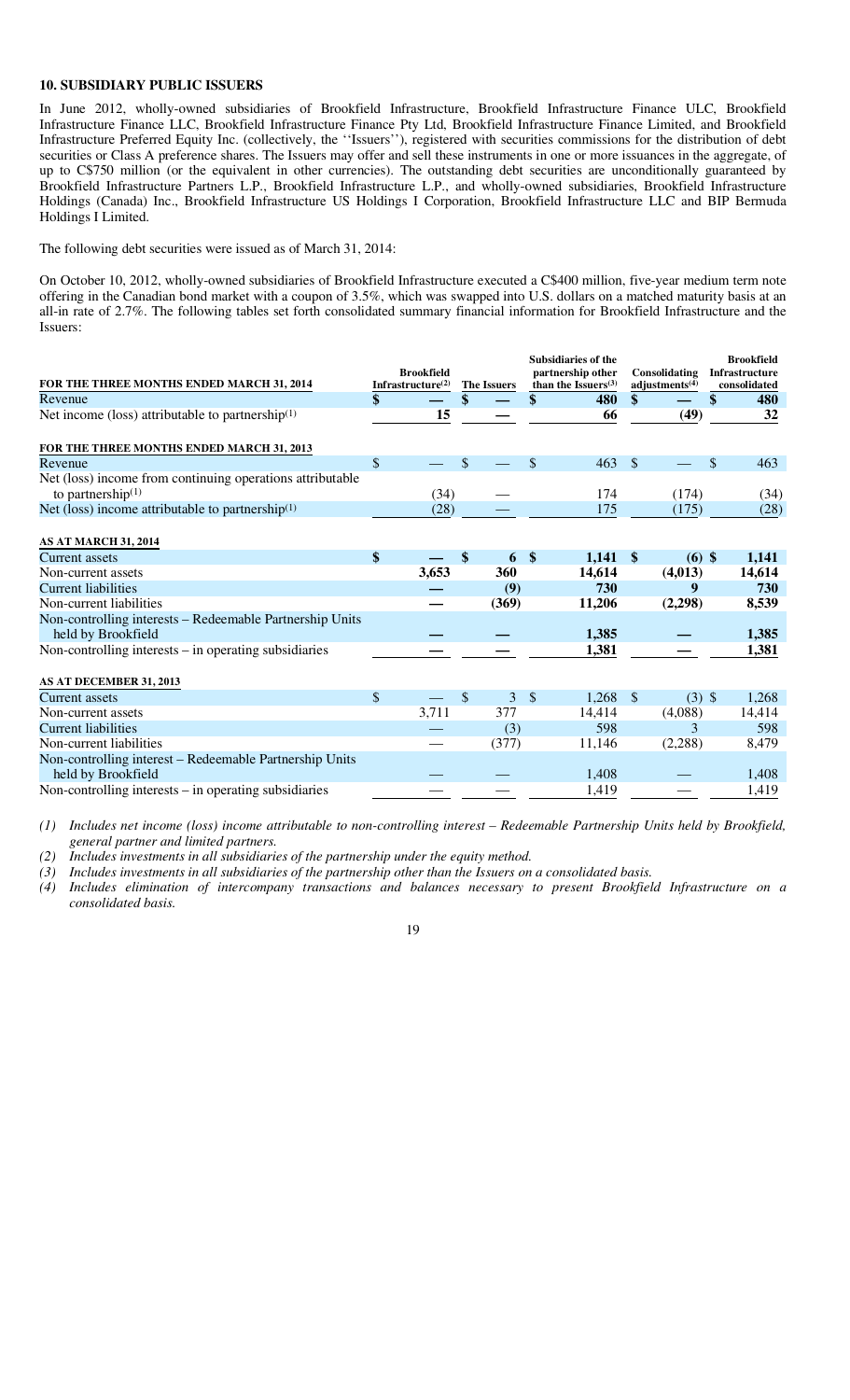### **11. PARTNERSHIP CAPITAL**

Brookfield Infrastructure's capital structure is comprised of three classes of partnership units: general partnership units, limited partnership units and Redeemable Partnership Units held by Brookfield.

In March 2014 Brookfield Infrastructure's holding entity Brookfield Infrastructure LP (the "Holding LP") underwent a restructuring whereby the Holding LP's limited partnership agreement was amended to make the partnership the managing general partner of the Holding LP by redesignating the limited partner units as managing general partner units and to make the general partner a special limited partner of the Holding LP by redesignating the general partner units to special limited partner units. This change was made in order to simplify our governance structure and to more clearly delineate the partnership's governance rights in respect of the Holding LP.

## **(a) General and Limited Partnership Capital**

|                       |                                                 | <b>General partnership units</b>                |                                                 | Limited partnership units                       | <b>T</b> otal                                   |                                                 |  |  |  |  |  |
|-----------------------|-------------------------------------------------|-------------------------------------------------|-------------------------------------------------|-------------------------------------------------|-------------------------------------------------|-------------------------------------------------|--|--|--|--|--|
| <b>UNITS MILLIONS</b> | For the three<br>months ended<br>March 31, 2014 | For the 12<br>months ended<br>December 31, 2013 | For the three<br>months ended<br>March 31, 2014 | For the 12<br>months ended<br>December 31, 2013 | For the three<br>months ended<br>March 31, 2014 | For the 12<br>months ended<br>December 31, 2013 |  |  |  |  |  |
| Authorized to issue   |                                                 |                                                 |                                                 |                                                 |                                                 |                                                 |  |  |  |  |  |
| Opening balance       | 1.1                                             | 1.1                                             | 150.2                                           | 143.6                                           | 151.3                                           | 144.7                                           |  |  |  |  |  |
| Issued for cash       |                                                 |                                                 | 0.1                                             | 6.6                                             | 0.1                                             | 6.6                                             |  |  |  |  |  |
| Ending balance        | 1.1                                             | 1.1                                             | 150.3                                           | 150.2                                           | 151.4                                           | 151.3                                           |  |  |  |  |  |
|                       |                                                 | <b>General Partnership Units</b>                |                                                 | <b>Limited Partnership Units</b>                |                                                 | Total                                           |  |  |  |  |  |
| <b>US\$ MILLIONS</b>  | For the three<br>months ended<br>March 31, 2014 | For the 12<br>months ended<br>December 31, 2013 | For the three<br>months ended<br>March 31, 2014 | For the 12<br>months ended<br>December 31, 2013 | For the three<br>months ended<br>March 31, 2014 | For the 12<br>months ended<br>December 31, 2013 |  |  |  |  |  |
| Opening balance       | 19                                              | 19<br>\$.                                       | 3,199<br>\$                                     | 2,955<br>\$                                     | 3,218<br>\$.                                    | 2,974<br><sup>\$</sup>                          |  |  |  |  |  |
| Share issuance        |                                                 |                                                 |                                                 | 244                                             |                                                 | 244                                             |  |  |  |  |  |
| <b>Ending balance</b> | 19                                              | 19<br>\$                                        | 3,201                                           | 3,199                                           | 3,220                                           | 3,218<br>\$                                     |  |  |  |  |  |

In June 2010, we implemented a distribution reinvestment plan ("the Plan") that allows eligible holders of the partnership to purchase additional units by reinvesting their cash distributions. Under the Plan, units are acquired at a price per unit calculated by reference to the volume weighted average of the trading price for our units on the New York Stock Exchange for the five trading days immediately preceding the relevant distribution date. During the three-month period ended March 31, 2014, the partnership issued less than 1 million units for proceeds of \$2 million (2013: less than 1 million units for proceeds of \$2 million) under the Plan.

The weighted average number of general partnership units outstanding for the three months ended March 31, 2014 was 1.1 million (2013: 1.1 million). The weighted average number of limited partnership units outstanding for the three months ended March 31, 2014 was 150.3 million, (2013: 150.2 million).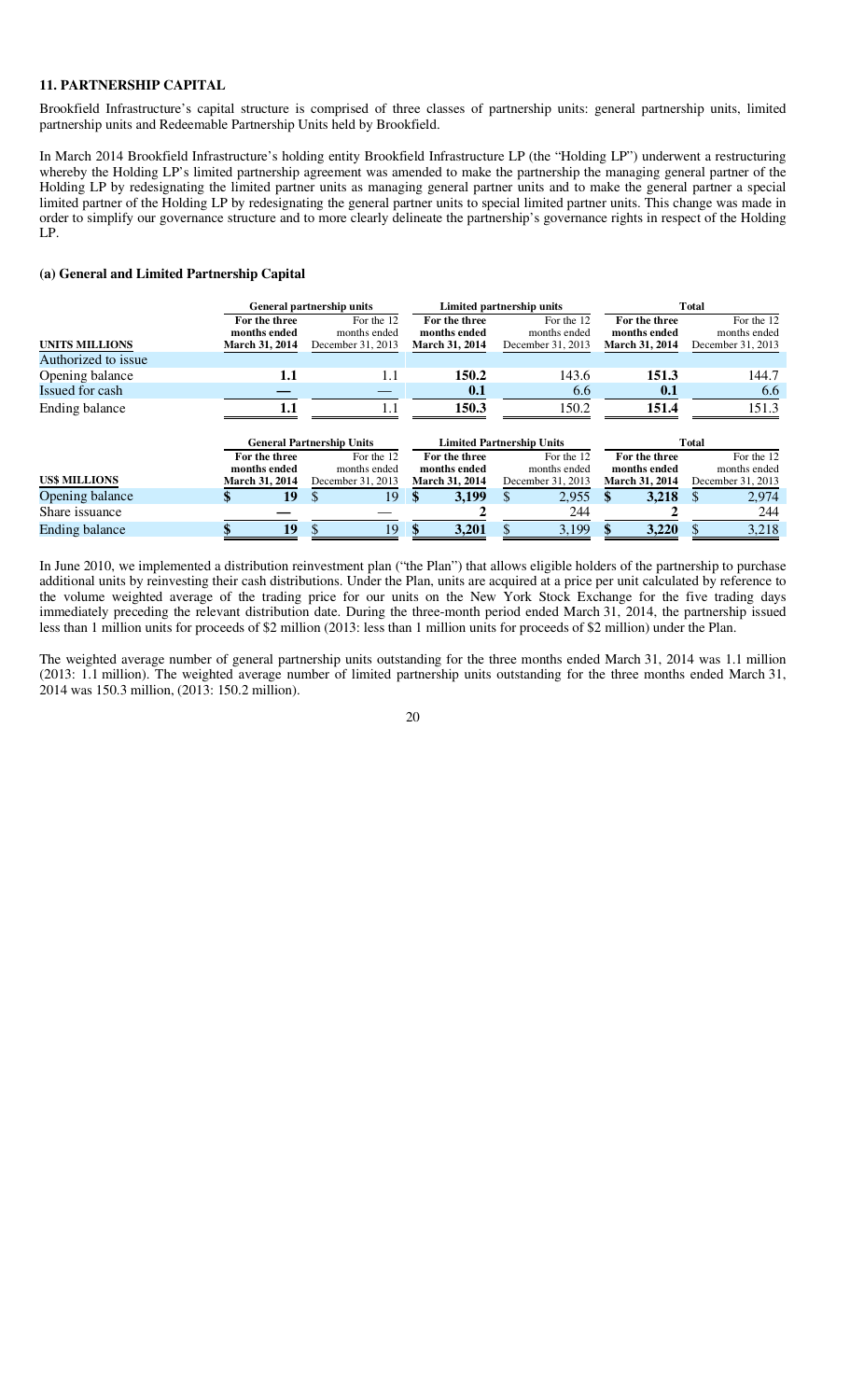# **(b) Non-controlling interest – Redeemable Partnership Units held by Brookfield**

|                       |                       | Non-controlling                      |
|-----------------------|-----------------------|--------------------------------------|
|                       |                       | interest-Redeemable                  |
|                       |                       | Partnership Units held by Brookfield |
|                       | For the three         | For the 12                           |
|                       | months ended          | months ended                         |
| <b>UNITS MILLIONS</b> | <b>March 31, 2014</b> | December 31, 2013                    |
| Opening balance       | 58.7                  | 56.1                                 |
| Issued for cash       |                       | 2.6                                  |
| <b>Ending balance</b> | 58.7                  | 58.7                                 |
|                       |                       |                                      |
|                       |                       | Non-controlling                      |
|                       |                       | interest-Redeemable                  |
|                       |                       | Partnership Units held by Brookfield |
|                       | For the three         | For the 12                           |
|                       | months ended          | months ended                         |
| <b>US\$ MILLIONS</b>  | <b>March 31, 2014</b> | December 31, 2013                    |
| Opening balance       | 1,178                 | \$<br>1,084                          |
| Issued for cash       |                       | 94                                   |

The weighted average number of Redeemable Partnership Units held by Brookfield outstanding for the three months ended March 31, 2014 was 58.7 million, (2013: 58.7 million).

**Ending balance 8 1,178 \$** 1,178

## **12. DISTRIBUTIONS**

For the three months ended March 31, 2014, distributions to partnership unitholders were \$101 million or \$0.48, per partnership unit (2013: \$86 million or \$0.43 per unit, for the three months ended March 31, 2013).

Additionally, incentive distributions were made to an affiliate of Brookfield, in its capacity as the special limited partner of the Holding LP, in the amount of \$11 million for the three months ended March 31, 2014 (\$8 million for the three months ended March 31, 2013).

## **13. ACCUMULATED OTHER COMPREHENSIVE INCOME**

## **(a) Attributable to Limited Partners**

|                                   |                    |                    |  |               |     |                  |  |                   |  |                   |                    |                    | Accumulated          |
|-----------------------------------|--------------------|--------------------|--|---------------|-----|------------------|--|-------------------|--|-------------------|--------------------|--------------------|----------------------|
|                                   |                    | Foreign            |  | Net           |     |                  |  |                   |  | <b>Unrealized</b> |                    | Equity             | Other                |
|                                   | <b>Revaluation</b> | Currency           |  | Investment    |     | <b>Cash Flow</b> |  | Available         |  | Actuarial         |                    | Accounted          | Comprehensive        |
| <b>US\$ MILLIONS</b>              | <b>Surplus</b>     | <b>Translation</b> |  | <b>Hedges</b> |     | <b>Hedges</b>    |  | for Sale          |  | losses            | <b>Investments</b> |                    | Income               |
| Balance at January 1, 2014        | 652                | (94)               |  | (65)          |     | (63)             |  | 10                |  | (6)               |                    | 254                | 688                  |
| Other comprehensive income (loss) |                    | 16                 |  | (26)          |     |                  |  |                   |  |                   |                    |                    | (2)                  |
| Balance at March 31, 2014         | 652                | (78)               |  | (91)          |     | (62)             |  | 18                |  | (6)               |                    | 253                | 686                  |
|                                   |                    | Foreign            |  | <b>Net</b>    |     |                  |  | Available         |  | <b>Unrealized</b> |                    | Equity             | Accumulated<br>Other |
|                                   | <b>Revaluation</b> | Currency           |  | Investment    |     | <b>Cash Flow</b> |  | for Sale          |  | Actuarial         |                    | Accounted          | Comprehensive        |
| <b>US\$ MILLIONS</b>              | <b>Surplus</b>     | <b>Translation</b> |  | <b>Hedges</b> |     | <b>Hedges</b>    |  | <b>Securities</b> |  | losses            |                    | <b>Investments</b> | Income               |
| Balance at January 1, 2013        | 398                | 142                |  | (57)          | \$. | (53)             |  |                   |  | (1)               |                    | 200                | 629                  |
| Other comprehensive (loss) income | (8)                | (25)               |  |               |     | 14               |  |                   |  | (4)               |                    | (4)                | (18)                 |
|                                   |                    |                    |  |               |     |                  |  |                   |  |                   |                    |                    |                      |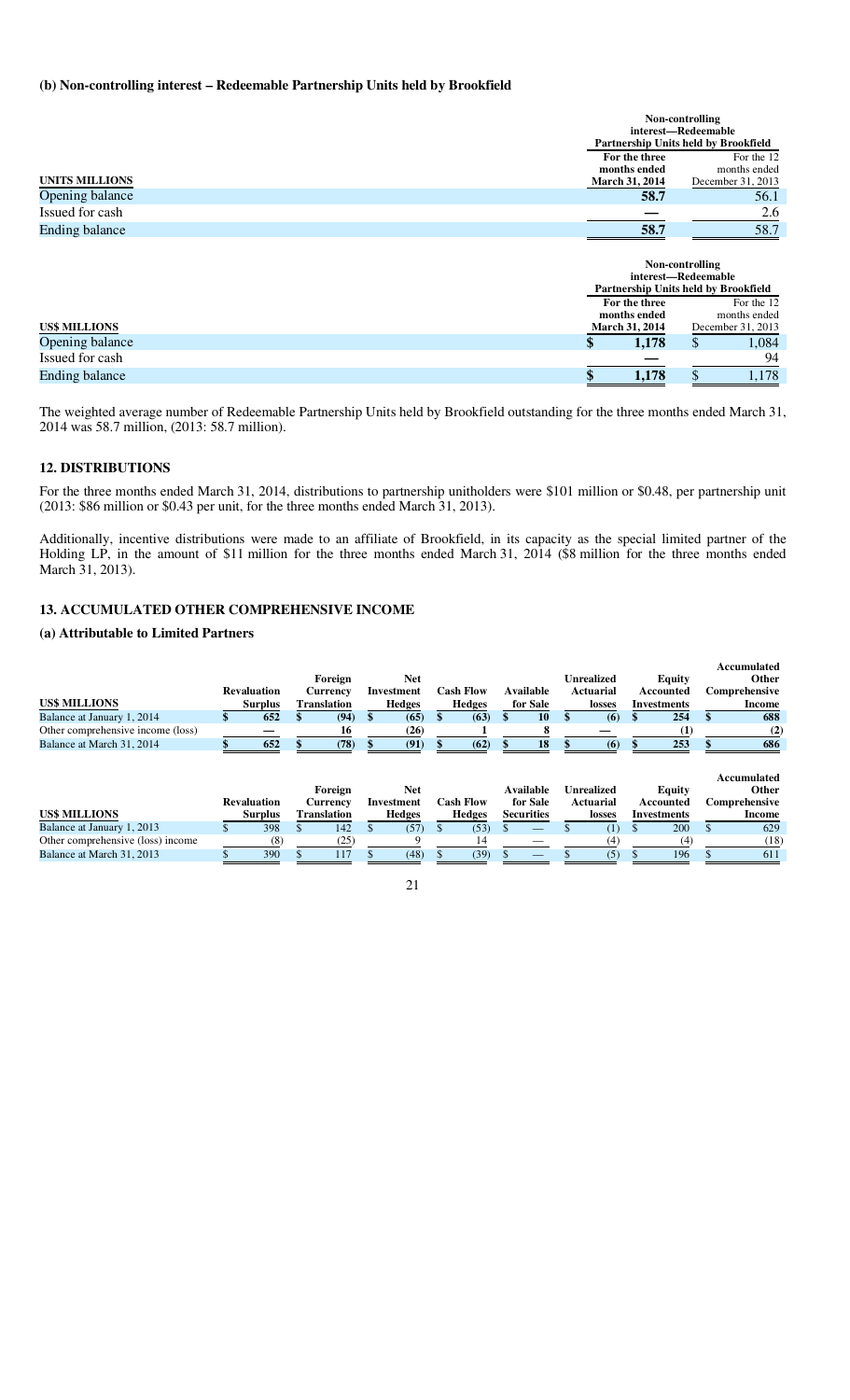#### **(b) Attributable to General Partner**

|                            |                    |                    |               |                  |                   |                   |             | Accumulated   |
|----------------------------|--------------------|--------------------|---------------|------------------|-------------------|-------------------|-------------|---------------|
|                            |                    | Foreign            | Net           |                  | Available         | <b>Unrealized</b> | Equity      | Other         |
|                            | <b>Revaluation</b> | <b>Currency</b>    | Investment    | <b>Cash Flow</b> | for Sale          | Actuarial         | Accounted   | Comprehensive |
| <b>US\$ MILLIONS</b>       | Surplus            | <b>Translation</b> | <b>Hedges</b> | Hedges           | <b>Securities</b> | losses            | Investments | Income        |
| Balance at January 1, 2014 |                    |                    |               | (1) \$           |                   | –                 |             |               |
| Other comprehensive income |                    |                    |               |                  |                   |                   |             |               |
| Balance at March 31, 2014  |                    | _                  |               | (1) S            |                   |                   |             |               |

|                            |                    |                    |            |                  |                   |                   |             | Accumulated   |
|----------------------------|--------------------|--------------------|------------|------------------|-------------------|-------------------|-------------|---------------|
|                            |                    | Foreign            | Net        |                  | Available         | <b>Unrealized</b> | Equity      | Other         |
|                            | <b>Revaluation</b> | <b>Currency</b>    | Investment | <b>Cash Flow</b> | for Sale          | Actuarial         | Accounted   | Comprehensive |
| <b>US\$ MILLIONS</b>       | Surplus            | <b>Translation</b> | Hedges     | Hedges           | <b>Securities</b> | losses            | Investments | Income        |
| Balance at January 1, 2013 |                    |                    |            |                  |                   |                   |             |               |
| Other comprehensive income |                    |                    |            |                  |                   |                   |             |               |
| Balance at March 31, 2013  |                    |                    |            |                  |                   |                   |             |               |

## **(c) Attributable to Non-controlling interest – Redeemable Partnership Units held by Brookfield**

|                                   |                    |                    |                             |           |                   |                  |             | Accumulated   |
|-----------------------------------|--------------------|--------------------|-----------------------------|-----------|-------------------|------------------|-------------|---------------|
|                                   |                    | Foreign            | Net                         |           | Available         | Unrealized       | Equity      | Other         |
|                                   | <b>Revaluation</b> | Currency           | <b>Investment</b> Cash Flow |           | for Sale          | <b>Actuarial</b> | Accounted   | Comprehensive |
| <b>US\$ MILLIONS</b>              | <b>Surplus</b>     | <b>Translation</b> | <b>Hedges</b>               | Hedges    | <b>Securities</b> | losses           | Investments | Income        |
| Balance at January 1, 2014        | 272S               | $(30)$ \$          | $(27)$ \$                   | $(28)$ \$ | 4                 | $(2)$ \$         | 106         | 295           |
| Other comprehensive income (loss) |                    |                    | (10)                        |           |                   |                  |             | (1)           |
| Balance at March 31, 2014         | 272                | $(24)$ \$          | $(37)$ \$                   | $(27)$ \$ |                   | (3)              | 106<br>S    | 294           |

|                                   |                    |                    |                             |           |                   |                   |             | Accumulated   |
|-----------------------------------|--------------------|--------------------|-----------------------------|-----------|-------------------|-------------------|-------------|---------------|
|                                   |                    | Foreign            | Net                         |           | Available         | <b>Unrealized</b> | Equity      | Other         |
|                                   | <b>Revaluation</b> | Currency           | <b>Investment</b> Cash Flow |           | for Sale          | <b>Actuarial</b>  | Accounted   | Comprehensive |
| <b>US\$ MILLIONS</b>              | <b>Surplus</b>     | <b>Translation</b> | Hedges                      | Hedges    | <b>Securities</b> | losses            | Investments | Income        |
| Balance at January 1, 2013        |                    | 62                 | $(24)$ \$                   | $(24)$ \$ |                   | __                | 87          | 272           |
| Other comprehensive (loss) income | 3                  |                    |                             |           |                   |                   |             | (6)           |
| Balance at March 31, 2013         | 168                | 53                 | $(20)$ \$                   | (18)      |                   | (2)               | 85          | 266           |

## **14. RELATED PARTY TRANSACTIONS**

In the normal course of operations, Brookfield Infrastructure entered into the transactions below with related parties on market terms. These transactions have been measured at fair value and are recognized on the interim condensed and consolidated financial statements.

The immediate parent of Brookfield Infrastructure is the managing general partner of the partnership. The ultimate parent of Brookfield Infrastructure is Brookfield. Other related parties of Brookfield Infrastructure represent its subsidiary and operating entities.

#### *a) Transactions with the immediate parent*

Throughout the period, the managing general partner, in its capacity as the partnership's general partner, incurs director fees, a portion of which are charged at cost to the partnership in accordance with the limited partnership agreement. Less than \$1 million in director fees were incurred during the three months ended March 31, 2014 (less than \$1 million during the three months ended March 31, 2013).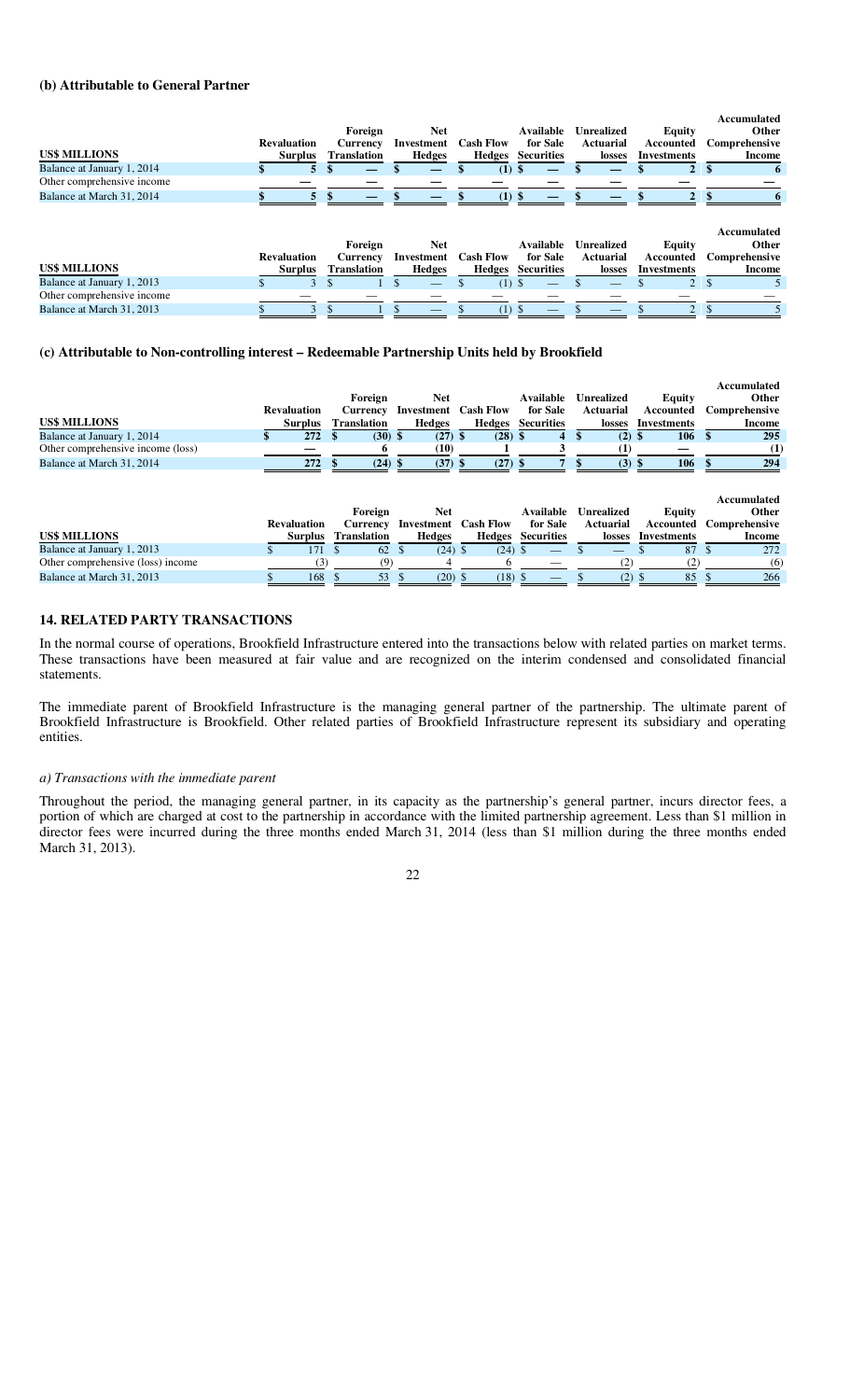### *b) Transactions with other related parties*

Since inception, Brookfield Infrastructure had a management agreement with its external managers, wholly owned subsidiaries of Brookfield.

Pursuant to the Master Services Agreement, on a quarterly basis, Brookfield Infrastructure pays a Base Management Fee, (the "Base Management Fee",) to affiliates of Brookfield (the "Manager") equal to 0.3125% per quarter (1.25% annually) of the market value of the partnership. The Base Management Fee was \$25 million for the three months ended March 31, 2014 (\$26 million during the three months ended March 31, 2013).

For purposes of calculating the Base Management Fee, the market value of the partnership is equal to the volume weighted average of the closing prices of the partnership's units on the NYSE (or other exchange or market where the partnership's units are principally traded) for each of the last five trading days of the applicable quarter multiplied by the number of issued and outstanding units of the partnership on the last of those days (assuming full conversion of Brookfield's interest in Brookfield Infrastructure into units of the partnership), plus the amount of third-party debt, net of cash, with recourse to the partnership and the Holding LP and certain holding entities held directly by the Holding LP.

During the three months ended March 31, 2014, \$2 million was reimbursed at cost to our Manager of the partnership (\$2 million and during the three months ended March 31, 2013). These amounts represent third party costs that were paid for by Brookfield on behalf of Brookfield Infrastructure relating to general and administrative expenses, and acquisition related expenses of Brookfield Infrastructure. These expenses were charged to Brookfield Infrastructure at cost.

Brookfield Infrastructure has placed funds on deposit with Brookfield. Interest earned on the deposits is at market terms. At March 31, 2014, Brookfield Infrastructure's deposit balance with Brookfield was \$90 million (December 31, 2013: \$262 million) and earned interest of less than \$1 million for the three months ended March 31, 2014 (\$nil during the three months ended March 31, 2013).

Brookfield Infrastructure's North American district energy operation has various right-of-way easements and leases office space on market terms with subsidiaries of Brookfield Office Properties Inc. The North American district energy operation also utilizes consulting and engineering services provided by wholly-owned subsidiaries of Brookfield on market terms.

# **15. SUBSEQUENT EVENTS**

#### **(a) Acquisition of district energy businesses**

Subsequent to period end, Brookfield signed definitive agreements to acquire a 100% stake in two district energy businesses located in Chicago and Seattle, of which Brookfield Infrastructure will acquire a 40% interest through a Brookfield sponsored infrastructure fund for \$50 million. Concurrently, Brookfield Infrastructure will enter into a voting arrangement with an affiliate of Brookfield, providing Brookfield Infrastructure with the right to elect the Board of Directors of these entities, thereby providing Brookfield Infrastructure with control. Accordingly, Brookfield Infrastructure will consolidate these entities. Completion of these transactions is expected to occur in the second quarter of 2014, subject to customary closing conditions.

## **(b) U.K. regulated distribution and Australian railroad refinancing**

Subsequent to period end, the UK regulated distribution operation and Australian railroad operation priced a £100 million refinancing with a 15 year term and A\$520 million refinancing with a 10 year term, respectively. These financings are expected to close in the second and third quarters of 2014, respectively, and are subject to customary closing conditions.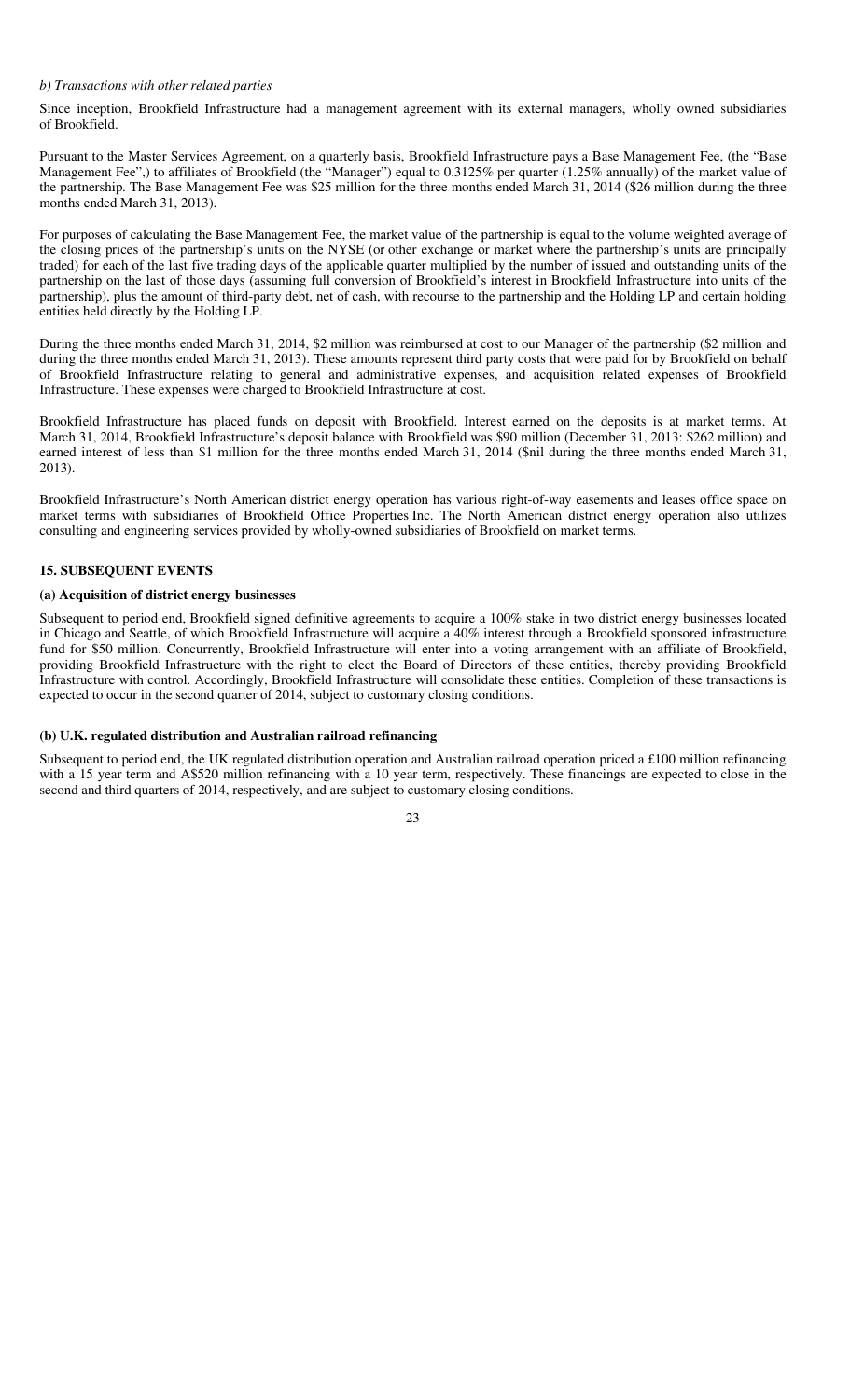## **MANAGEMENT'S DISCUSSION AND ANALYSIS**

# *FOR THE QUARTER ENDED MARCH 31, 2014*

## **INTRODUCTION**

The following Management's Discussion and Analysis ("MD&A") is the responsibility of management of Brookfield Infrastructure Partners L.P. (the "partnership" collectively with its subsidiary and operating entities "Brookfield Infrastructure"). This MD&A is dated May 14, 2014 and has been approved by the Board of Directors of the general partner of the partnership for issuance as of that date. The Board of Directors carries out its responsibility for review of this document principally through its audit committee, comprised exclusively of independent directors. The audit committee reviews and, prior to its publication, approves this document, pursuant to the authority delegated to it by the Board of Directors. The terms "Brookfield Infrastructure", the "partnership", "we", "us" and "our" refer to Brookfield Infrastructure Partners L.P., and the partnership's direct and indirect subsidiaries as a group. This MD&A should be read in conjunction with Brookfield Infrastructure Partners L.P.'s most recently issued annual and interim financial statements. Additional information, including Brookfield Infrastructure's Form 20-F, is available on its website at www.brookfieldinfrastructure.com, on SEDAR's website at www.sedar.com and on EDGAR's website at www.sec.gov/edgar.shtml.

#### **Business Overview**

Brookfield Infrastructure owns and operates high quality, long-life assets that generate stable cash flows, require relatively minimal maintenance capital expenditures and, by virtue of barriers to entry and other characteristics, tend to appreciate in value over time. Our current operations<sup>1</sup> consist of utility, transport and energy businesses in North and South America, Australasia and Europe. Our mission is to own and operate a globally diversified portfolio of high quality infrastructure assets that will generate sustainable and growing distributions over the long term for our unitholders. To accomplish this objective, we will seek to leverage our operating platforms to acquire infrastructure assets and actively manage them to extract additional value following our initial investment. An integral part of our strategy is to participate with institutional investors in Brookfield Asset Management Inc. ("Brookfield") sponsored partnerships that target acquisitions that suit our profile. We will focus on partnerships in which Brookfield has sufficient influence or control to deploy an operations-oriented approach.

#### **Performance Targets and Key Measures**

We target a total return of 12% to 15% per annum on the infrastructure assets that we own, measured over the long term. We intend to generate this return from the in-place cash flow from our operations plus growth through investments in upgrades and expansions of our asset base, as well as acquisitions. If we are successful in growing our funds from operations (''FFO'') per unit, we will be able to increase distributions to unitholders. Furthermore, the increase in our FFO per unit should result in capital appreciation. We also measure the growth of FFO per unit, which we believe is a proxy for our ability to increase distributions. In addition, we have performance measures that track key value drivers for each of our operating platforms. See ''Segmented Disclosures'' on page 28 for more detail.

#### **Distribution Policy**

Our objective is to pay a distribution that is sustainable on a long-term basis while retaining sufficient liquidity within our operations to fund recurring growth capital expenditures, debt repayments and general corporate requirements. We currently believe that a payout of 60% to 70% of our FFO is appropriate.

In light of the current strong prospects for our business, the Board of Directors of our Managing General Partner has approved a 12% increase in our quarterly distribution to 48 cents per unit starting with the distribution paid in March 2014. This increase reflects the forecasted contribution from our recently commissioned capital projects, as well as the expected cash yield on acquisitions that we closed in the past year. Since the spin-off, we have increased our quarterly distribution from 26.5 cents per unit to 48 cents, a compound annual growth rate in excess of 10%. We target 5% to 9% annual distribution growth in light of the per unit FFO growth we foresee in our operations.

#### **Basis of Presentation**

Our condensed and consolidated financial statements are prepared in accordance with International Accounting Standard 34 Interim Financial Reporting ("IAS 34") as issued by the International Accounting Standards Board ("IASB") and using the accounting policies Brookfield Infrastructure applied in its consolidated financial statements as of and for the year ended December 31, 2013. Our condensed and consolidated financial statements include the accounts of Brookfield Infrastructure and the entities over which it has control. Brookfield Infrastructure accounts for investments over which it exercises significant influence, but does not control, using the equity method.

*<sup>1</sup> During the second quarter of 2013, we announced the sale of our interests in our timberland operations. The results of these operations are presented in the 'Corporate and other' segment in this document.* 

<sup>24</sup>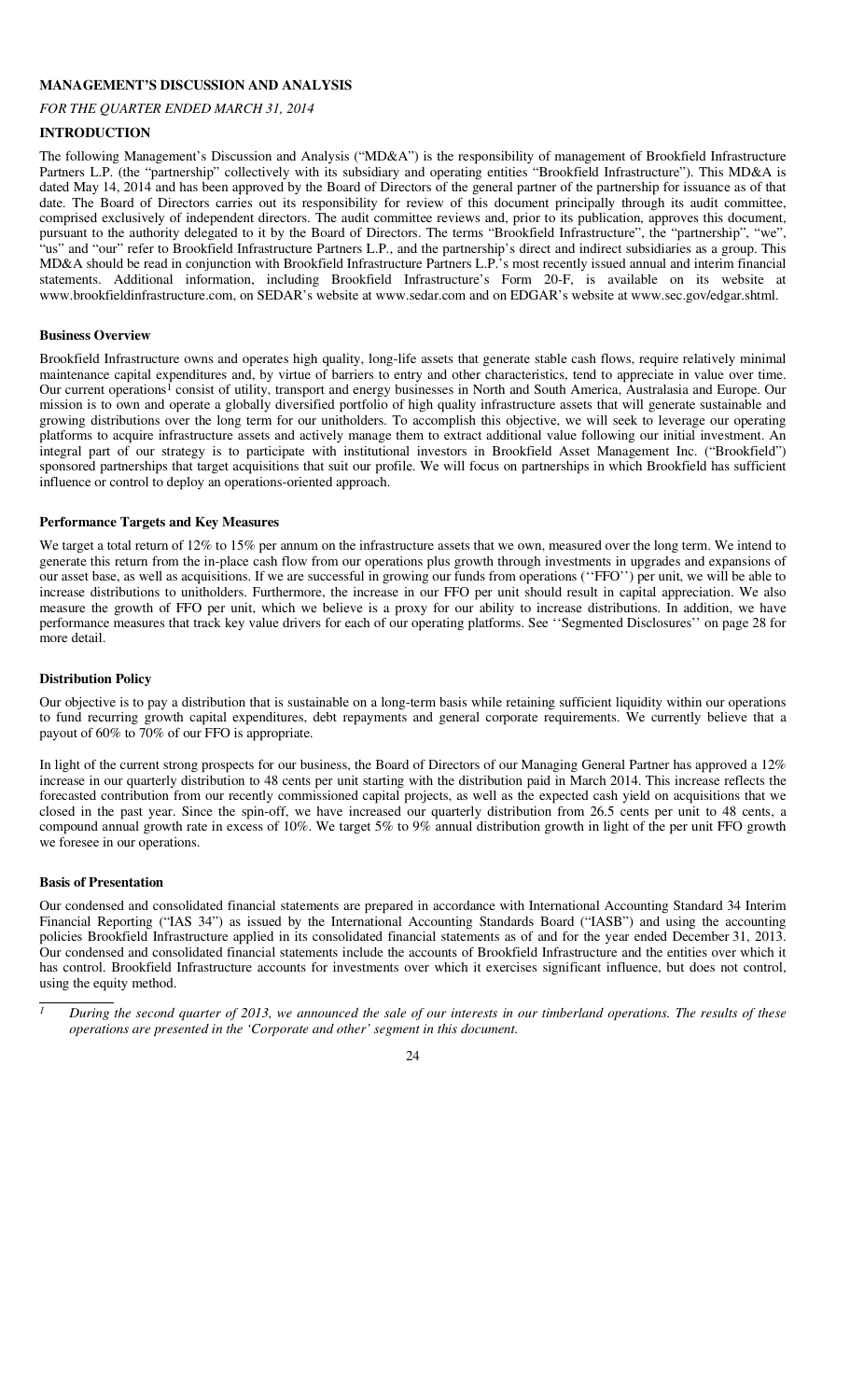The partnership's equity interests include limited partnership units ("LP Units") held by public unitholders and redeemable partnership units ("Redeemable Partnership Units") held by Brookfield. The LP Units and the Redeemable Partnership Units have the same economic attributes in all respects, except that the Redeemable Partnership Units provide Brookfield the right to request that its units be redeemed for cash consideration. In the event that Brookfield exercises this right, the partnership has the right, at its sole discretion, to satisfy the redemption request with its LP Units, rather than cash, on a one-for-one basis. As a result, Brookfield, as holder of Redeemable Partnership Units, participates in earnings and distributions on a per unit basis equivalent to the per unit participation of the LP Units of the partnership. However, given the redeemable feature referenced above, we present the Redeemable Partnership Units as a component of non-controlling interests.

When we discuss the results of our operating platforms, we present Brookfield Infrastructure's proportionate share of results for operations accounted for using consolidation and the equity method, in order to demonstrate the impact of key value drivers of each of these operating platforms on the partnership's overall performance. As a result, segment revenues, costs attributable to revenues, other income, interest expense, depreciation and amortization, deferred taxes, fair value adjustments and other items will differ from results presented in accordance with IFRS as they (1) include Brookfield Infrastructure's proportionate share of earnings from investments in associates attributable to each of the above noted items, and (2) exclude the share of earnings (loss) of consolidated investments not held by Brookfield Infrastructure apportioned to each of the above noted items. However, net income for each segment is consistent with results presented in accordance with IFRS. See "Reconciliation of Operating Segments" on page 43 for a reconciliation of segment results to the partnership's statement of operating results in accordance with IFRS.

Our presentation currency and functional currency is the U.S. dollar, and has been throughout each of the last six years. There were no changes in accounting policies that have had a material impact on the comparability of the results between financial years since the adoption of IFRS.

# **OUR OPERATIONS**

Brookfield Infrastructure owns a balanced portfolio of infrastructure assets that are diversified by sector and by geography. We have a stable cash flow profile with approximately 90% of our Adjusted EBITDA supported by regulated or contractual revenues. In order to assist our unitholders in evaluating our performance and assessing our value, we group our businesses into operating platforms based on similarities in their underlying economic drivers.

Our operating platforms are summarized below:

| <b>Operating Platform</b>                                                                                                          | <b>Asset Type</b>                                                                                          | <b>Primary Location</b>                                |  |  |  |  |
|------------------------------------------------------------------------------------------------------------------------------------|------------------------------------------------------------------------------------------------------------|--------------------------------------------------------|--|--|--|--|
| <b>Utilities</b><br>Regulated or contractual businesses which<br>earn a return on their rate base                                  | <b>Regulated Terminal</b><br>$\bullet$<br><b>Electricity Transmission</b><br><b>Regulated Distribution</b> | Australasia<br>North & South America<br>Europe         |  |  |  |  |
| <b>Transport</b><br>Provide transportation for freight, bulk<br>commodities and passengers, for which we<br>are paid an access fee | Railroad<br>٠<br><b>Toll Roads</b><br>٠<br>Ports<br>٠                                                      | Australasia<br>South America<br>Europe & North America |  |  |  |  |
| <b>Energy</b><br>Systems that provide energy transmission,<br>distribution and storage services                                    | Energy Transmission, Distribution & Storage<br><b>District Energy</b><br>٠                                 | North America<br>Europe<br>Australasia                 |  |  |  |  |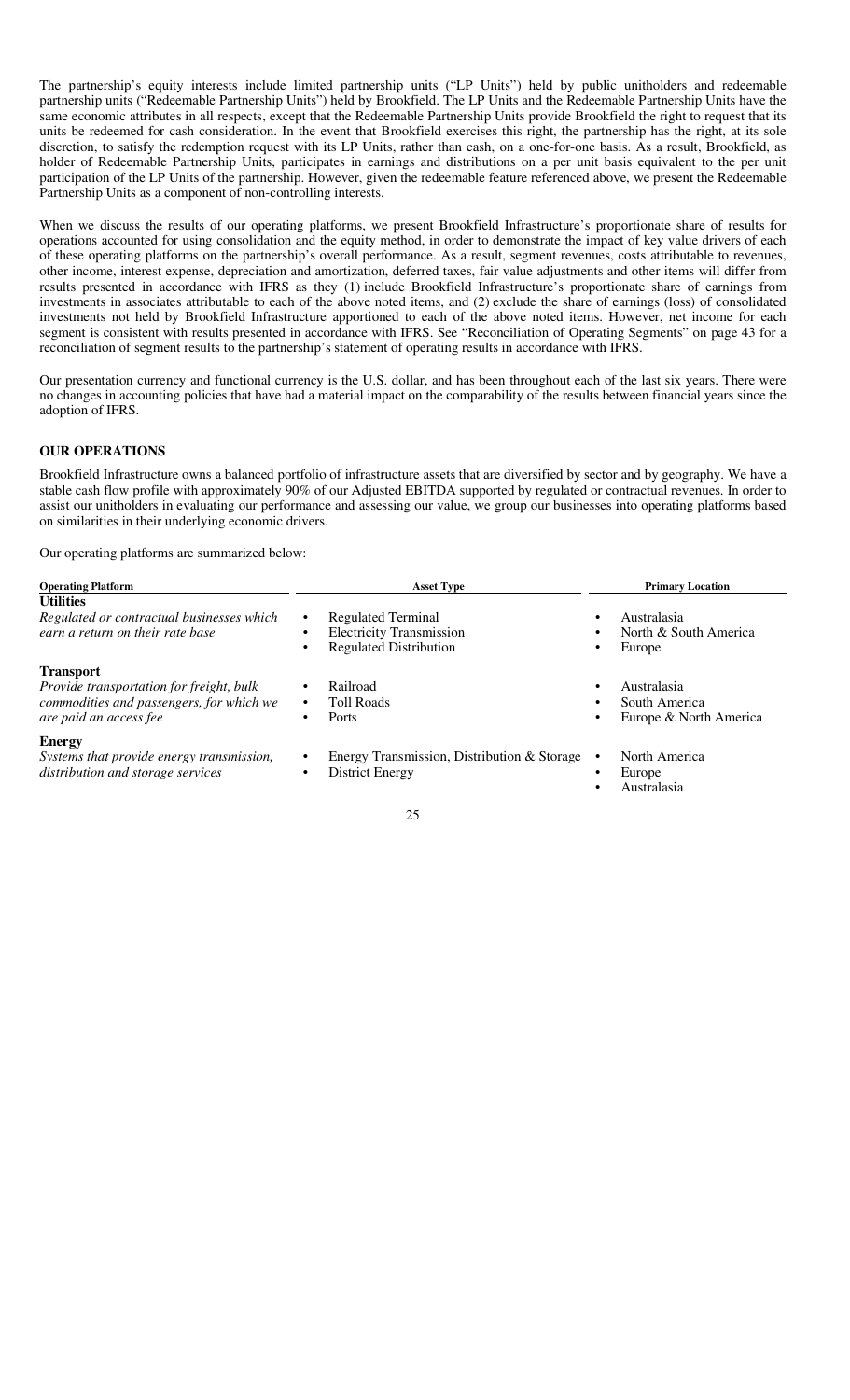#### **REVIEW OF CONSOLIDATED FINANCIAL RESULTS**

In this section we review our financial position and consolidated performance as at March 31, 2014 and December 31, 2013 and for the three month periods ended March 31, 2014 and 2013. Further details on the key drivers of our operations and financial position are contained within the Segmented Disclosures section on page 28.

| US\$ MILLIONS, EXCEPT PER UNIT INFORMATION              |       | Three months ended March 31 |  |  |
|---------------------------------------------------------|-------|-----------------------------|--|--|
| <b>Summary Statements of Operating Results</b>          | 2014  | 2013                        |  |  |
| Revenues                                                | 480   | 463                         |  |  |
| Direct operating expenses                               | (212) | (222)                       |  |  |
| General and administrative expenses                     | (27)  | (28)                        |  |  |
| Depreciation and amortization expense                   | (91)  | (86)                        |  |  |
| Interest expense                                        | (87)  | (87)                        |  |  |
| Mark-to-market on hedging items                         | (16)  | (62)                        |  |  |
| Earnings from investments in associates                 | 12    | 17                          |  |  |
| Net income (loss)                                       | 44    | (1)                         |  |  |
| Income (loss) from continuing operations                | 44    | (22)                        |  |  |
| Income from discontinued operations, net of income tax  |       |                             |  |  |
| Net income (loss) attributable to the partnership $(1)$ | 32    | (28)                        |  |  |
| Net income (loss) per limited partnership unit          | 0.10  | (0.17)                      |  |  |

#### *(1) Includes net income (loss) attributable to non-controlling interests - Redeemable Partnership Units held by Brookfield, general partner and limited partners.*

For the three months ended March 31, 2014, we reported net income of \$44 million, of which \$32 million is attributable to the partnership, compared to net loss of \$1 million and net loss attributable to the partnership of \$28 million in the prior year. Net income increased compared to the first quarter of 2013 as the prior year included breakage costs associated with our Australian railroad's execution of a long-term financing and mark-to-market losses on hedging positions at our UK regulated distribution business.

Revenues totaled \$480 million for the first quarter of 2014, representing a year-over-year increase of \$17 million, or 4%. The increase is primarily attributable to organic growth initiatives completed in the last 12 months, which resulted in increased revenue of \$18 million at our Australian railroad and \$14 million at our UK regulated distribution operation as well as the acquisition of our U.S. district energy operation in the fourth quarter of 2013 which contributed incremental revenue of \$5 million. Our business also recorded higher revenues in its transport and energy operations as a result of increased volumes that contributed an incremental \$11 million to our total revenues. These increases were partially offset by a \$31 million reduction in revenue resulting from negative movements in foreign exchange.

Direct operating expenses totaled \$212 million for the first quarter of 2014, which represented a decrease of \$10 million, or 5%, compared to the same period in 2013. This was driven by a \$13 million decrease in expenses as a result of foreign exchange movements, which was partially offset by a \$3 million increase in expenses from new investments and the aforementioned capital expansion programs completed over the last year.

General and administrative expenses totaled \$27 million for the three months ended March 31, 2014, which was a \$1 million decrease relative to the prior year comparative period. This line item is primarily comprised of the Base Management Fee that is paid to Brookfield, which is equal to 1.25% of the partnership's market value plus recourse debt, net of cash. It also includes certain public company expenditures relating to the on-going operations of the partnership. The Base Management Fee decreased versus the same period in 2013 as a result of higher recourse debt in the comparative period as our corporate credit facility was drawn to fund new investments made in the fourth quarter of 2012. This was partially offset by an increase in market capitalization attributable to the increased trading price of the partnership units and the equity issuance completed in May 2013.

Depreciation and amortization expense totaled \$91 million in the first quarter of 2014, an increase of \$5 million over the first quarter of 2013. The increase was primarily due to higher property, plant and equipment values as a result of our annual revaluation process.

Earnings from investments in associates were \$12 million for the three months ended March 31, 2014, representing a decline of \$5 million over the first quarter of 2013. The decline was primarily attributable to the sale of our Australasian regulated distribution operation in the fourth quarter of 2013, as well as a foreign exchange loss recognized on translation of U.S denominated debt in our Chilean electricity transmission system. These items were partially offset by higher earnings at our North American gas transmission business which benefited from increased natural gas demand into the Chicago market caused by record cold weather, as well as the contribution from our additional investment in our Brazilian toll road in the prior year.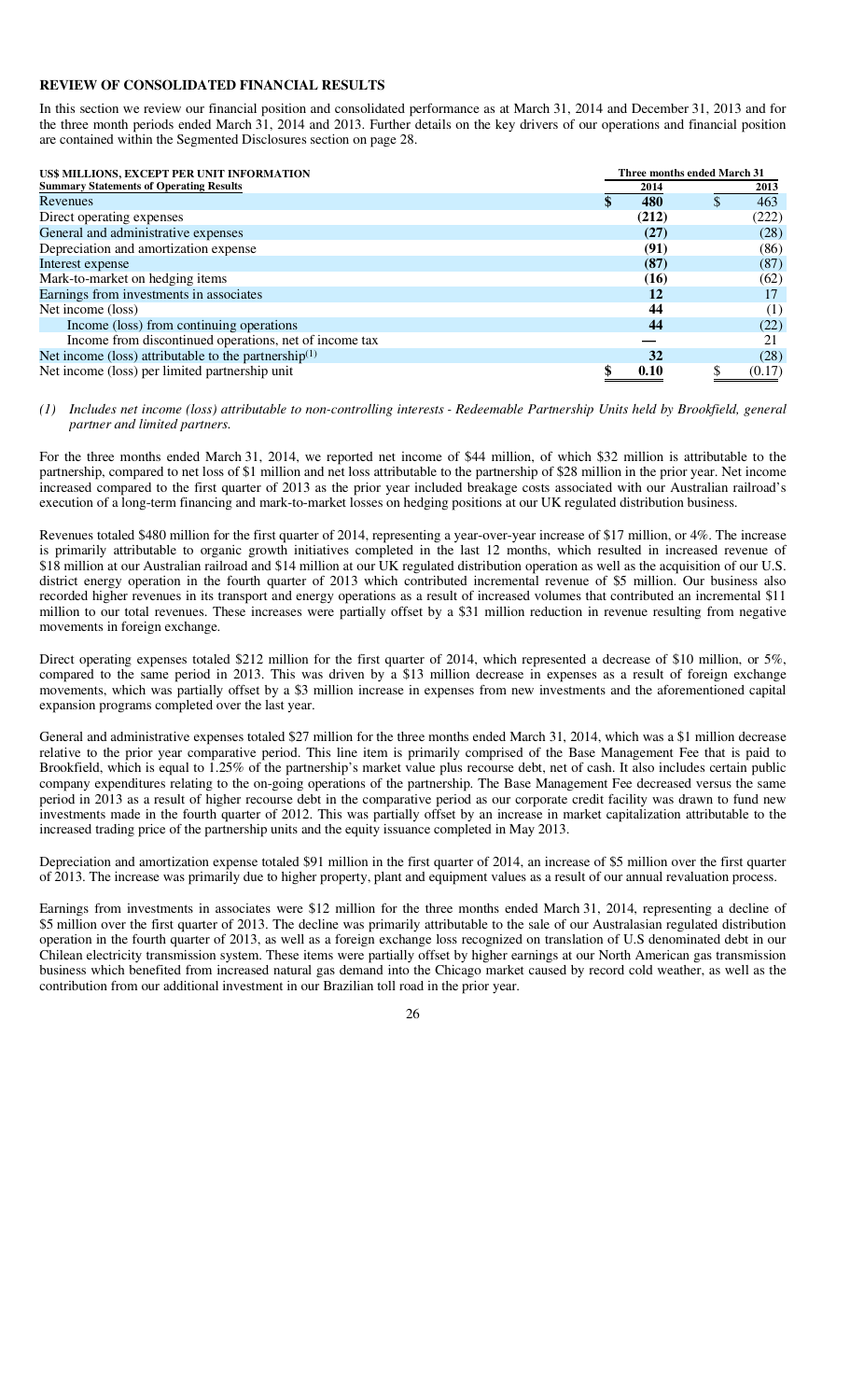| <b>US\$ MILLIONS</b>                                                       | As of |                |                   |  |
|----------------------------------------------------------------------------|-------|----------------|-------------------|--|
| <b>Summary Statements of Financial Position Key Metrics</b>                |       | March 31, 2014 | December 31, 2013 |  |
| Cash and cash equivalents                                                  | \$    | <b>363</b>     | 538<br><b>S</b>   |  |
| Other current assets                                                       |       | 778            | 730               |  |
| Total assets                                                               |       | 15,755         | 15,682            |  |
| Current liabilities                                                        |       | 602            | 527               |  |
| Corporate borrowings                                                       |       | 363            | 377               |  |
| Non-recourse borrowings                                                    |       | 5,834          | 5,790             |  |
| Other long-term liabilities                                                |       | 2,470          | 2,383             |  |
| Limited Partners' capital                                                  |       | 3,693          | 3,751             |  |
| Non-controlling interest – Redeemable Partnership Units held by Brookfield |       | 1,385          | 1,408             |  |
| Non-controlling interest $-$ in operating subsidiaries                     |       | 1,381          | 1,419             |  |
| General Partner capital                                                    |       | 27             | 27                |  |

As of March 31, 2014, we had \$15,755 million in assets, compared to \$15,682 million at the end of 2013. This \$73 million increase is primarily due to foreign currency translation gains of \$186 million that resulted from the appreciation of the Australian dollar and Brazilian reais relative to the U.S. dollar. These gains were partially offset by approximately \$125 million of foreign currency translation losses due to the depreciation of the Chilean peso and Canadian dollar versus the U.S. dollar during the period.

Non-recourse borrowings increased by \$44 million to \$5,834 million at March 31, 2014 from \$5,790 million at December 31, 2013. The increase was primarily due to the impact of the appreciation of the Australian dollar relative to the U.S. dollar since year end, which led to an increase in debt balances of approximately \$110 million. This was partially offset by an approximate \$66 million decline in Chilean peso, Canadian dollar and Colombian peso denominated debt balances in conjunction with the depreciation of these currencies versus the U.S. dollar during the three months ended March 31, 2014.

Partnership capital decreased by \$81 million to \$5,105 million as of March 31, 2014 from \$5,186 million at the end of 2013 as distributions paid during the period exceeded earnings.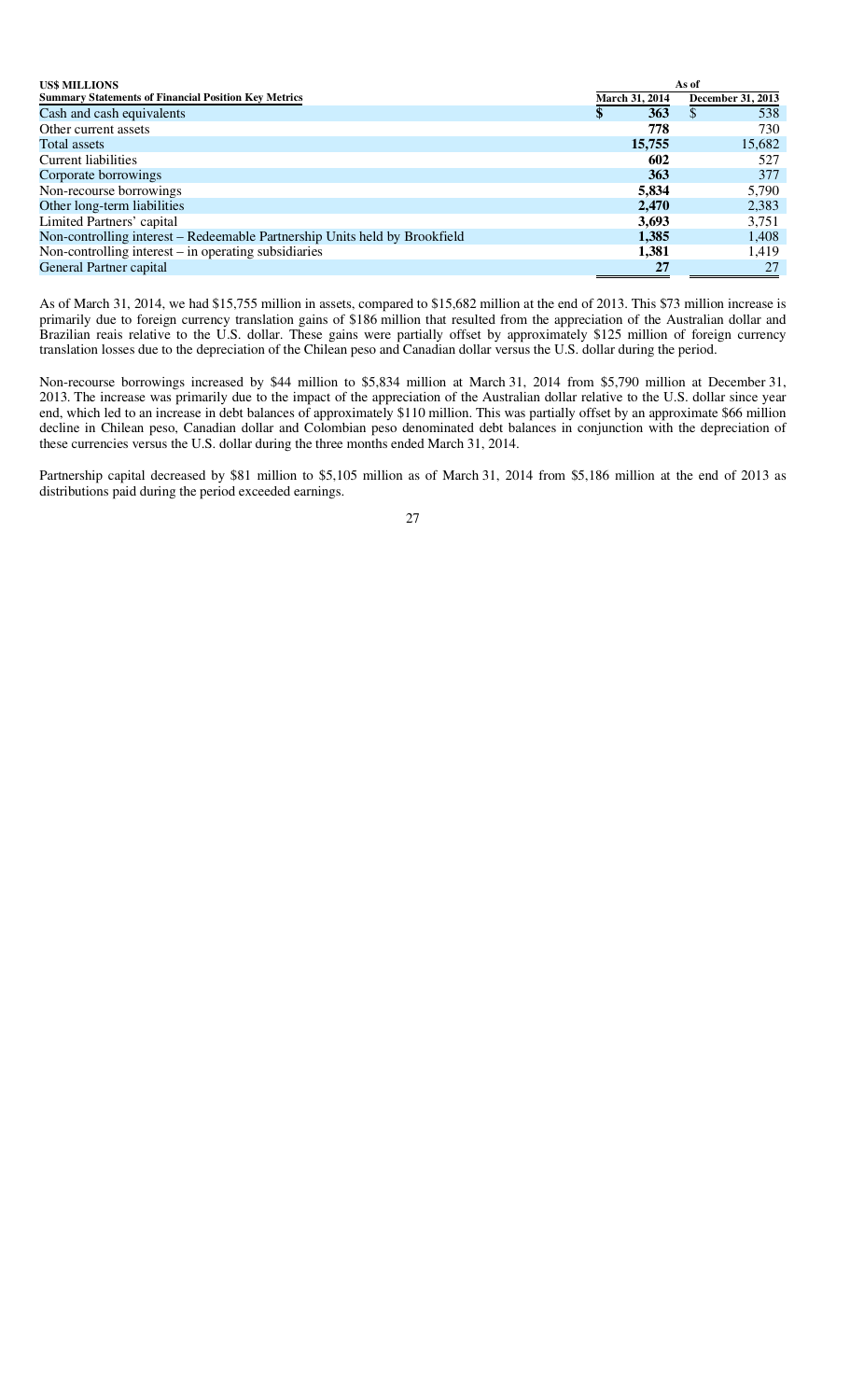## **Summary of Quarterly Results**

Total revenues and net income for the eight most recent quarters are as follows:

| <b>THREE MONTHS ENDED</b>                              | 2014   |          | 2013           |                |          |        | 2012           |                |
|--------------------------------------------------------|--------|----------|----------------|----------------|----------|--------|----------------|----------------|
| (US\$ MILLIONS, EXCEPT PER UNIT AMOUNTS)               | Q1     | Q4       | Q <sub>3</sub> | Q <sub>2</sub> | Q1       | Q4     | Q <sub>3</sub> | Q <sub>2</sub> |
| Revenues                                               | \$480  | \$470    | \$431          | \$462          | \$463    | \$451  | \$374          | \$368          |
| Direct operating costs                                 | (212)  | (212)    | (187)          | (202)          | (222)    | (229)  | (190)          | (187)          |
| Equity accounted income (loss)                         | 12     | (272)    | 20             | 18             | 17       | (8)    | 40             | (32)           |
| Expenses                                               |        |          |                |                |          |        |                |                |
| Interest                                               | (87)   | (98)     | (87)           | (90)           | (87)     | (98)   | (75)           | (75)           |
| Corporate costs                                        | (27)   | (28)     | (28)           | (26)           | (28)     | (28)   | (25)           | (22)           |
| Valuation items                                        |        |          |                |                |          |        |                |                |
| Fair value changes and other                           | (19)   | 55       | (33)           | 107            | (99)     | (5)    | 14             | (29)           |
| Depreciation and amortization                          | (91)   | (79)     | (81)           | (83)           | (86)     | (73)   | (56)           | (53)           |
| Income tax (expense) recovery                          | (12)   | (12)     | 33             | (36)           | 20       | 4      | 6              | 16             |
| Net income (loss) from continuing operations           | 44     | (176)    | 68             | 150            | (22)     | 14     | 88             | (14)           |
| (Loss) income from discontinued operations, net of tax |        |          | (11)           | 35             | 21       | 166    |                |                |
| Net income (loss)                                      | 44     | (176)    | 57             | 185            | (1)      | 180    | 95             | (7)            |
| Net income (loss) attributable to others               | 29     | (32)     | 39             | 97             | 24       | 147    | 49             | 14             |
| Net income (loss) attributable to limited partners     | 15     | (144)    | 18             | 88             | (25)     | 33     | 46             | (21)           |
| Per limited partnership unit                           | \$0.10 | \$(0.96) | \$0.12         | \$0.60         | \$(0.17) | \$0.23 | \$0.33         | \$(0.16)       |

A significant driver of our results continues to be new investments that we execute in addition to organic expansion projects that we commission within our various businesses, which add to the ongoing earnings profile of our current businesses. These factors all contributed to the consistent increases in our revenues, operating and interest costs, as well as depreciation expense. In addition to the factors mentioned, net income is also impacted by other items that relate to fair value adjustments to our assets and financial instruments.

We do not consider the effects of seasonality to be significant to the business overall. This is primarily due to the diversification of our business from a geographic and a segment perspective.

#### **SEGMENTED DISCLOSURES**

In this section, we review the results of our principal operating segments: utilities, transport and energy. Each segment is presented on a proportionate basis, taking into account Brookfield Infrastructure's ownership in operations accounted for using the consolidation and equity method, whereby the partnership either controls or exercises significant influence over its investments. See "Discussion of Segment Reconciling Items" on page 46 for a reconciliation of segment results to the partnership's statement of operating results in accordance with IFRS.

#### **Utilities Operations**

Our utilities platform is comprised of regulated businesses, which earn a return on their asset base, as well as businesses with longterm contracts designed to generate a return on capital over the life of the contract. In all cases, we own and operate assets that earn a return on a regulated or notionally stipulated asset base, which we refer to as rate base. Our rate base increases in accordance with capital that we invest to upgrade and expand our systems. Depending on the jurisdiction, our rate base may also increase by inflation and maintenance capital expenditures and decrease by regulatory depreciation. The return that we earn is typically determined by a regulator or contracts for prescribed periods of time. Thereafter, it may be subject to customary reviews based upon established criteria. Due to the regulatory diversity we have within our utilities platform, we mitigate exposure to any single regulatory regime. In addition, due to the regulatory frameworks and economies of scale of our utilities businesses, we often have significant competitive advantages in competing for projects to expand our rate base. Accordingly, we expect this segment to produce stable revenue and margins that should increase with investment of additional capital and inflation. Virtually all of our utility platform's Adjusted EBITDA is supported by regulated or contractual revenues.

Our objectives for our utilities platform are to invest capital in the expansion of our rate base and to provide safe and reliable service for our customers on a cost efficient basis. If we do so, we will be in a position to earn an appropriate return on our rate base. Our performance can be measured by the growth in our rate base, the return on our rate base, as well as our AFFO.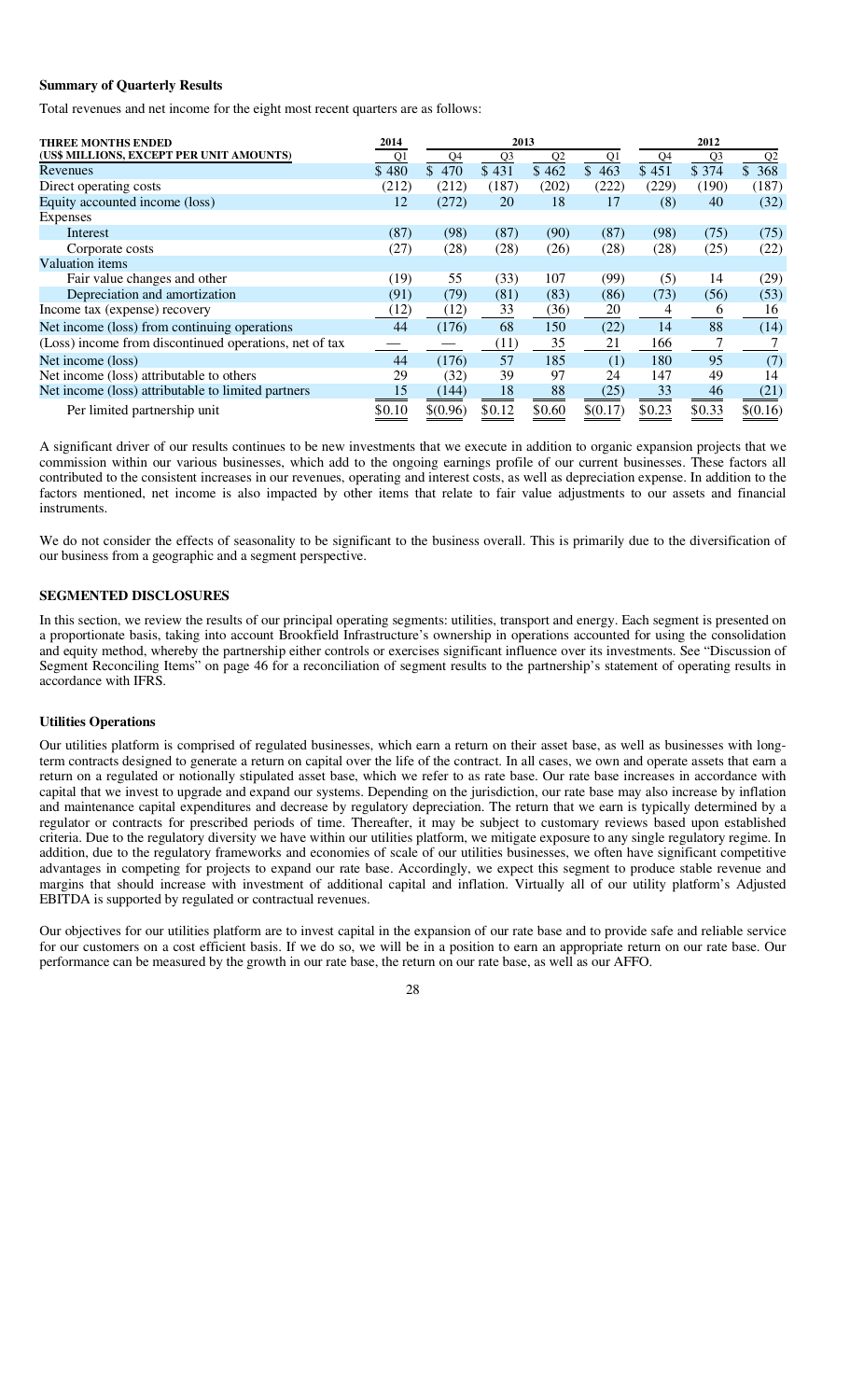Our utilities platform is comprised of the following:

*Regulated Terminal* 

• One of the world's largest coal export terminals in Australia, with 85 Mtpa of capacity

*Electricity Transmission* 

• Approximately 10,500 kilometres of transmission lines in North and South America

## *Regulated Distribution*

• Approximately 2.1 million electricity and natural gas connections

## *Results of Operations*

The following table presents our proportionate share of our rate base and selected key metrics:

|                                       |                             | Three months ended March 31 |       |
|---------------------------------------|-----------------------------|-----------------------------|-------|
| (US\$ MILLIONS)                       | 2014                        |                             | 2013  |
| Rate base, start of period            | 4,242                       | S.                          | 4,790 |
| Capital expenditures commissioned     | 61                          |                             | 102   |
| Inflation and other indexation        | 23                          |                             | 76    |
| Regulatory depreciation               | (15)                        |                             | (20)  |
| Foreign exchange                      | 24                          |                             | (68)  |
| Rate base, end of period              | 4,335                       |                             | 4,880 |
|                                       | Three months ended March 31 |                             |       |
| (US\$ MILLIONS)                       | 2014                        |                             | 2013  |
| Funds from operations (FFO)           | 89                          |                             | 92    |
| Maintenance capital                   | (2)                         |                             | (6)   |
| Adjusted funds from operations (AFFO) | 87                          |                             | 86    |

For the three months ended March 31, 2014, our utilities platform produced FFO of \$89 million, compared with \$92 million in the same period in the prior year. The decrease in FFO was primarily attributable to the sale of our Australasian regulated distribution operation in the fourth quarter of 2013. Excluding the impact of the sale, FFO increased by \$6 million as the business benefited from inflation indexation and the commissioning of capital projects into rate base.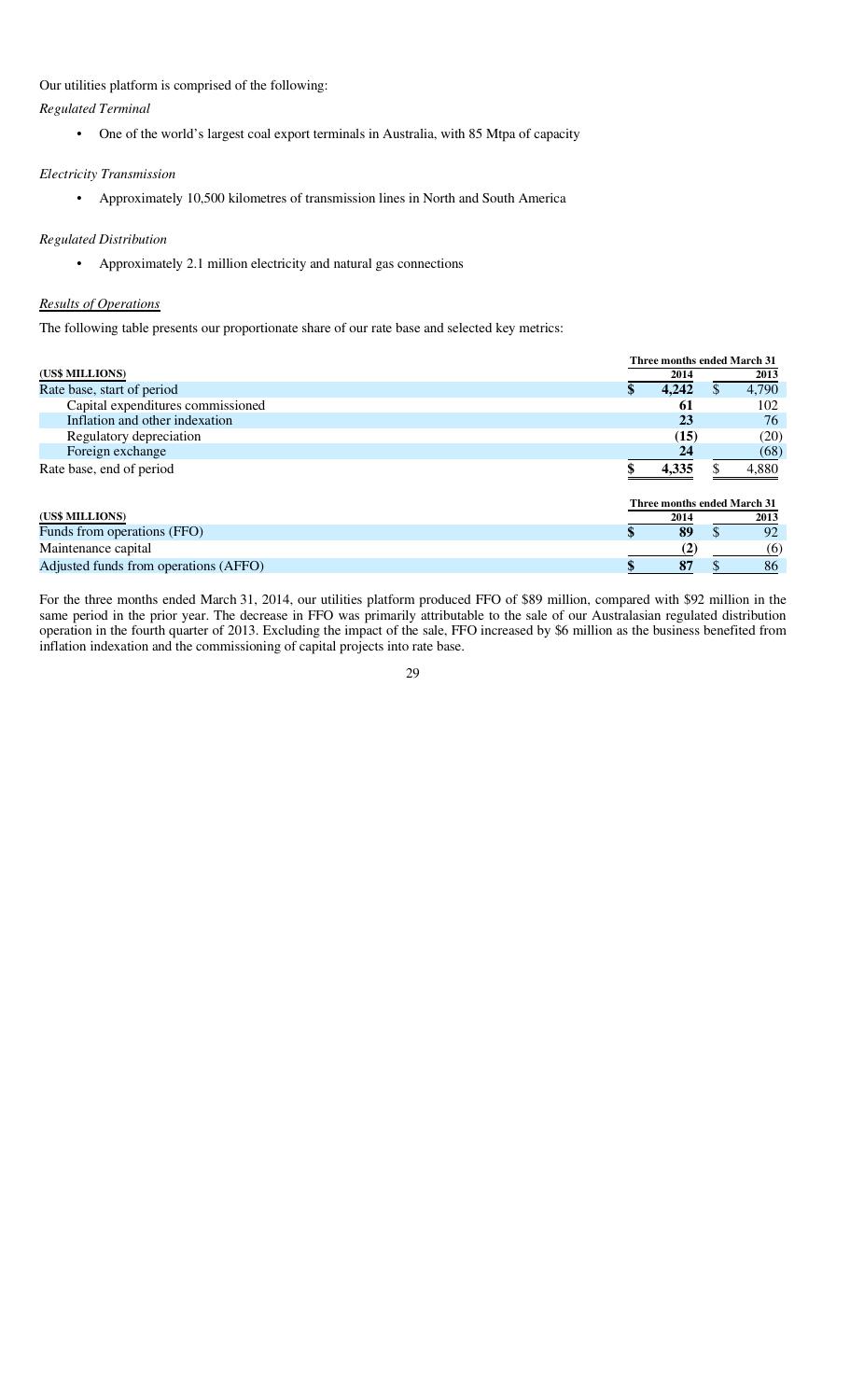The following table presents our utilities platform's proportionate share of financial results:

|                                |      | Three months ended March 31 |      |
|--------------------------------|------|-----------------------------|------|
| (US\$ MILLIONS)                | 2014 |                             | 2013 |
| Revenue                        | 176  | ιD                          | 206  |
| Costs attributed to revenues   | (50) |                             | (73) |
| <b>Adjusted EBITDA</b>         | 126  |                             | 133  |
| Interest expense               | (39) |                             | (43) |
| Other income                   |      |                             |      |
| Funds from operations (FFO)    | 89   |                             | 92   |
| Depreciation and amortization  | (39) |                             | (42) |
| Deferred taxes and other items | (13) |                             | (55) |
| Net income (loss)              | 37   |                             | (5)  |

The following table presents our proportionate Adjusted EBITDA and FFO for each business in this operating platform:

|                                 |                | <b>Adjusted EBITDA</b> |              |      |                | <b>FFO</b> |              |  |
|---------------------------------|----------------|------------------------|--------------|------|----------------|------------|--------------|--|
|                                 |                |                        | Three months |      |                |            | Three months |  |
|                                 | ended March 31 |                        |              |      | ended March 31 |            |              |  |
| (US\$ MILLIONS)                 |                | 2014                   |              | 2013 |                | 2014       | 2013         |  |
| <b>Regulated Distribution</b>   |                | 47                     |              | 53   |                | 36         | 40           |  |
| <b>Regulated Terminal</b>       |                | 42                     |              | 45   |                | 23         | 23           |  |
| <b>Electricity Transmission</b> |                | 37                     |              | 35   |                | 30         | 29           |  |
| Total                           |                | 126                    |              | 133  | \$             | 89         | 92           |  |

Our regulated distribution operations generated Adjusted EBITDA and FFO of \$47 million and \$36 million, respectively, for the current quarter, versus \$53 million and \$40 million, respectively, in the comparative period. This decrease was due primarily to the sale of our Australasian regulated distribution operation in the fourth quarter of 2013. Excluding the impact of the sale, results were ahead of the prior year due primarily to improved performance at our UK regulated distribution business due to higher rate base, inflation indexation and higher connections revenue.

Our regulated terminal operation reported Adjusted EBITDA and FFO of \$42 million and \$23 million, respectively, for the three months ended March 31, 2014, versus \$45 million and \$23 million, respectively, in the comparative period. Adjusted EBITDA decreased due to negative movements in foreign exchange. In natural currency, Adjusted EBITDA and FFO were ahead of prior year as we benefited from additions to our rate base.

Our electricity transmission operations reported Adjusted EBITDA and FFO of \$37 million and \$30 million, respectively, for the current quarter, versus \$35 million and \$29 million, respectively, in the comparative period. Adjusted EBITDA and FFO increased primarily due to inflation indexation and commissioning of projects into our rate base which was partially offset by the impact of foreign exchange.

Non-cash expenses are primarily comprised of depreciation and amortization, inflation indexation on our Chilean peso denominated debt, deferred taxes and other items. Depreciation and amortization decreased to \$39 million for the three months ended March 31, 2014, down from \$42 million for the same period in 2013. The decrease is primarily due to the sale of the Australasian regulated distribution operation in the fourth quarter of 2013. Deferred taxes and other items for the three months ended March 31, 2014 was \$13 million compared to \$55 million for the same period in 2013, as the prior year results contained mark-to-market losses of \$46 million on hedging positions at our UK regulated distribution business.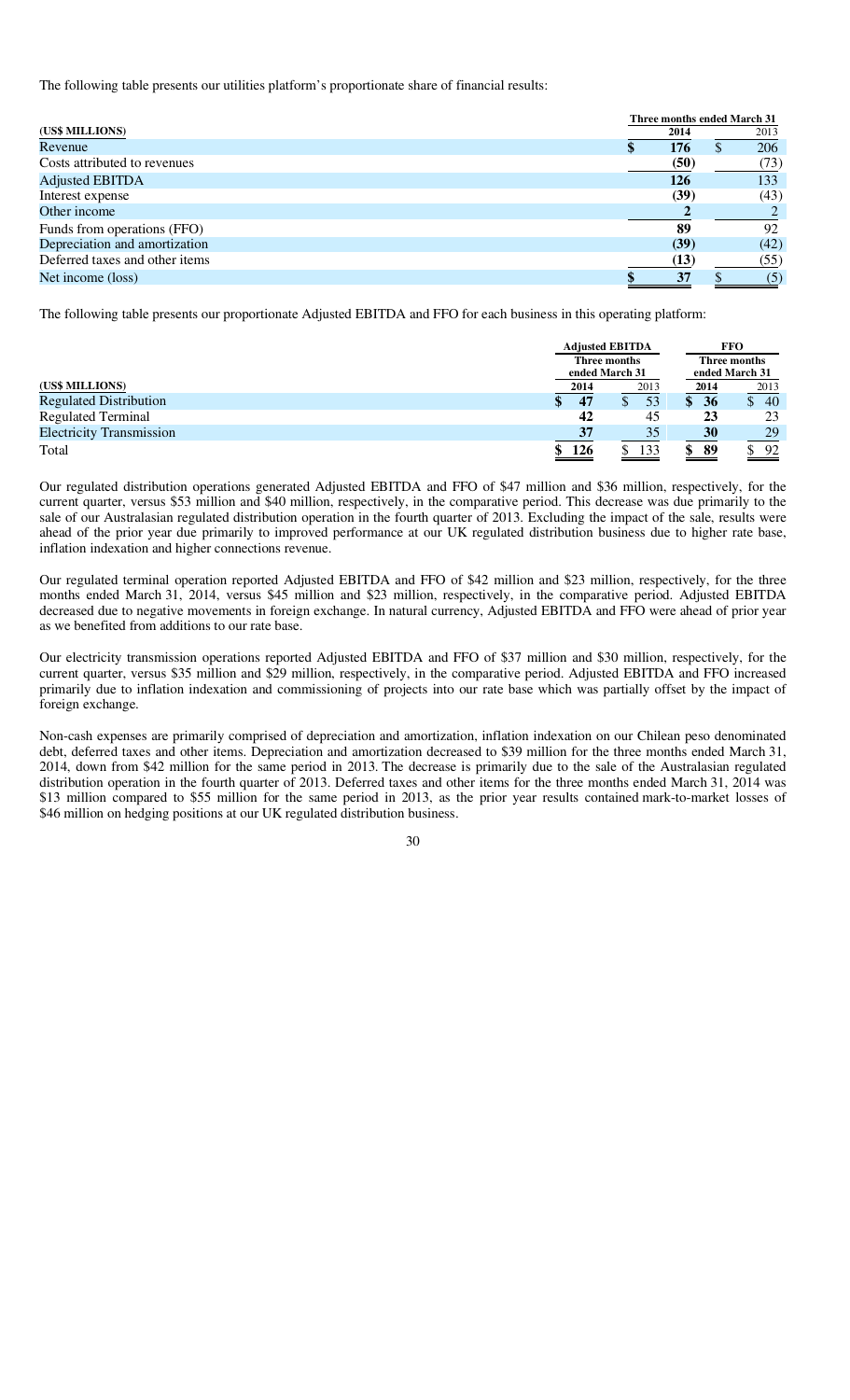### **Transport Operations**

Our transport platform is comprised of open access systems that provide transportation, storage and handling services for freight, bulk commodities and passengers, for which we are paid an access fee. Profitability is based on the volume and price achieved for the provision of these services. This operating platform is comprised of businesses with price ceilings as a result of regulation, such as our railroad and toll road operations, as well as unregulated businesses, such as our ports. Transport businesses typically have high barriers to entry and, in many instances, have very few substitutes in their local markets. While these businesses have greater sensitivity to market prices and volume than our utilities platform, revenues are generally stable and, in many cases, are supported by long-term contracts or customer relationships. Our transport platform is expected to benefit from increases in demand for commodities as well as increases in the global movement of goods. Furthermore, the diversification within our transport platform mitigates the impact of fluctuations in demand from any particular sector, commodity, or customer. Approximately 80% of our transport platform's Adjusted EBITDA is supported by long-term contractual revenues.

Our objectives for our transport platform are to provide safe and reliable service to our customers and to satisfy their growth requirements by increasing the utilization of our assets and expanding our capacity in a capital efficient manner. If we do so, we will be able to charge an appropriate price for our services and we will be able to earn an attractive return on the capital that we have deployed as well as the capital that we will invest to increase the capacity of our operations. Our performance can be measured by our revenue growth and our Adjusted EBITDA margin.

Our transport platform is comprised of the following:

*Railroad* 

• Sole provider of rail service in southwestern Western Australia with approximately 5,100 kilometres of tracks

## *Toll Roads*

• 3,200 kilometres of motorways in Brazil and Chile

#### *Ports*

• 30 terminals primarily in North America, UK and across Europe

## *Results of Operations*

The following table presents our proportionate share of the key metrics of our transport platform:

|                                       | Three months ended March 31 |        |
|---------------------------------------|-----------------------------|--------|
| (US\$ MILLIONS)                       | 2014                        | 2013   |
| Growth capital expenditures           | -66                         | -48    |
| Adjusted EBITDA margin <sup>1</sup>   | $50\%$                      | $42\%$ |
| Funds from operations (FFO)           | -95                         | 67     |
| Maintenance capital                   | (18)                        | (14)   |
| Adjusted funds from operations (AFFO) | 77                          |        |

## *1. Adjusted EBITDA margin is Adjusted EBITDA divided by revenues.*

In our transport platform, we generated FFO of \$95 million in the first quarter of 2014 compared to \$67 million in the same period of 2013. The increase in FFO was primarily driven by contributions from the additional investment in our Brazilian toll road operation in the third quarter of 2013. We also benefited from improved results from our Australian railroad due to the full contribution from the expansion program and higher volumes from a bumper grain harvest.

The following table presents our transport platform's proportionate share of financial results:

|                                | Three months ended March 31 |       |  |       |  |  |  |  |
|--------------------------------|-----------------------------|-------|--|-------|--|--|--|--|
| (US\$ MILLIONS)                |                             | 2014  |  | 2013  |  |  |  |  |
| Revenues                       |                             | 286   |  | 252   |  |  |  |  |
| Cost attributed to revenues    |                             | (142) |  | (145) |  |  |  |  |
| <b>Adjusted EBITDA</b>         |                             | 144   |  | 107   |  |  |  |  |
| Interest expense               |                             | (42)  |  | (36)  |  |  |  |  |
| Other expenses                 |                             |       |  | (4)   |  |  |  |  |
| Funds from operations (FFO)    |                             | 95    |  | 67    |  |  |  |  |
| Depreciation and amortization  |                             | (61)  |  | (51)  |  |  |  |  |
| Deferred taxes and other items |                             |       |  | (17)  |  |  |  |  |
| Net income (loss)              |                             | 33    |  |       |  |  |  |  |

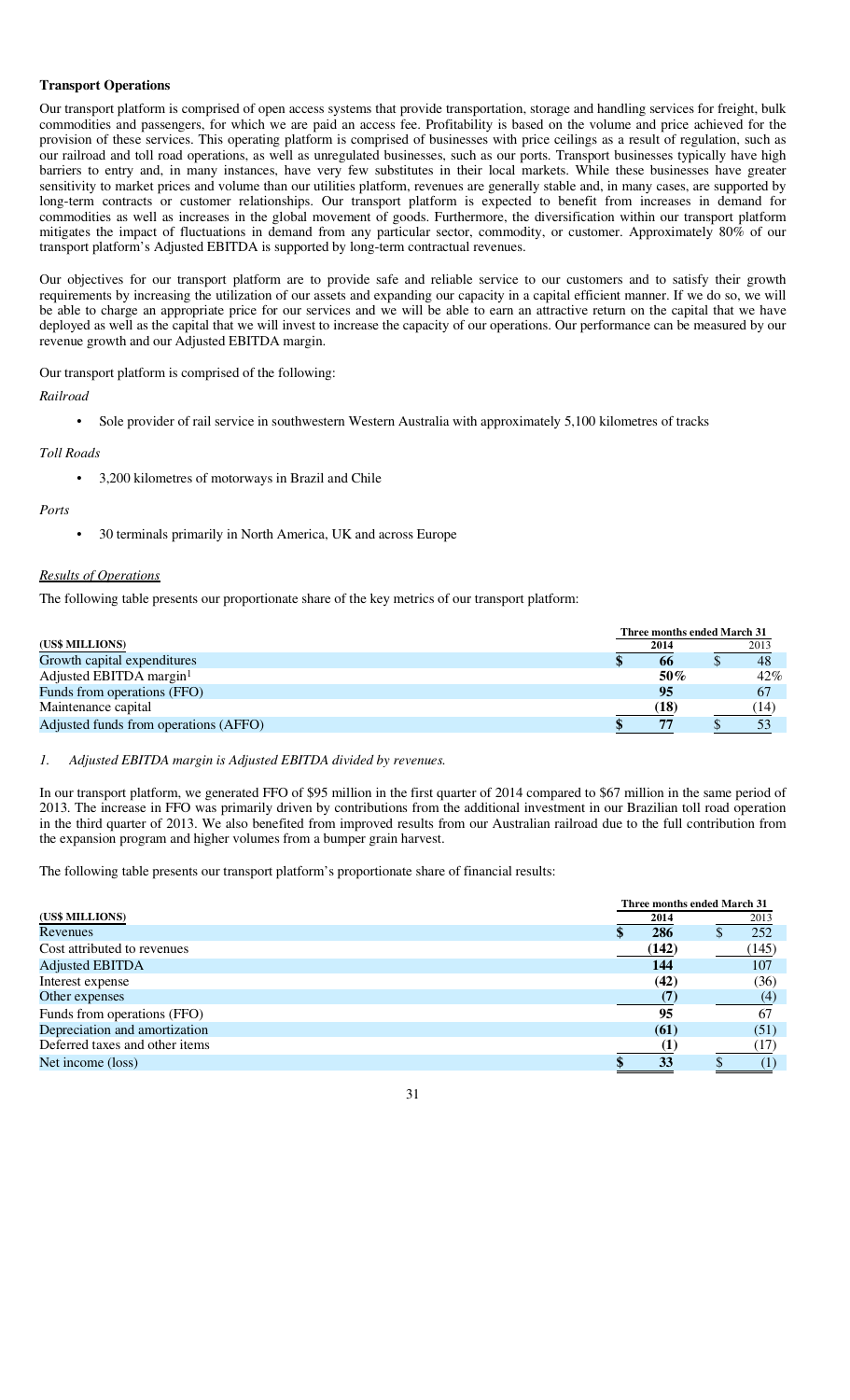The following table presents proportionate Adjusted EBITDA and FFO for each business in this operating platform:

|                   |   | <b>Adjusted EBITDA</b> |      | <b>FFO</b>                                                                                                                                                                                                                                                                                                                                                                                                                                                                                                 |              |  |
|-------------------|---|------------------------|------|------------------------------------------------------------------------------------------------------------------------------------------------------------------------------------------------------------------------------------------------------------------------------------------------------------------------------------------------------------------------------------------------------------------------------------------------------------------------------------------------------------|--------------|--|
| Three months      |   |                        |      |                                                                                                                                                                                                                                                                                                                                                                                                                                                                                                            | Three months |  |
|                   |   | ended March 31         |      | ended March 31                                                                                                                                                                                                                                                                                                                                                                                                                                                                                             |              |  |
| (US\$ MILLIONS)   |   | 2014                   | 2013 | 2014                                                                                                                                                                                                                                                                                                                                                                                                                                                                                                       | 2013         |  |
| Railroad          | Φ | 65                     | 57   | 49                                                                                                                                                                                                                                                                                                                                                                                                                                                                                                         | 42<br>J)     |  |
| <b>Toll Roads</b> |   | 60                     | 32   | 34                                                                                                                                                                                                                                                                                                                                                                                                                                                                                                         | 16           |  |
| Ports             |   | 19                     | 18   |                                                                                                                                                                                                                                                                                                                                                                                                                                                                                                            | $\mathbf Q$  |  |
| Total             |   | $\frac{144}{1}$        | 107  | 95<br>æ<br>$\begin{tabular}{l} \multicolumn{1}{c} {\textbf{1}} & \multicolumn{1}{c} {\textbf{1}} & \multicolumn{1}{c} {\textbf{1}} \\ \multicolumn{1}{c} {\textbf{1}} & \multicolumn{1}{c} {\textbf{1}} & \multicolumn{1}{c} {\textbf{1}} \\ \multicolumn{1}{c} {\textbf{1}} & \multicolumn{1}{c} {\textbf{1}} & \multicolumn{1}{c} {\textbf{1}} \\ \multicolumn{1}{c} {\textbf{1}} & \multicolumn{1}{c} {\textbf{1}} & \multicolumn{1}{c} {\textbf{1}} \\ \multicolumn{1}{c} {\textbf{1}} & \multicolumn$ | 67           |  |

For the three months ended March 31, 2014, our Australian railroad reported Adjusted EBITDA and FFO of \$65 million and \$49 million, respectively, versus \$57 million and \$42 million, respectively, in the comparative period. Adjusted EBITDA and FFO increased versus the prior period due to benefits of our expansion program, as volumes ramped up substantially over the past year with full take-or-pay operating levels achieved by the end of March 2013. Results also benefited from a stronger grain harvest, which contributed \$3 million of incremental Adjusted EBITDA to our results.

For the three months ended March 31, 2014, our toll roads contributed Adjusted EBITDA and FFO of \$60 million and \$34 million, respectively, compared to Adjusted EBITDA and FFO of \$32 million and \$16 million, respectively, in the comparative period. This increase is primarily a result of the additional investment in our Brazilian toll roads completed in the third quarter of 2013. Adjusted for ownership interest, toll revenues increased by approximately 10% from prior year due to higher traffic volumes and regulatory tariff increases.

For the three months ended March 31, 2014, our port operations reported Adjusted EBITDA and FFO of \$19 million and \$12 million, respectively, compared to Adjusted EBITDA and FFO of \$18 million and \$9 million, respectively, in the comparative period. Adjusted EBITDA and FFO increased versus the prior year mainly due to improved volumes across our various terminals as economic conditions continue to improve in the region. FFO was also aided by the benefit of lower borrowing costs following a refinancing at our European port operations in the second quarter of 2013.

Non-cash expenses are primarily comprised of depreciation and amortization, deferred taxes and other items. Depreciation and amortization increased to \$61 million for the current quarter, up from \$51 million for the same period in 2013. The increase is primarily due to higher depreciation at our Brazilian toll road operation, as a result of our additional investment in our Brazilian toll road operation in the third quarter of 2013. Deferred taxes and other items were \$1 million compared to \$17 million for the same period in 2013. The variance is primarily attributable to a break fee relating to the refinancing of our railroad operation of \$37 million, which was recorded in the comparative period.

## **Energy Operations**

Our energy platform is comprised of systems that provide energy transportation, storage, and distribution services. Profitability is based on the volume and price achieved for the provision of these services. This operating platform is comprised of businesses that are subject to light regulation, such as our natural gas transmission business whose services are subject to price ceilings, and businesses that are essentially unregulated like our district energy business. Energy businesses typically have high barriers to entry as a result of significant fixed costs combined with economies of scale or unique positions in their local markets. Our energy platform is expected to benefit from forecasted increases in demand for energy. Although these businesses have greater sensitivity to market prices and volume than our utilities platform, revenues are typically generated under contracts with varying durations and are relatively stable. Approximately 80% of our energy platform's Adjusted EBITDA is supported by long-term contractual revenues.

Our objectives for our energy platform are to provide safe and reliable service to our customers and to satisfy their growth requirements by increasing the utilization of our assets and expanding our capacity in a capital efficient manner. If we do so, we will be able to charge an appropriate price for our services and earn an attractive return on the capital that we have deployed as well as the capital that we will invest to increase the capacity of our operations. Our performance can be measured by our revenue growth, our Adjusted EBITDA margin and our AFFO.

Our energy platform is comprised of the following:

*Energy Transmission, Distribution and Storage* 

- 15,500 kilometres of natural gas transmission pipelines, located primarily in the U.S.
- Gas distribution to over 50,000 customers
- 300 billion cubic feet of natural gas storage in the U.S. and Canada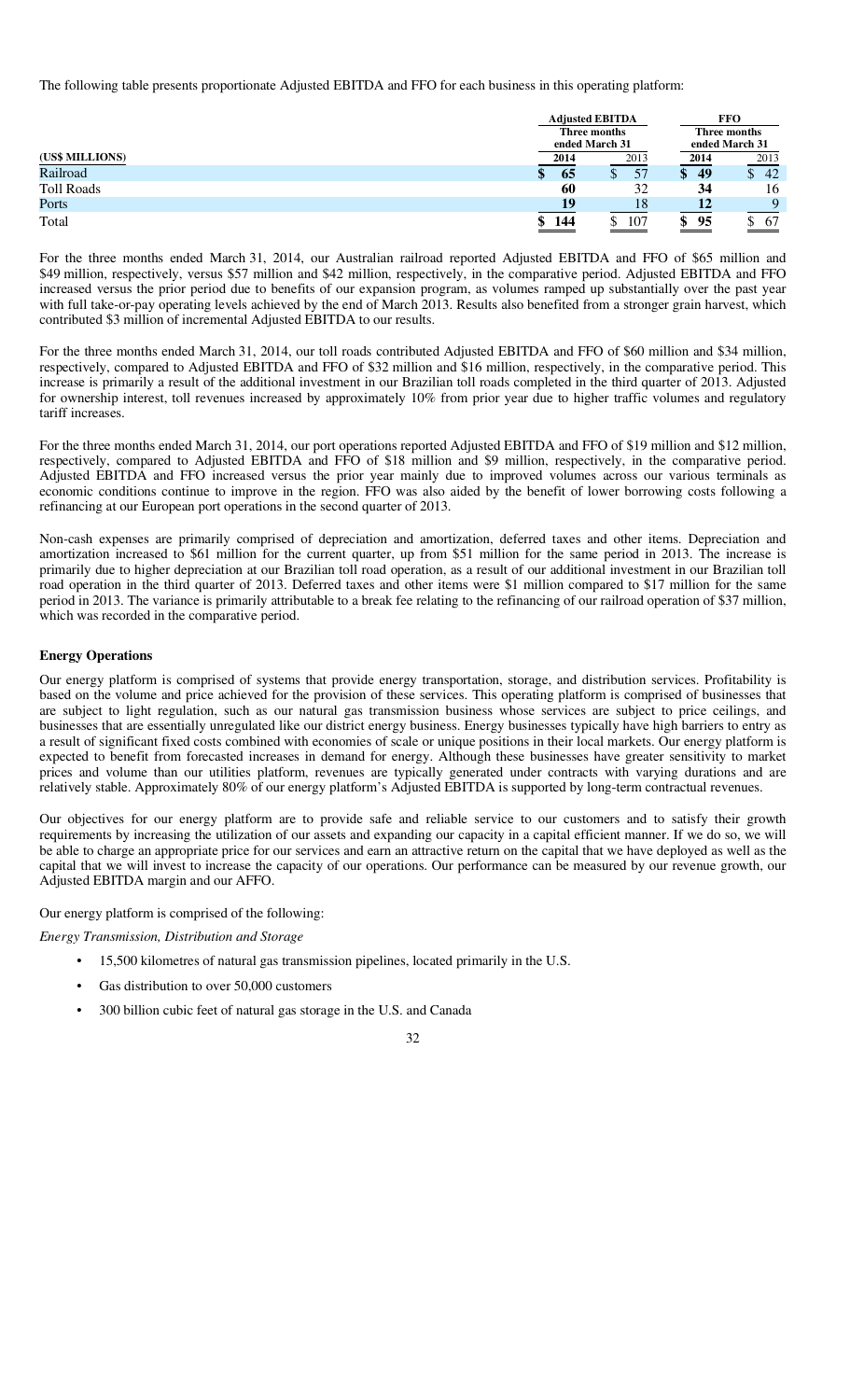### *District Energy*

• Consists of heating plants capable of delivering 1,905,000 pounds per hour of steam, as well as 136,800 tons of cooling capacity, sourced from a deep lake water system

### *Results of Operations*

The following table presents our proportionate share of the key metrics of our energy platform:

|                                       | Three months ended March 31 |        |
|---------------------------------------|-----------------------------|--------|
| (US\$ MILLIONS)                       | 2014                        | 2013   |
| Growth capital expenditures           |                             |        |
| Adjusted EBITDA margin <sup>1</sup>   | 48%                         | $46\%$ |
| Funds from operations (FFO)           | 26                          | 22     |
| Maintenance capital                   |                             | 661    |
| Adjusted funds from operations (AFFO) |                             |        |

#### *1. Adjusted EBITDA margin is Adjusted EBITDA divided by revenues.*

Our energy platform generated FFO of \$26 million in the first quarter of 2014 compared to \$22 million in the same period of 2013. The increase in FFO was primarily driven by improved performance at our North American gas transmission business as a result of increased natural gas volume demand into the Chicago market due to record cold weather. We also benefited from improved results at our UK energy distribution operation from higher tariffs and lower costs from a margin improvement program.

The following table presents our energy platform's proportionate share of financial results:

|                                | Three months ended March 31 |      |
|--------------------------------|-----------------------------|------|
| (US\$ MILLIONS)                | 2014                        | 2013 |
| Revenues                       | 91                          | 83   |
| Cost attributed to revenues    | (47)                        | (45) |
| <b>Adjusted EBITDA</b>         | 44                          | 38   |
| Interest expense               | (18)                        | (17) |
| Other income                   |                             |      |
| Funds from operations (FFO)    | 26                          | 22   |
| Depreciation and amortization  | (17)                        | (17) |
| Deferred taxes and other items |                             |      |
| Net income                     |                             |      |

The following table presents proportionate Adjusted EBITDA and FFO for each business in this operating platform:

|                                             |                    | <b>Adjusted</b><br><b>EBITDA</b> | <b>FFO</b>                     |                                |
|---------------------------------------------|--------------------|----------------------------------|--------------------------------|--------------------------------|
|                                             |                    | Three months<br>ended March 31   | Three months<br>ended March 31 |                                |
|                                             | 2014               | 2013                             | 2014                           | 2013                           |
| Energy Transmission, Distribution & Storage | 41<br>$\mathbf{s}$ | 35                               | 24<br>S.                       | <sup>20</sup><br>$\mathcal{S}$ |
| <b>District Energy</b>                      |                    |                                  |                                |                                |
| Total                                       | 44<br>S.           | 38                               | 26                             | 22                             |

For the three months ended March 31, 2014, our energy transmission, distribution and storage operations reported Adjusted EBITDA and FFO of \$41 million and \$24 million, respectively, versus \$35 million and \$20 million respectively, in the comparative period. Adjusted EBITDA and FFO increased versus prior year primarily due to higher revenues driven by increased natural gas volumes into the Chicago market and higher basis spreads. These higher spreads were primarily driven by natural gas price volatility caused by an unusually long and cold winter. Our UK energy distribution operations also benefited from higher tariffs as well as lower costs associated with a margin improvement program over the past year.

Our district energy business contributed Adjusted EBITDA and FFO of \$3 million and \$2 million, respectively, for the first quarter of 2014, which is consistent with the prior year.

Non-cash expenses are primarily comprised of depreciation, amortization, deferred taxes and other items. Depreciation and amortization was consistent with the comparative period at \$17 million.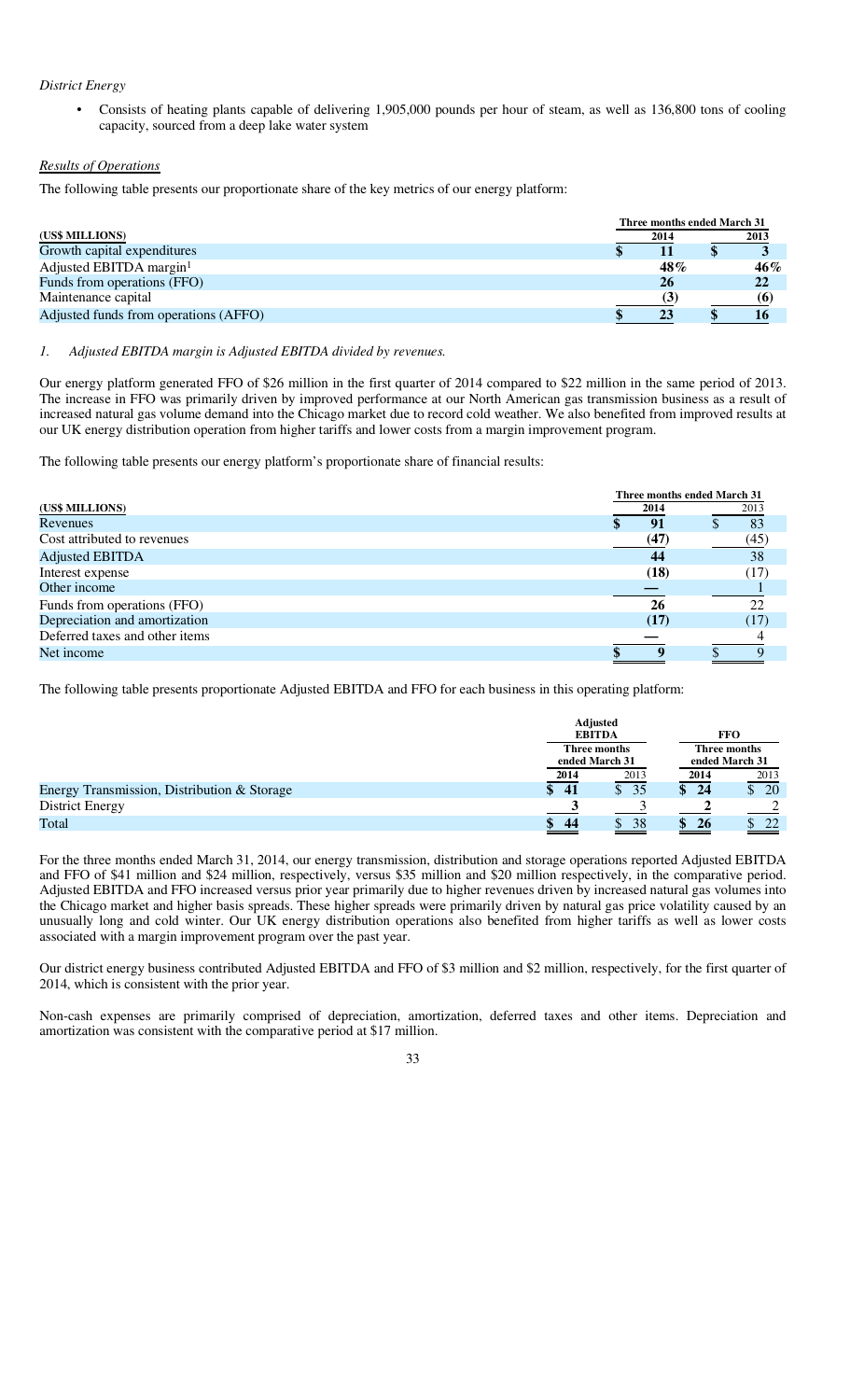### **Corporate and other**

The following table presents the components of corporate and other, on a proportionate basis:

|                                  |             | Three months ended March 31 |      |  |
|----------------------------------|-------------|-----------------------------|------|--|
| (US\$ MILLIONS)                  | 2014        | 2013                        |      |  |
| <b>Timber EBITDA</b>             |             | ۰D                          | 18   |  |
| General and administrative costs | (2)         |                             | (2)  |  |
| <b>Base Management Fee</b>       | (25)        |                             | (26) |  |
| Adjusted EBITDA                  | (27)        |                             | (10) |  |
| Other income                     | $\mathbf b$ |                             |      |  |
| Financing costs                  |             |                             |      |  |
| Timber                           |             |                             | (6)  |  |
| Corporate                        | (3)         |                             | (5)  |  |
| Funds from operations (FFO)      | (24)        |                             | (21) |  |
| Deferred taxes and other         | (23)        |                             | (10) |  |
| Net loss                         | (47         |                             | (31) |  |

General and administrative costs for the period ended March 31, 2014 were in-line with prior year. We anticipate that our general and administrative costs, excluding the Base Management Fee, will be in the range of \$8 million to \$10 million per year.

Pursuant to our Master Services Agreement, we pay an annual Base Management Fee to Brookfield equal to 1.25% of our market value, plus recourse debt net of cash. The Base Management Fee for the current quarter decreased versus the prior year due to higher recourse debt in the comparative period as our corporate credit facility was drawn to fund new investments made in the fourth quarter of 2012. This was partially offset by an increase in market capitalization following the May 2013 equity issuance and a higher unit trading price.

Financing costs include interest expense and standby fees on our committed credit facility, less interest earned on cash balances. The decrease in financing costs is primarily due to lower interest costs on our corporate credit facility as we were drawn in the prior year to fund new investments that closed in the fourth quarter of 2012.

Other income includes interest and distribution income earned on corporate cash and financial assets.

Deferred taxes and other items for the period ended March 31, 2014 were \$23 million, compared to \$10 million in the same period in 2013, as the current period included \$22 million of mark-to-market losses on derivative positions hedging foreign currency exposures.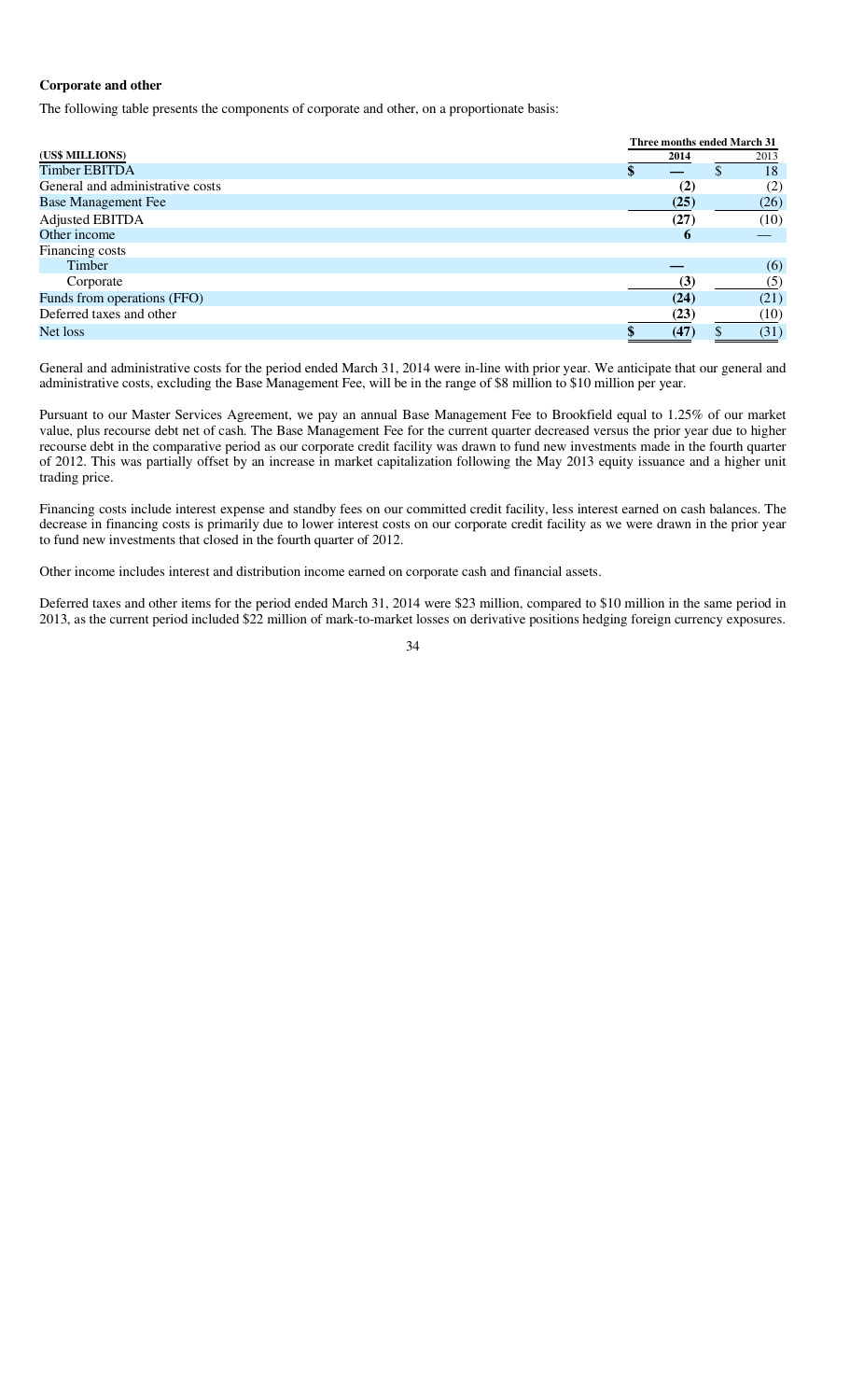## **SELECTED STATEMENT OF OPERATING RESULTS AND FINANCIAL POSITION INFORMATION**

To measure performance, we focus on FFO and AFFO, among other measures. We also focus on Adjusted EBITDA and net income, taking into account items that we consider unusual or otherwise not reflective of the ongoing profitability of our operations. We define FFO as net income excluding the impact of depreciation and amortization, deferred income taxes, breakage and transaction costs, non-cash valuation gains or losses and other items. We define AFFO as FFO less maintenance capex, as detailed in the Reconciliation of Non-IFRS Financial Measures section of this MD&A. FFO is a measure of operating performance, and AFFO is a measure of the sustainable cash flow of our business. Since they are not calculated in accordance with, and do not have any standardized meanings prescribed by IFRS, FFO and AFFO are unlikely to be comparable to similar measures presented by other issuers, and FFO and AFFO have limitations as analytical tools. See the Reconciliation of Non-IFRS Financial Measures section for a more fulsome discussion, including a reconciliation to the most directly comparable IFRS measures.

| <b>Key Metrics</b>                                 | Three months ended March 31 |  |      |
|----------------------------------------------------|-----------------------------|--|------|
| (US\$ MILLIONS, EXCEPT PER UNIT INFORMATION)       | 2014                        |  | 2013 |
| Funds from operations (FFO)                        | 186                         |  | 160  |
| Per unit FFO <sup>1</sup>                          | 0.89                        |  | 0.80 |
| <b>Distributions</b>                               | 0.48                        |  | 0.43 |
| Payout ratio <sup>2</sup>                          | 60%                         |  | 59%  |
| Growth of per unit $FFO1$                          | 11%                         |  | 38%  |
| Adjusted funds from operations (AFFO) <sup>3</sup> | 163                         |  | 134  |

*1. Calculation based on average units outstanding during the three month period ending March 31, 2014 of 210.1 million (2013: 200.8 million).* 

*2. Payout ratio is defined as distributions paid (inclusive of general partner incentive distributions) divided by FFO.* 

*3. AFFO is defined as FFO less maintenance capital expenditures.* 

We posted strong results for the quarter ended March 31, 2014 with funds from operations ("FFO") totaling \$186 million (\$0.89 per unit) compared to FFO of \$160 million (\$0.80 per unit) in the first quarter of 2013. This 16% increase in year-over-year FFO (11%) per unit) reflects steady improvements in each of our operating segments and the deployment of capital in both organic growth initiatives and new acquisitions. The payout ratio was 60%, which is at the low end of the target range of 60-70%, and we generated a solid AFFO yield of 14% during the quarter.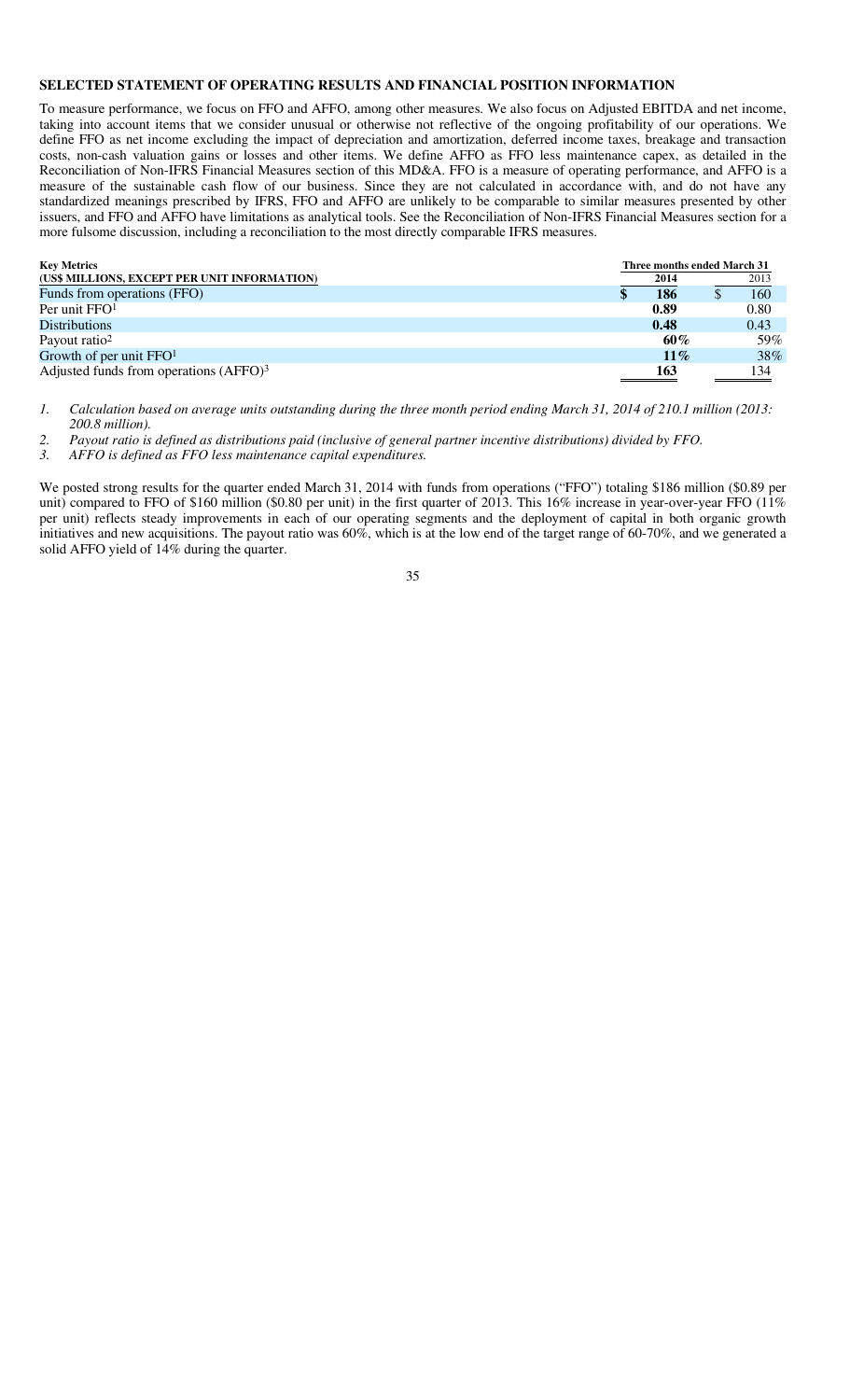The following tables present selected statement of operating results and financial position information by operating platform on a proportionate basis:

| (US\$ MILLIONS)                       |           |       | Three months ended March 31 |  |  |
|---------------------------------------|-----------|-------|-----------------------------|--|--|
| <b>Statement of Operating Results</b> | 2014      |       | 2013                        |  |  |
| Net income (loss) by segment          |           |       |                             |  |  |
| <b>Utilities</b>                      | \$<br>37  | \$    | (5)                         |  |  |
| Transport                             | 33        |       | (1)                         |  |  |
| Energy                                | 9         |       | 9                           |  |  |
| Corporate and other                   | (47)      |       | (31)                        |  |  |
| Net income (loss)                     | 32<br>\$  | \$.   | (28)                        |  |  |
| Adjusted EBITDA by segment            |           |       |                             |  |  |
| <b>Utilities</b>                      | \$<br>126 | \$    | 133                         |  |  |
| Transport                             | 144       |       | 107                         |  |  |
| Energy                                | 44        |       | 38                          |  |  |
| Corporate and other                   | (27)      |       | (10)                        |  |  |
| <b>Adjusted EBITDA</b>                | \$<br>287 | \$    | 268                         |  |  |
| FFO by segment                        |           |       |                             |  |  |
| <b>Utilities</b>                      | \$<br>89  | \$    | 92                          |  |  |
| Transport                             | 95        |       | 67                          |  |  |
| Energy                                | 26        |       | 22                          |  |  |
| Corporate and other                   | (24)      |       | (21)                        |  |  |
| <b>FFO</b>                            | \$<br>186 | \$    | 160                         |  |  |
| (US\$ MILLIONS)                       |           | As of |                             |  |  |

| <b>Statement of Financial Position</b> | March 31, 2014 |        |    | December 31, 2013 |  |
|----------------------------------------|----------------|--------|----|-------------------|--|
| Total assets by segment                |                |        |    |                   |  |
| <b>Utilities</b>                       | \$             | 4,920  | \$ | 4,766             |  |
| Transport                              |                | 4,887  |    | 4,789             |  |
| Energy                                 |                | 1,637  |    | 1,629             |  |
| Corporate and other                    |                | (117)  |    | (46)              |  |
| Total assets                           | \$             | 11,327 | \$ | 11,138            |  |
| Net debt by segment                    |                |        |    |                   |  |
| <b>Utilities</b>                       | \$             | 2,989  | \$ | 2,838             |  |
| <b>Transport</b>                       |                | 2,360  |    | 2,333             |  |
| Energy                                 |                | 926    |    | 927               |  |
| Corporate and other                    |                | (53)   |    | (146)             |  |
| Net debt                               | \$             | 6,222  | \$ | 5,952             |  |
| Partnership capital by segment         |                |        |    |                   |  |
| <b>Utilities</b>                       | \$             | 1,931  | \$ | 1,928             |  |
| <b>Transport</b>                       |                | 2,527  |    | 2,456             |  |
| Energy                                 |                | 711    |    | 702               |  |
| Corporate and other                    |                | (64)   |    | 100               |  |
| Partnership capital                    | \$             | 5,105  |    | 5,186             |  |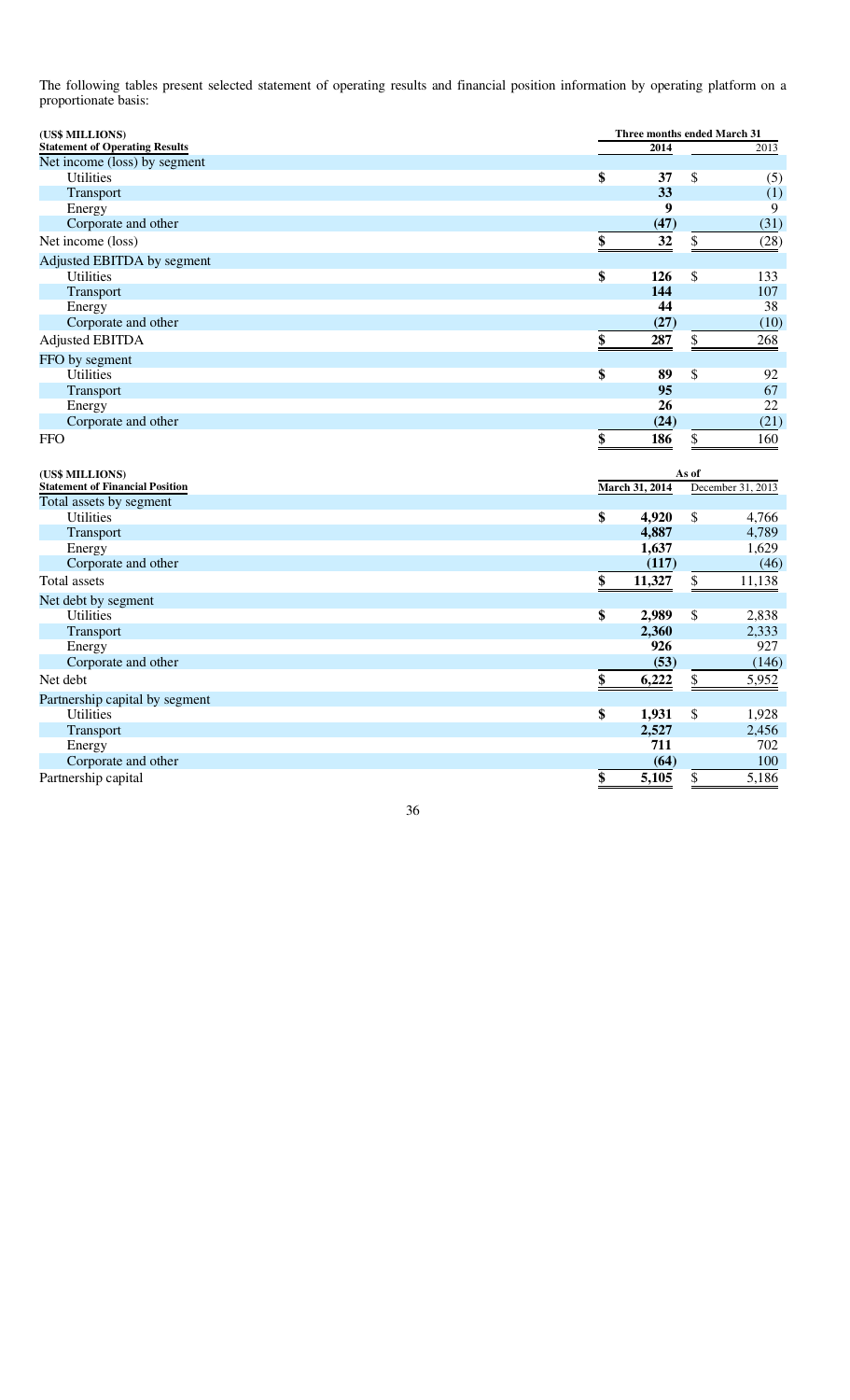## **CAPITAL RESOURCES AND LIQUIDITY**

The nature of our asset base and the quality of our associated cash flows enable us to maintain a stable and low cost capital structure. We attempt to maintain sufficient financial liquidity at all times so that we are able to participate in attractive opportunities as they arise, better withstand sudden adverse changes in economic circumstances and maintain a relatively high distribution of our FFO to unitholders. Our principal sources of liquidity are cash flows from our operations, undrawn credit facilities and access to public and private capital markets. We also structure the ownership of our assets to enhance our ability to monetize them to provide additional liquidity, if necessary. Certain subsidiaries may be subject to limitations on their ability to declare and pay dividends. Any limitations existing at March 31, 2014 and 2013 were insignificant and would not adversely impact our ability to meet cash obligations.

Our group-wide liquidity was \$2,550 million at March 31, 2014, was in line with at December 31, 2013, and comprised of the following:

| (US\$ MILLIONS)                                               |  | March 31, 2014 |  | December 31, 2013 |
|---------------------------------------------------------------|--|----------------|--|-------------------|
| Corporate cash and cash equivalents                           |  | 416            |  | 523               |
| Committed corporate credit facility                           |  | 1,400          |  | 1,400             |
| Draws on corporate credit facility                            |  |                |  |                   |
| Commitments under corporate credit facility                   |  | (99)           |  | (99)              |
| Proportionate cash retained in businesses                     |  | 379            |  | 330               |
| Proportionate availability under subsidiary credit facilities |  | 454            |  | 428               |
| Group-wide liquidity                                          |  | 2,550          |  | 2,582             |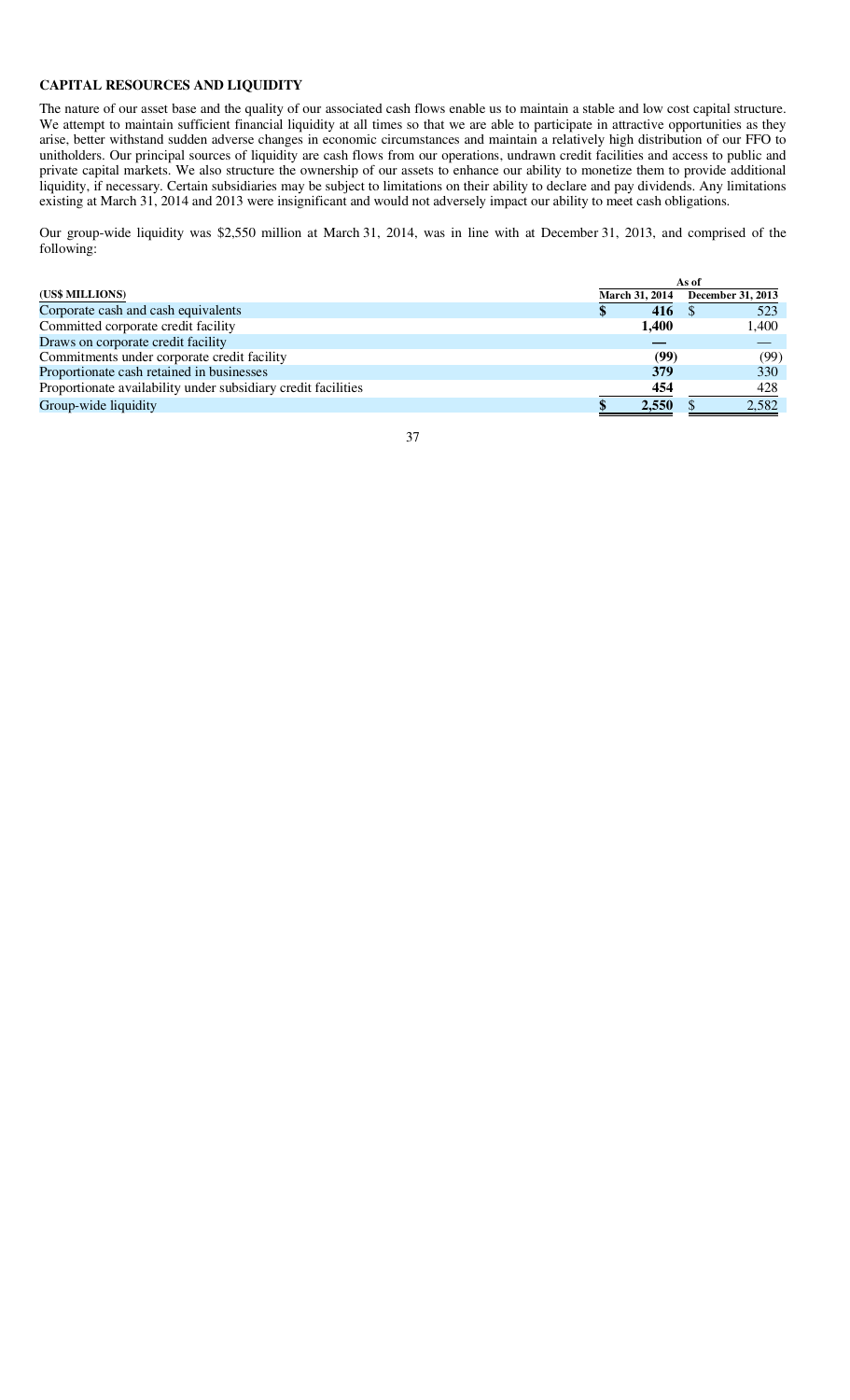We finance our assets principally at the operating company level with debt that generally has long-term maturities, few restrictive covenants and no recourse to either Brookfield Infrastructure or our other operations. At the operating company level, we endeavour to maintain prudent levels of debt. We also strive to ladder our principal repayments over a number of years. On a proportionate basis as of March 31, 2014, scheduled principal repayments over the next five years are as follows:

|                                               | Average<br><b>Term</b>  |      |       |               |                          |                                   |      |                          |       |                                   |                          |               |               |              |
|-----------------------------------------------|-------------------------|------|-------|---------------|--------------------------|-----------------------------------|------|--------------------------|-------|-----------------------------------|--------------------------|---------------|---------------|--------------|
| (US\$ MILLIONS)                               | (vears)                 |      | 2014  |               | 2015                     |                                   | 2016 |                          | 2017  |                                   | 2018                     |               | <b>Bevond</b> | <b>Total</b> |
| <b>Recourse borrowings</b>                    |                         |      |       |               |                          |                                   |      |                          |       |                                   |                          |               |               |              |
| Corporate borrowings                          | 4                       | \$   |       | $\frac{1}{2}$ |                          | $\frac{\mathcal{L}}{\mathcal{L}}$ |      | $\overline{\mathcal{L}}$ | 363   | $\frac{\mathcal{S}}{\mathcal{S}}$ |                          | $\frac{1}{2}$ |               | 363          |
| <b>Total recourse borrowings</b>              | $\overline{\mathbf{4}}$ |      |       |               |                          |                                   |      |                          | 363   |                                   |                          |               |               | 363          |
| Non-recourse borrowings <sup>1, 2</sup>       |                         |      |       |               |                          |                                   |      |                          |       |                                   |                          |               |               |              |
| <b>Utilities</b>                              |                         |      |       |               |                          |                                   |      |                          |       |                                   |                          |               |               |              |
| <b>Regulated Distribution</b>                 | 13                      |      |       |               |                          |                                   | 35   |                          |       |                                   |                          |               | 935           | 970          |
| <b>Regulated Terminal</b>                     | $\overline{7}$          |      |       |               | 18                       |                                   | 230  |                          |       |                                   |                          |               | 961           | 1,209        |
| <b>Electricity Transmission</b>               | 11                      |      | 81    |               | 38                       |                                   | 80   |                          | 64    |                                   | 5                        |               | 611           | 879          |
|                                               | 11                      |      | 81    |               | 56                       |                                   | 345  |                          | 64    |                                   | $\overline{5}$           |               | 2,507         | 3,058        |
| <b>Transport</b>                              |                         |      |       |               |                          |                                   |      |                          |       |                                   |                          |               |               |              |
| Railroad                                      | 9                       |      |       |               |                          |                                   | 16   |                          |       |                                   | $\overline{\phantom{0}}$ |               | 1,114         | 1,130        |
| Ports                                         | 9                       |      | 10    |               | 39                       |                                   | 49   |                          | 10    |                                   | 227                      |               | 123           | 458          |
| <b>Toll Roads</b>                             | 7                       |      | 54    |               | 217                      |                                   | 13   |                          | 69    |                                   | 13                       |               | 650           | 1,016        |
|                                               | 8                       |      | 64    |               | 256                      |                                   | 78   |                          | 79    |                                   | 240                      |               | 1,887         | 2,604        |
| <b>Energy</b>                                 |                         |      |       |               |                          |                                   |      |                          |       |                                   |                          |               |               |              |
| Energy Transmission, Distribution & Storage   | 7                       |      | 16    |               |                          |                                   |      |                          | 506   |                                   |                          |               | 385           | 907          |
| <b>District Energy</b>                        | 20                      |      | -     |               | $\overline{\phantom{0}}$ |                                   | 21   |                          |       |                                   |                          |               | 64            | 85           |
|                                               | 8                       |      | 16    |               | $\qquad \qquad$          |                                   | 21   |                          | 506   |                                   | $\overline{\phantom{0}}$ |               | 449           | 992          |
| Total non-recourse borrowings <sup>1, 2</sup> | 10                      |      | 161   |               | 312                      |                                   | 444  |                          | 649   |                                   | 245                      |               | 4,843         | 6,654        |
| Total borrowings <sup>3</sup>                 | 10                      | $\$$ | 161   | $\$$          | 312                      | $\$$                              | 444  | $\mathbb{S}$             | 1,012 | \$                                | 245                      | \$            | 4,843         | \$<br>7,017  |
| <b>Cash retained in businesses</b>            |                         |      |       |               |                          |                                   |      |                          |       |                                   |                          |               |               |              |
| <b>Utilities</b>                              |                         |      |       |               |                          |                                   |      |                          |       |                                   |                          |               |               | \$<br>69     |
| Transport                                     |                         |      |       |               |                          |                                   |      |                          |       |                                   |                          |               |               | 244          |
| Energy                                        |                         |      |       |               |                          |                                   |      |                          |       |                                   |                          |               |               | 66           |
| Corporate and other                           |                         |      |       |               |                          |                                   |      |                          |       |                                   |                          |               |               | 416          |
| <b>Total cash retained</b>                    |                         |      |       |               |                          |                                   |      |                          |       |                                   |                          |               |               | \$<br>795    |
| <b>Net debt</b>                               |                         |      |       |               |                          |                                   |      |                          |       |                                   |                          |               |               |              |
| <b>Utilities</b>                              |                         |      |       |               |                          |                                   |      |                          |       |                                   |                          |               |               | \$<br>2,989  |
| Transport                                     |                         |      |       |               |                          |                                   |      |                          |       |                                   |                          |               |               | 2,360        |
| Energy                                        |                         |      |       |               |                          |                                   |      |                          |       |                                   |                          |               |               | 926          |
| Corporate                                     |                         |      |       |               |                          |                                   |      |                          |       |                                   |                          |               |               | (53)         |
| <b>Total net debt</b>                         |                         |      | $2\%$ |               | 5%                       |                                   | 6%   |                          | 14%   |                                   | $4\%$                    |               | 69%           | \$<br>6,222  |

*1. Represents non-recourse debt to Brookfield Infrastructure as the holders have recourse only to the underlying operations.* 

*2. Non-recourse project debt from our social infrastructure operations has been excluded from the above tables as this is longterm debt which is fully amortized during the term of our concession contracts.* 

*3. As of March 31, 2014, approximately 39% has been issued as floating rate debt. Brookfield Infrastructure and its subsidiaries have entered into interest rate swaps whereby the floating rate debt has been converted to fixed rate debt, effectively reducing floating rate debt maturities to approximately 12% of our total borrowings.* 

Our debt has an average term of 10 years. On a proportionate basis, our net debt-to-capitalization ratio as of March 31, 2014 was 55%. The average cash interest rates for our utilities, transport, energy and corporate platforms were 5.2%, 6.5%, 6.9% and 2.9%, respectively (March 31, 2013: 5.5%, 6.2%, 7.4% and 3.5% respectively). The weighted average cash interest rate was 5.8% for the overall business (March 31, 2013: 6.6%).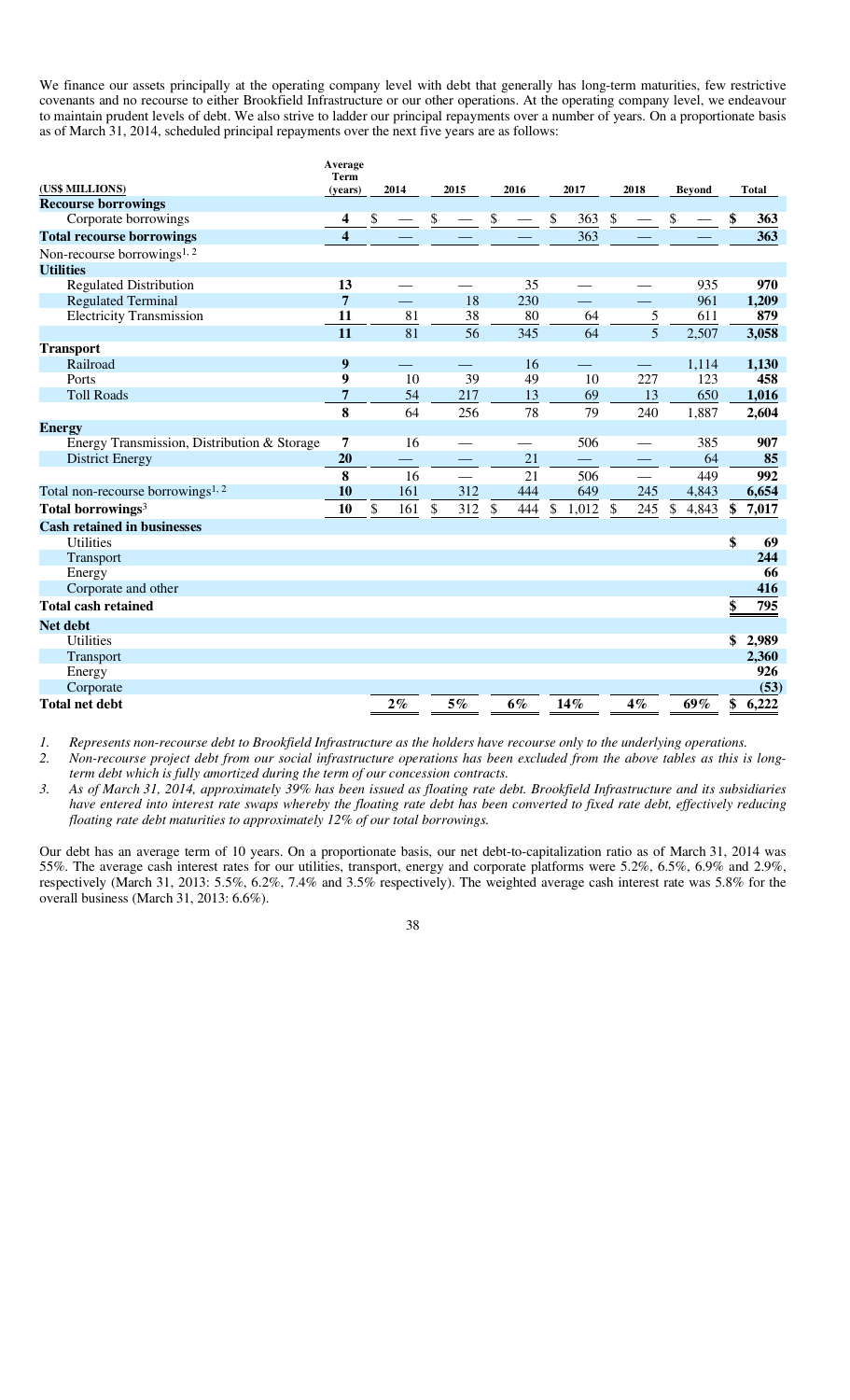Proportionate debt can be reconciled to consolidated debt as follows:

|                                                                     | As of                 |                   |  |  |  |  |
|---------------------------------------------------------------------|-----------------------|-------------------|--|--|--|--|
| (US\$ MILLIONS)                                                     | <b>March 31, 2014</b> | December 31, 2013 |  |  |  |  |
| Consolidated debt                                                   | 6,197                 | 6,167             |  |  |  |  |
| Less: borrowings attributable to non-controlling interest           | (1,675)               | (1,675)           |  |  |  |  |
| Premium on debt and cross currency swaps                            | 105                   | (67)              |  |  |  |  |
| Add proportionate share of borrowings of investments in associates: |                       |                   |  |  |  |  |
| <b>Utilities</b>                                                    | 700                   | 716               |  |  |  |  |
| <b>Transport</b>                                                    | 911                   | 885               |  |  |  |  |
| Energy                                                              | 779                   | 779               |  |  |  |  |
| Proportionate debt                                                  | 7,017                 | 6,805             |  |  |  |  |

## **CONTRACTUAL OBLIGATIONS**

The table below outlines Brookfield Infrastructure's contractual obligations as at March 31, 2014:

|                                        |              | Payments due by period |      |  |           |           |                      |  |  |
|----------------------------------------|--------------|------------------------|------|--|-----------|-----------|----------------------|--|--|
|                                        |              | Less than              |      |  |           |           |                      |  |  |
| (US\$ MILLIONS)                        | <b>Total</b> |                        | vear |  | 1-2 years | 2-5 years | $5 + \mathrm{years}$ |  |  |
| Accounts payable and other liabilities | 685          |                        | 596  |  |           | 8         | 78                   |  |  |
| Interest-bearing liabilities $(1)$     | 8.925        |                        | 417  |  | 587       | 2.125     | 5.796                |  |  |
| Finance lease liabilities              | 34           |                        |      |  |           |           | 23                   |  |  |
| Other long-term liabilities            | 649          |                        |      |  | 135       | 236       | 278                  |  |  |
|                                        | \$10,293     |                        |      |  | 728       | \$2,374   | \$6,175              |  |  |

*1. Comprised of non-recourse borrowings and corporate borrowings and includes interest payments of \$286 million, \$284 million, \$698 million and \$1,302 million for the periods as follows: less than 1 year, 1-2 years, 2-5 years and 5 years and thereafter, respectively. Interest payments are calculated based on interest rates in effect as at the balance sheet date.* 

In addition, pursuant to the Master Services Agreement, on a quarterly basis we pay a Base Management Fee to Brookfield equal to 0.3125% (1.25% annually) of the market value, plus non-recourse debt of the partnership. Based on the market value of the partnership as of March 31, 2014, this fee is estimated to be approximately \$100 million per year based on our current capitalization and unit price.

## **FINANCIAL INSTRUMENTS—FOREIGN CURRENCY HEDGING STRATEGY**

To the extent that we believe it is economic to do so, our strategy is to hedge a portion of our equity investments and/or cash flows exposed to foreign currencies. The following key principles form the basis of our foreign currency hedging strategy:

- We leverage any natural hedges that may exist within our operations
- We utilize local currency debt financing to the extent possible
- We may utilize derivative contracts to the extent that natural hedges are insufficient

The following table presents our hedged position in foreign currencies as of March 31, 2014:

|                        | <b>Net Investment Hedges</b> |            |       |       |       |       |            |            |  |  |
|------------------------|------------------------------|------------|-------|-------|-------|-------|------------|------------|--|--|
| (US\$ MILLIONS)        | USD                          | <b>AUD</b> | GBP   | BRL   | CLP   | CAD   | <b>EUR</b> | <b>COP</b> |  |  |
| Equity Investment—US\$ | -977                         | 1.648      | \$988 | \$794 | \$300 | \$169 | \$166      | \$ 63      |  |  |
| FX contracts—US\$      | 2.747                        | (1.334)    | (988) | 111)  |       | 169)  | (145)      |            |  |  |
| Net unhedged—US\$      |                              |            |       | 683   | \$300 |       |            | -63        |  |  |

At March 31, 2014, we had hedges in place equal to approximately 67% of our net equity investment in foreign currencies. In the three months ended March 31, 2014, we recorded losses in comprehensive income of \$37 million related to these contracts.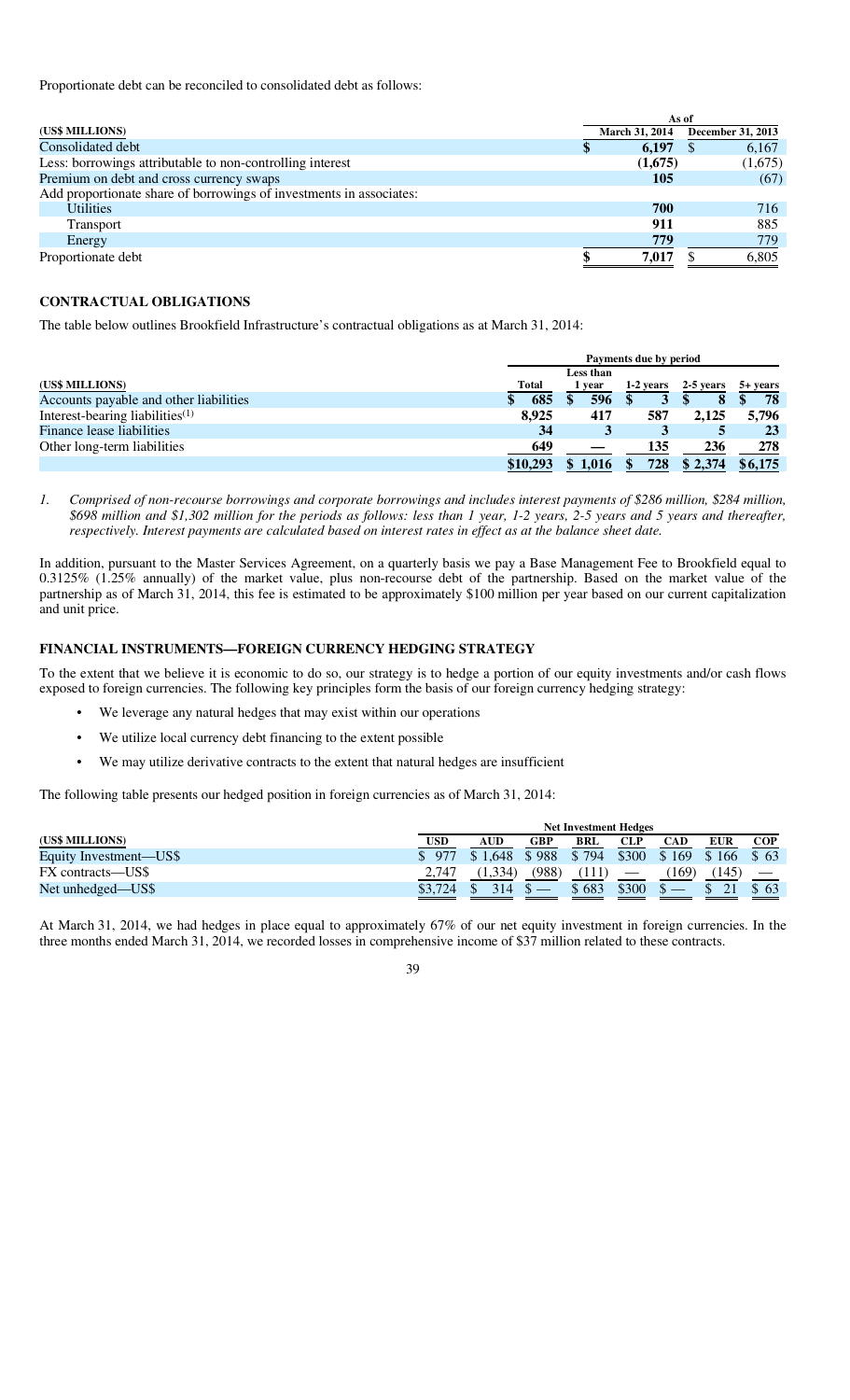# **CAPITAL REINVESTMENT**

Our financing plan is to fund our recurring growth capital expenditures with cash flow generated by our operations, as well as debt financing that is sized to maintain our credit profile. To fund large scale development projects and acquisitions, we will evaluate a variety of capital sources including proceeds from selling non-core assets, equity and debt financing. We will seek to raise additional equity if we believe that we can earn returns on these investments in excess of the cost of the incremental equity.

The following table highlights the sources and uses of cash for the year:

|                                                   |  | Three months ended March 31 |     |            |
|---------------------------------------------------|--|-----------------------------|-----|------------|
| (US\$ MILLIONS)                                   |  | 2014                        |     | 2013       |
| Funds from operations (FFO)                       |  | 186                         | \$. | 160        |
| Less maintenance capital                          |  | (23)                        |     | (26)       |
| Funds available for distribution (AFFO)           |  | 163                         |     | 134        |
| Distributions paid                                |  | (112)                       |     | (94)       |
| Funds available for reinvestment                  |  | 51                          |     | 40         |
| Growth capital expenditures                       |  | (145)                       |     | (106)      |
| Asset level debt funding of growth capex          |  | 71                          |     | 49         |
| New investments                                   |  | (39)                        |     | (17)       |
| Project level (repayments) draws                  |  | (27)                        |     | <b>290</b> |
| Repayments of corporate credit facility           |  |                             |     | (222)      |
| Changes in working capital and other              |  | 31                          |     | (22)       |
| Change in proportionate cash retained in business |  | (58)                        |     | 12         |
| Opening, proportionate cash retained in business  |  | 853                         |     | 210        |
| Closing, proportionate cash retained in business  |  | 795                         |     | 222        |

The following table presents the components of growth and maintenance capital expenditures by operating platform:

|                                             |                             | Three months ended March 31 |      |
|---------------------------------------------|-----------------------------|-----------------------------|------|
| (US\$ MILLIONS)                             | 2014                        |                             | 2013 |
| Growth capital expenditures by segment      |                             |                             |      |
| <b>Utilities</b>                            | \$<br>68                    | \$                          | 55   |
| Transport                                   | 66                          |                             | 48   |
| Energy                                      | 11                          |                             | 3    |
|                                             | 145                         | \$                          | 106  |
|                                             |                             |                             |      |
|                                             |                             | <b>Actual Capex</b>         |      |
| <b>THREE MONTHS ENDED MARCH 31</b>          | Three months ended March 31 |                             |      |
| (US\$ MILLIONS)                             | 2014                        |                             | 2013 |
| Maintenance capital expenditures by segment |                             |                             |      |
| <b>Utilities</b>                            | \$<br>2                     | \$                          | 6    |
| Transport                                   | 18                          |                             | 14   |
| Energy                                      |                             |                             | 6    |
|                                             | 23                          | ъ                           | 26   |

We estimate annual maintenance capital expenditures of \$15-20 million, \$80-90 million and \$25-35 million for our utilities, transport and energy operations, respectively, for a total range between \$120-145 million.

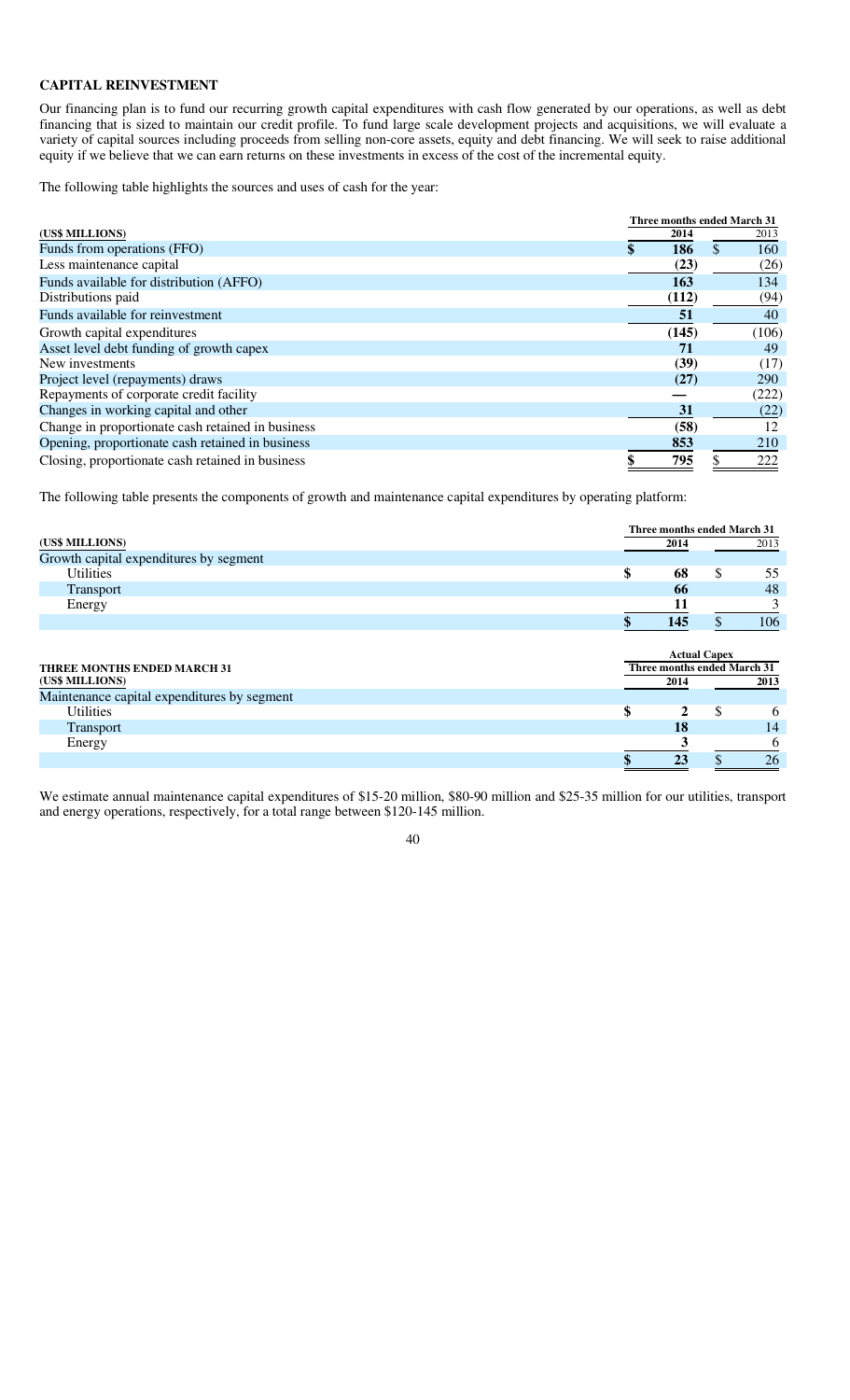## **PARTNERSHIP CAPITAL**

The total number of partnership units outstanding was comprised of the following:

|                                                  | As of                 |                   |
|--------------------------------------------------|-----------------------|-------------------|
|                                                  | <b>March 31, 2014</b> | December 31, 2013 |
| Redeemable Partnership Units, held by Brookfield | 58,739,416            | 58.739.416        |
| General partnership units                        | 1.066.929             | 1.066.929         |
| Limited partnership units                        | 150, 297, 157         | 150,252,174       |
| Total                                            | 210,103,502           | 210.058.519       |

The partnership had total units outstanding of 210,103,502 as of March 31, 2014.

An affiliate of Brookfield, in its capacity as the special limited partner of the Holding LP is entitled to incentive distributions which are based on the amount by which quarterly distributions on the limited partnership units exceed specified target levels. To the extent distributions on partnership units exceed \$0.305 per quarter, the incentive distribution rights entitle the special limited partner to 15% of incremental distributions above this threshold to \$0.33 per unit. To the extent that distributions on limited partnership units exceed \$0.33 per unit, the incentive distribution rights entitle the special limited partner to 25% of incremental distributions above this threshold. During the three months ended March 31, 2014, an incentive distribution of \$11 million was paid to the special limited partner (for the three months ended March 31, 2013: \$8 million).

## **RELATED PARTY TRANSACTIONS**

In the normal course of operations, Brookfield Infrastructure entered into the transactions below with related parties on market terms. These transactions have been measured at fair value and are recognized on the interim condensed and consolidated financial statements.

The immediate parent of Brookfield Infrastructure is the managing general partner of the partnership. The ultimate parent of Brookfield Infrastructure is Brookfield. Other related parties of Brookfield Infrastructure represent its subsidiary and operating entities.

## *Transactions with the immediate parent*

Throughout the period, the managing general partner, in its capacity as the partnership's general partner, incurs director fees, a portion of which are charged at cost to the partnership in accordance with the limited partnership agreement. Less than \$1 million in director fees were incurred during the three months ended March 31, 2014 (less than \$1 million during the three months ended March 31, 2013).

#### *Transactions with other related parties*

Since inception, Brookfield Infrastructure had a management agreement with its external managers, wholly owned subsidiaries of Brookfield.

Pursuant to the Master Services Agreement, on a quarterly basis, Brookfield Infrastructure pays a base management fee, (the "Base Management Fee"), to affiliates of Brookfield (the "Manager") equal to 0.3125% per quarter (1.25% annually) of the market value of the partnership. The Base Management Fee was \$25 million for the three months ended March 31, 2014 (\$26 million during the three months ended March 31, 2013).

For purposes of calculating the Base Management Fee, the market value of the partnership is equal to the volume weighted average of the closing prices of the partnership's units on the NYSE (or other exchange or market where the partnership's units are principally traded) for each of the last five trading days of the applicable quarter multiplied by the number of issued and outstanding units of the partnership on the last of those days (assuming full conversion of Brookfield's interest in Brookfield Infrastructure into units of the partnership), plus the amount of third-party debt, net of cash, with recourse to the partnership and Brookfield Infrastructure's holding entity Brookfield Infrastructure LP ("Holding LP") and certain holding entities held directly by the Holding LP.

During the three months ended March 31, 2014, \$2 million was reimbursed at cost to the Manager of the partnership (\$2 million and during the three months ended March 31, 2013). These amounts represent third party costs that were paid for by Brookfield on behalf of Brookfield Infrastructure relating to general and administrative expenses, and acquisition related expenses of Brookfield Infrastructure. These expenses were charged to Brookfield Infrastructure at cost.

Brookfield Infrastructure has placed funds on deposit with Brookfield. Interest earned on the deposits is at market terms. At March 31, 2014, Brookfield Infrastructure's deposit balance with Brookfield was \$90 million (December 31, 2013: \$262 million) and earned interest of less than \$1 million for the three months ended March 31, 2014 (\$nil during the three months ended March 31, 2013).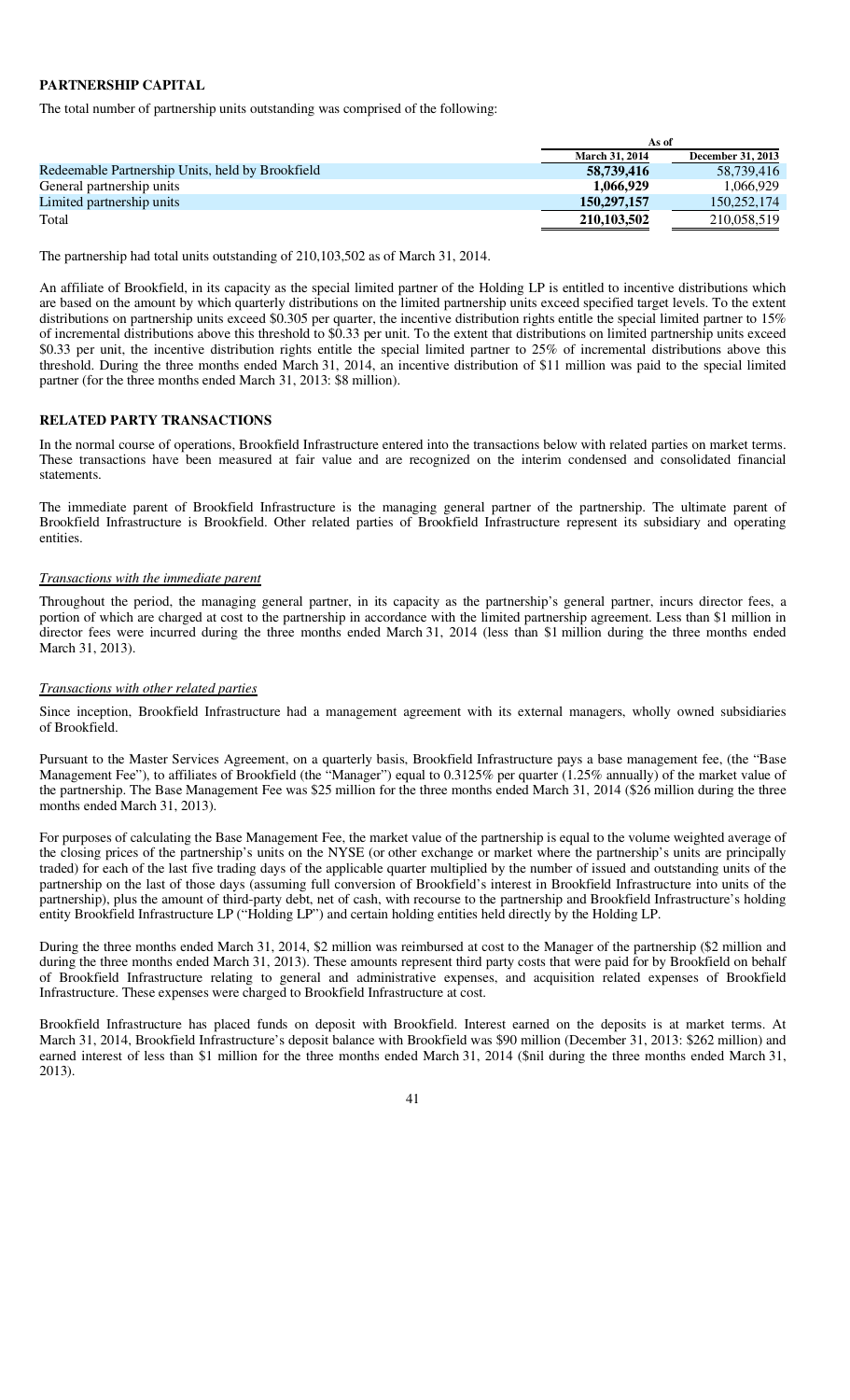Brookfield Infrastructure's North American district energy operation has various right-of-way easements and leases office space on market terms with subsidiaries of Brookfield Office Properties Inc. The North American district energy operation also utilizes consulting and engineering services provided by wholly-owned subsidiaries of Brookfield on market terms.

## **OFF-BALANCE SHEET ARRANGEMENTS**

Brookfield Infrastructure has no off-balance sheet arrangements.

Brookfield Infrastructure, on behalf of our subsidiaries provide letters of credit, which include, but are not limited to, guarantees for debt service reserves, capital reserves, construction completion and performance. As at March 31, 2014, letters of credit issued by subsidiaries of Brookfield Infrastructure amounted to \$116 million.

In the normal course of operations, we execute agreements that provide for indemnification and guarantees to third parties in transactions such as business dispositions and acquisitions, construction projects, capital projects, and sales and purchases of assets and services. We have also agreed to indemnify our directors and certain of our officers and employees. The nature of substantially all of the indemnification undertakings prevents us from making a reasonable estimate of the maximum potential amount that we could be required to pay third parties, as many of the agreements do not specify a maximum amount and the amounts are dependent upon the outcome of future contingent events, the nature and likelihood of which cannot be determined at this time. Historically, we have made no significant payments under such indemnification agreements.

## **RECONCILIATION OF NON-IFRS FINANCIAL MEASURES**

To measure performance, amongst other measures, we focus on FFO. We define FFO as net income excluding the impact of depreciation and amortization, deferred income taxes, breakage and transaction costs, non-cash valuation gains or losses and other items. FFO is a measure of operating performance that is not calculated in accordance with, and does not have any standardized meaning prescribed by IFRS. FFO is therefore unlikely to be comparable to similar measures presented by other issuers.

FFO has limitations as an analytical tool:

- FFO does not include depreciation and amortization expense; because we own capital assets with finite lives, depreciation and amortization expense recognizes the fact that we must maintain or replace our asset base in order to preserve our revenue generating capability;
- FFO does not include deferred income taxes, which may become payable if we own our assets for a long period of time;
- FFO does not include any non-cash fair value adjustments or mark-to-market adjustments recorded to net income.

Because of these limitations, FFO should not be considered as the sole measure of our performance and should not be considered in isolation from, or as a substitute for, analysis of our results as reported under IFRS. However, FFO is a key measure that we use to evaluate the performance of our operations and forms the basis for the partnership's distribution policy.

When viewed with our IFRS results, we believe that FFO provides a more complete understanding of factors and trends affecting our underlying operations. FFO allows us to evaluate our businesses on the basis of cash return on invested capital by removing the effect of non-cash and other items. We add back depreciation and amortization to remove the implication that our assets decline in value over time since we believe that the value of most of our assets will typically increase over time provided we make all necessary maintenance expenditures.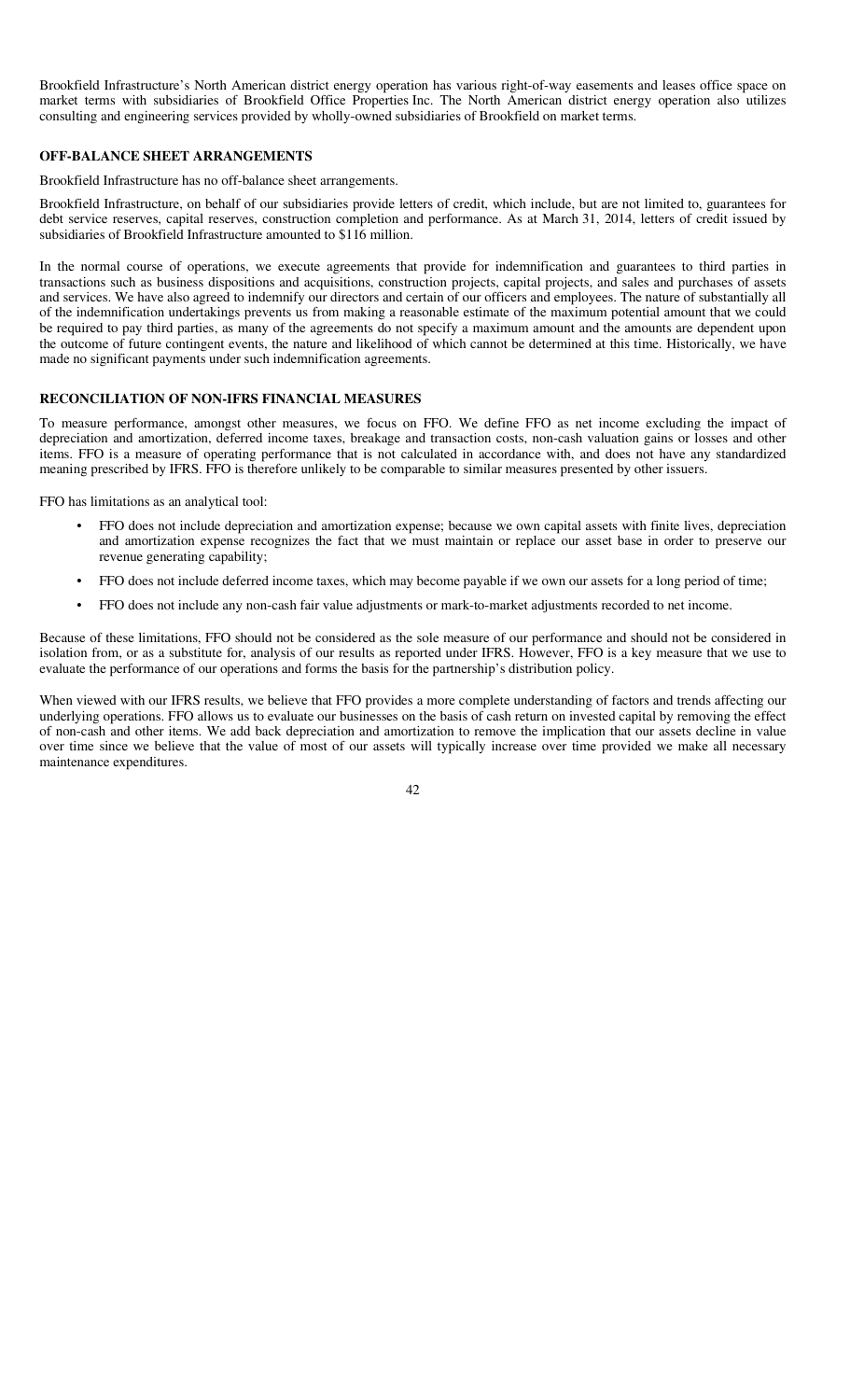We add back deferred income taxes because we do not believe this item reflects the present value of the actual cash tax obligations we will be required to pay, particularly if our operations are held for a long period of time. We add back non-cash valuation gains or losses recorded in net income as these are non-cash in nature and indicate a point in time approximation of value on long-term items. We also add back breakage and transaction costs as they are capital in nature.

In addition, we focus on adjusted funds from operations or AFFO, which is defined as FFO less maintenance capital expenditures. Management uses AFFO as a measure of long-term sustainable cash flow.

The following table reconciles FFO and AFFO to the most directly comparable IFRS measure, which is net income. We urge you to review the IFRS financial measures within the MD&A and to not rely on any single financial measure to evaluate the partnership.

|  | 2014     |  | 2013                        |
|--|----------|--|-----------------------------|
|  | 32       |  | (28)                        |
|  |          |  |                             |
|  | 117      |  | 110                         |
|  | $\bf(1)$ |  | (23)                        |
|  | 16       |  | 45                          |
|  | 22       |  | 56                          |
|  | 186      |  | 160                         |
|  | (23)     |  | (26)                        |
|  | 163      |  | 134                         |
|  |          |  | Three months ended March 31 |

*1. Includes net income (loss) attributable to non-controlling interests — Redeemable Partnership Units held by Brookfield, general partner and limited partners.* 

The difference between net income and FFO is primarily attributable to depreciation and amortization and mark-to-market losses on hedging items during the period.

We also use Adjusted EBITDA as a measure of performance. We define Adjusted EBITDA as FFO excluding the impact of interest expense and other income (expenses).

## *Reconciliation of Operating Segments*

Adjusted EBITDA, FFO, and AFFO are presented based on Brookfield Infrastructure's proportionate share of results in operations accounted for using consolidation and the equity method whereby the partnership either controls or exercises significant influence over the investment respectively, in order to demonstrate the impact of key value drivers of each of these operating platforms on the partnership's overall performance. As a result, segment depreciation and amortization, deferred income taxes, breakage and transaction costs, non-cash valuation gains and losses and other items are reconciling items that will differ from results presented in accordance with IFRS as these reconciling items (1) include Brookfield Infrastructure's proportionate share of earnings from investments in associates attributable to each of the above-noted items, and (2) exclude the proportionate share of earnings (loss) of consolidated investments not held by Brookfield Infrastructure apportioned to each of the above-noted items.

The following tables present each segment's results in the format that management organizes its segments to make operating decisions and assess performance. Each segment is presented on a proportionate basis, taking into account Brookfield Infrastructure's ownership in operations accounted for using the consolidation and equity method whereby the partnership either controls or exercises significant influence over the investment, respectively. These tables reconcile Brookfield Infrastructure's proportionate results to the partnership's consolidated statements of operating results on a line by line basis by aggregating the components comprising the earnings from the partnership's investments in associates and reflecting the portion of each line item attributable to non-controlling interests. See ''Discussion of Segment Reconciling Items'' on page 46 for a reconciliation of segment results to the partnership's statement of operating results in accordance with IFRS.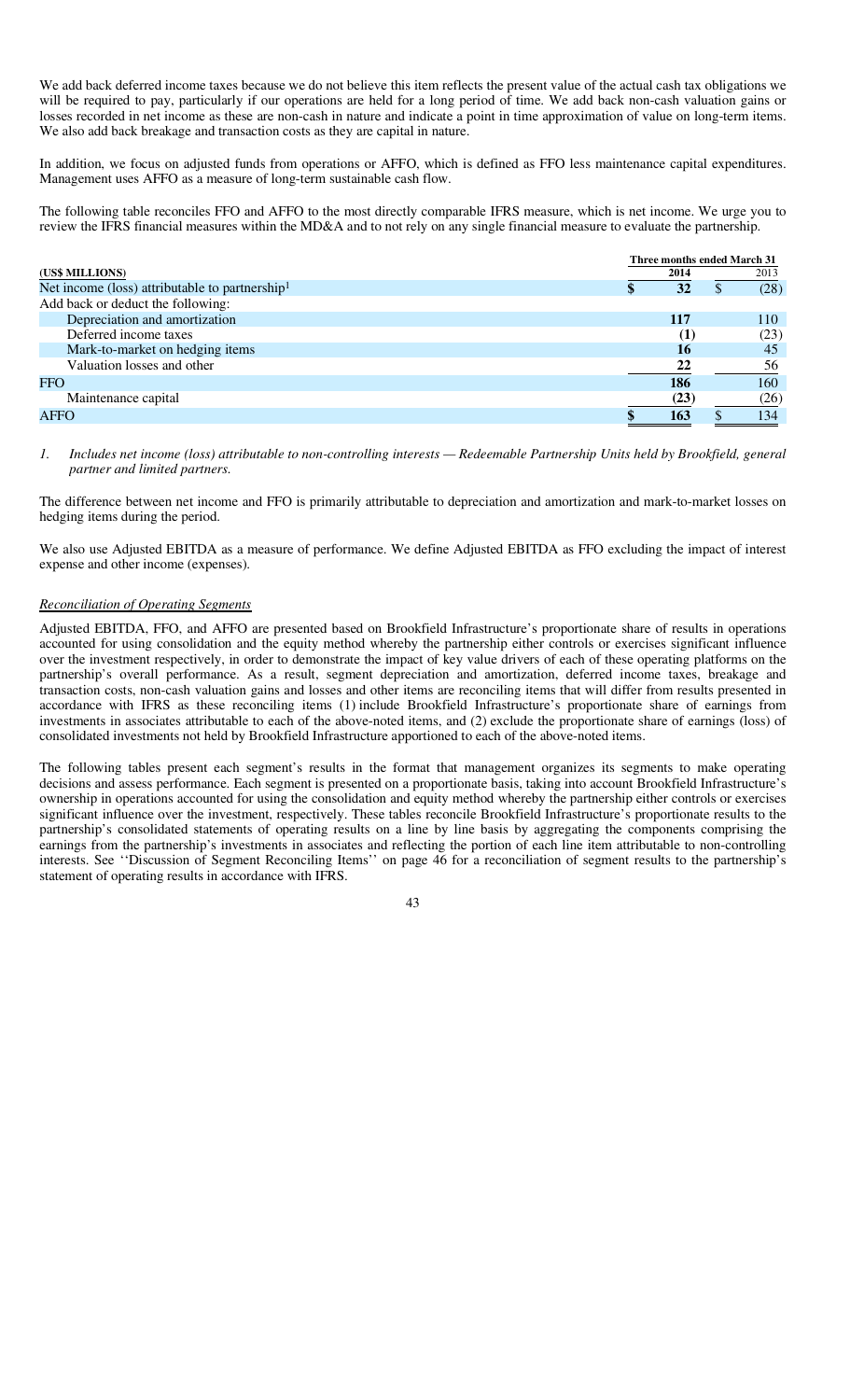|                                                            |           | <b>Brookfield Infrastructure's Share</b> |   |               |               |       |                              |                                |                                 |
|------------------------------------------------------------|-----------|------------------------------------------|---|---------------|---------------|-------|------------------------------|--------------------------------|---------------------------------|
| FOR THE THREE MONTHS ENDED<br><b>MARCH 31, 2014</b>        |           |                                          |   |               |               |       | <b>Contribution</b><br>from  | <b>Attributable</b><br>to non- |                                 |
| (US\$ MILLIONS)                                            | Utilities | <b>Transport</b>                         |   | <b>Energy</b> | <b>Other</b>  | Total | investments<br>in associates | controlling<br>interest        | As per IFRS<br>financials $(1)$ |
| Revenues                                                   | 176       | 286                                      |   | 91            | $\frac{1}{2}$ | \$553 | $(223)$ \$                   | <b>150</b>                     | 480                             |
| Costs attributed to revenues                               | (50)      | (142)                                    |   | (47)          |               | (239) | 105                          | (78)                           | (212)                           |
| General and administrative costs                           |           |                                          |   |               | (27)          | (27)  |                              |                                | (27)                            |
| <b>Adjusted EBITDA</b>                                     | 126       | 144                                      |   | 44            | (27)          | 287   | (118)                        | 72                             |                                 |
| Other income (expense)                                     |           | (7)                                      |   |               | 6             |       | 3                            | (1)                            |                                 |
| Interest expense                                           | (39)      | (42)                                     |   | (18)          | (3)           | (102) | 40                           | (25)                           | (87)                            |
| <b>FFO</b>                                                 | 89        | 95                                       |   | 26            | (24)          | 186   | (75)                         | 46                             |                                 |
| Depreciation and amortization                              | (39)      | (61)                                     |   | (17)          |               | (117) | 51                           | (25)                           | (91)                            |
| Deferred taxes                                             | (6)       |                                          | 7 | (4)           | 4             |       | $\boldsymbol{\epsilon}$      | (1)                            | (6)                             |
| Mark-to-market on hedging items                            | 2         |                                          | 5 |               | (23)          | (16)  |                              |                                | (16)                            |
| Valuation (losses) and gains and other                     | (9)       | (13)                                     |   | 4             | (4)           | (22)  | 18                           | (8)                            | (12)                            |
| Share of earnings from associates                          |           |                                          |   |               |               |       | 12                           |                                | 12                              |
| Net income attributable to non-controlling interest        |           |                                          |   |               |               |       |                              | (12)                           | (12)                            |
| Net income (loss) attributable to partnership <sup>2</sup> | 37        | 33                                       |   | 9             | \$(47)        | 32    |                              |                                | 32                              |

*(1) The above table provides each segment's results in the format that management organizes its segments to make operating decisions and assess performance. Each segment is presented on a proportionate basis, taking into account Brookfield Infrastructure's ownership in operations accounted for using the consolidation and equity methods under IFRS. The above table reconciles Brookfield Infrastructure's proportionate results to the partnership's consolidated statements of operating results on a line by line basis by aggregating the components comprising the earnings from the partnership's investments in associates and reflecting the portion of each line item attributable to non-controlling interests.*

*(2) Net income attributable to the partnership includes net income attributable to non-controlling interests—Redeemable Partnership Units held by Brookfield, general partners and limited partners*

|                                                                               |                  | <b>Brookfield Infrastructure's Share</b> |               |         |                            |                                                             |                                                           |                                   |                                           |
|-------------------------------------------------------------------------------|------------------|------------------------------------------|---------------|---------|----------------------------|-------------------------------------------------------------|-----------------------------------------------------------|-----------------------------------|-------------------------------------------|
| <b>FOR THE THREE MONTHS ENDED</b><br><b>MARCH 31, 2013</b><br>(US\$ MILLIONS) | <b>Utilities</b> | <b>Transport</b>                         | <b>Energy</b> | Other   | <b>Total</b>               | <b>Contribution</b><br>from<br>investments<br>in associates | <b>Attributable</b><br>to non-<br>controlling<br>interest | <b>Discontinued</b><br>operations | As per<br><b>IFRS</b><br>financials $(1)$ |
| Revenues                                                                      | \$206            | 252                                      | 83            | \$38    | \$579                      | \$<br>$(218)$ \$                                            | 140                                                       | $(38)$ \$<br>S                    | 463                                       |
| Costs attributed to revenues                                                  | (73)             | (145)                                    | (45)          | (20)    | (283)                      | 115                                                         | (74)                                                      | 20                                | (222)                                     |
| General and administrative costs                                              |                  |                                          |               | (28)    | (28)                       |                                                             |                                                           |                                   | (28)                                      |
| <b>Adjusted EBITDA</b>                                                        | 133              | 107                                      | 38            | (10)    | 268                        | (103)                                                       | 66                                                        | (18)                              |                                           |
| Other income (expense)                                                        |                  | (4)                                      |               |         | (1)                        | 2                                                           | (4)                                                       |                                   | (3)                                       |
| Interest expense                                                              | (43)             | (36)                                     | (17)          | (11)    | (107)                      | 39                                                          | (25)                                                      | 6                                 | (87)                                      |
| <b>FFO</b>                                                                    | 92               | 67                                       | 22            | (21)    | 160                        | (62)                                                        | 37                                                        | (12)                              |                                           |
| Depreciation and amortization                                                 | (42)             | (51)                                     | (17)          |         | (110)                      | 46                                                          | (22)                                                      |                                   | (86)                                      |
| Deferred taxes                                                                |                  | 18                                       | 6             | (2)     | 23                         | (3)                                                         | 6                                                         |                                   | 26                                        |
| Mark-to-market on hedging items                                               | (43)             |                                          |               | (2)     | (45)                       | (6)                                                         | (11)                                                      |                                   | (62)                                      |
| Valuation (losses) and gains and other                                        | (13)             | (35)                                     | (2)           | (6)     | (56)                       | 8                                                           | 2                                                         | 6                                 | (40)                                      |
| Share of earnings from associates                                             |                  |                                          |               |         |                            | 17                                                          |                                                           |                                   | 17                                        |
| Income from discontinued operations,<br>net of income tax                     |                  |                                          |               |         |                            |                                                             |                                                           | 21                                | 21                                        |
| Net income attributable to non-<br>controlling interest                       |                  |                                          |               |         |                            |                                                             | (12)                                                      | (15)                              | (27)                                      |
| Net income (loss) attributable to<br>partnership <sup>2</sup>                 | (5)              | (1)                                      | 9             | \$ (31) | $(28)$ \$<br><sup>\$</sup> |                                                             |                                                           |                                   | (28)                                      |
|                                                                               |                  |                                          |               |         |                            |                                                             |                                                           |                                   |                                           |

*(1) The above table provides each segment's results in the format that management organizes its segments to make operating decisions and assess performance. Each segment is presented on a proportionate basis, taking into account Brookfield Infrastructure's ownership in operations accounted for using the consolidation and equity methods under IFRS. The above table reconciles Brookfield Infrastructure's proportionate results to the partnership's consolidated statements of operating results on a line by line basis by aggregating the components comprising the earnings from the partnership's investments in associates and reflecting the portion of each line item attributable to non-controlling interests.* 

*(2) Net (loss) income attributable to the partnership includes net income attributable to non-controlling interests—Redeemable Partnership Units held by Brookfield, general partners and limited partners*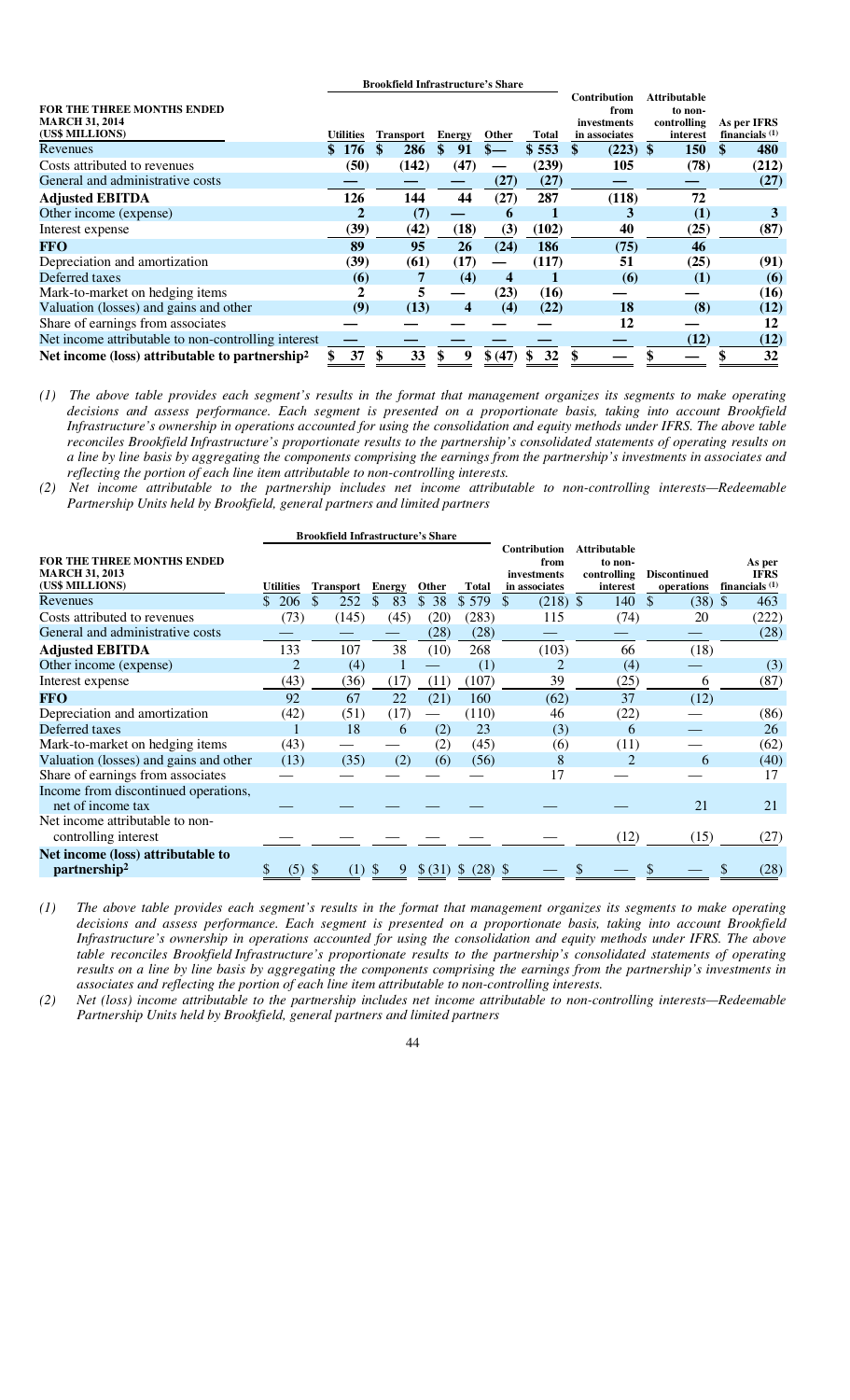The following tables provide each segment's assets in the format that management organizes its segments to make operating decisions and assess performance. Each segment is presented on a proportionate basis, taking into account Brookfield Infrastructure's ownership in operations using consolidation and the equity method whereby the partnership either controls or exercises significant influence over the investment respectively. These tables reconcile Brookfield Infrastructure's proportionate assets to total assets presented on the partnership's consolidated statements of financial position by removing net liabilities contained within investments in associates and reflecting the assets attributable to non-controlling interests, and adjusting for working capital assets which are netted against working capital liabilities.

|                                                                     |                             |                             |                   | <b>Brookfield Infrastructure's Shares</b> |                   |                                                                   |                                                                      |                                             |                                                       |
|---------------------------------------------------------------------|-----------------------------|-----------------------------|-------------------|-------------------------------------------|-------------------|-------------------------------------------------------------------|----------------------------------------------------------------------|---------------------------------------------|-------------------------------------------------------|
| As at March 31, 2014<br><b>US\$</b> millions<br><b>Total assets</b> | <b>Utilities</b><br>\$4,920 | <b>Transport</b><br>\$4,887 | Energy<br>\$1,637 | Corporate<br>& Other<br>\$(117)           | Total<br>\$11,327 | Contribution<br>from<br>investments<br>in associates<br>\$(2,035) | <b>Attributable</b><br>to non-<br>controlling<br>interest<br>\$3,864 | Working<br>capital<br>adjustment<br>\$2,599 | As per<br><b>IFRS</b><br>financials $(1)$<br>\$15,755 |
|                                                                     |                             |                             |                   |                                           |                   |                                                                   |                                                                      |                                             |                                                       |
|                                                                     |                             |                             |                   | <b>Brookfield Infrastructure's Shares</b> |                   |                                                                   |                                                                      |                                             |                                                       |
|                                                                     |                             |                             |                   |                                           |                   | Contribution                                                      | <b>Attributable</b>                                                  |                                             |                                                       |
| As at December 31, 2013<br><b>US\$</b> millions                     | <b>Utilities</b>            | <b>Transport</b>            | Energy            | Corporate<br>& Other                      | Total             | from<br>investments<br>in associates                              | to non-<br>controlling<br>interest                                   | Working<br>capital<br>adjustment            | As per<br><b>IFRS</b><br>financials $(1)$             |
| Total assets                                                        | \$4,766                     | \$4,789                     | \$1,629           | \$(46)                                    | \$11,138          | \$(2,156)                                                         | \$3,899                                                              | \$2,801                                     | \$15,682                                              |
|                                                                     |                             |                             |                   |                                           |                   |                                                                   |                                                                      |                                             |                                                       |

*<sup>(1)</sup> The above tables provide each segment's assets in the format that management organizes its segments to make operating decisions and assess performance. Each segment is presented on a proportionate basis, taking into account Brookfield Infrastructure's ownership in operations using consolidation and the equity method whereby the partnership either controls or exercises significant influence over the investment respectively. The above table reconciles Brookfield Infrastructure's proportionate assets to total assets presented on the partnership's consolidated statements of financial position by removing net liabilities contained within investments in associates and reflecting the assets attributable to non-controlling interests, and adjusting for working capital assets which are netted against working capital liabilities* 

<sup>45</sup>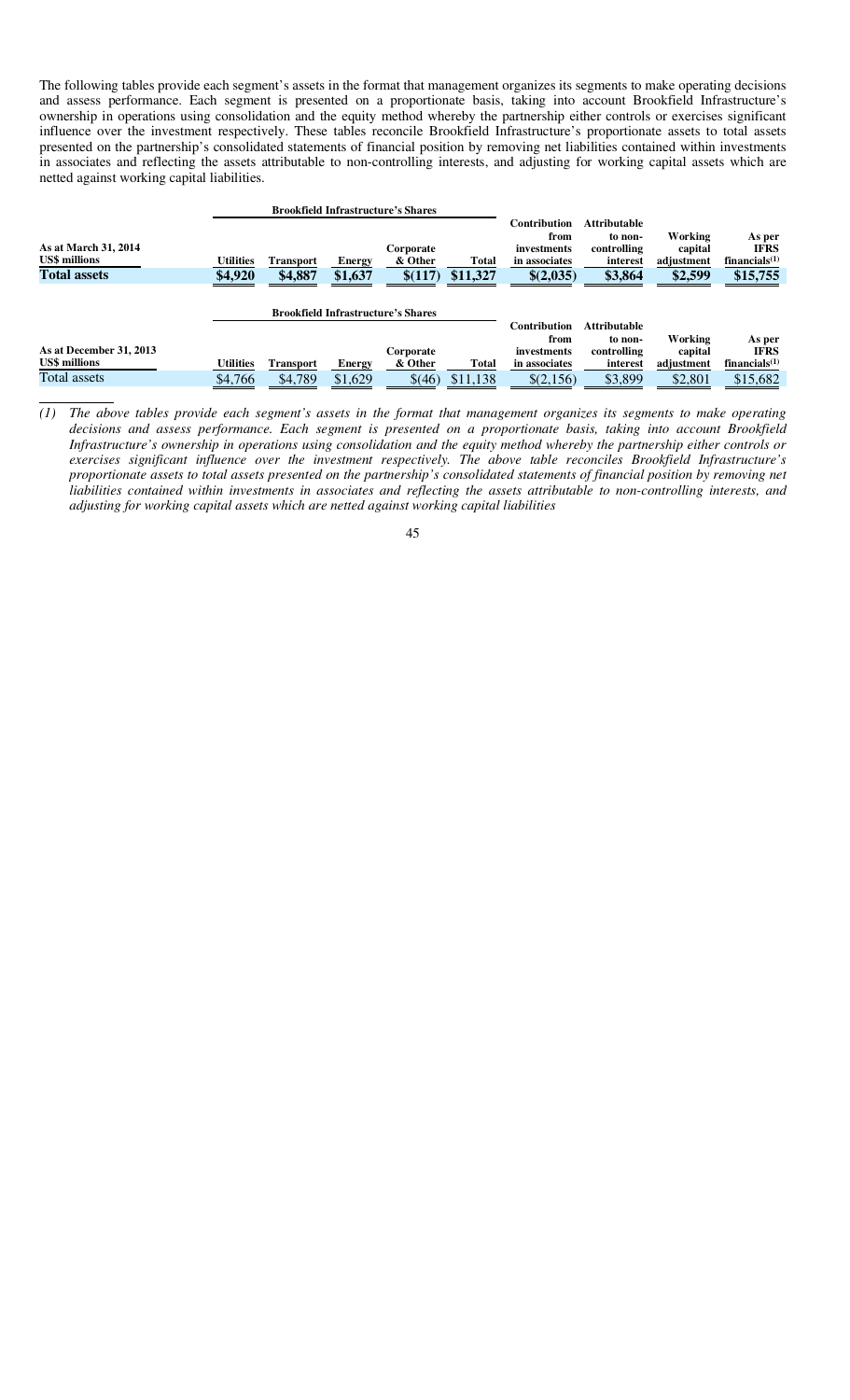#### *Discussion of Segment Reconciling Items*

The following tables detail and provide discussion, where applicable, of material changes between reporting periods for each operating segment, the reconciliation of contributions from investments in associates and attribution of non-controlling interest in the determination of Adjusted EBITDA, FFO, and net income attributable to the partnership in order to facilitate the understanding of the nature of and changes to reconciling items.

|                                                                                     | Three months ended March 31 |                       |  |  |
|-------------------------------------------------------------------------------------|-----------------------------|-----------------------|--|--|
| (US\$ MILLIONS)                                                                     | 2014                        | 2013                  |  |  |
| <b>Utilities</b>                                                                    |                             |                       |  |  |
| Adjustments to items comprising Adjusted EBITDA <sup>1</sup>                        |                             |                       |  |  |
| Contributions from investment in associates                                         | (28)                        | <sup>\$</sup><br>(43) |  |  |
| Attribution to non-controlling interest                                             | 48                          | 45                    |  |  |
| <b>Adjusted EBITDA</b>                                                              | 20                          |                       |  |  |
| Adjustments to items comprising Adjusted FFO <sup>2</sup>                           |                             |                       |  |  |
| Contributions from investment in associates                                         | 6                           |                       |  |  |
| Attribution to non-controlling interest                                             | (17)                        | (19)                  |  |  |
| <b>FFO</b>                                                                          |                             | (6)                   |  |  |
| Adjustments to items comprising net income attributable to Partnership <sup>3</sup> |                             |                       |  |  |
| Contributions from investment in associates                                         | 22                          | 32                    |  |  |
| Attribution to non-controlling interest                                             | (31)                        | (26)                  |  |  |
| Net income attributable to partnership                                              |                             |                       |  |  |

*1. Revenues, costs attributed to revenues, general and administrative costs.* 

*2. Other income, interest expense and cash taxes.* 

*3. Depreciation and amortization, deferred taxes, fair value adjustments, other expenses, share of earnings from associates, net income attributable to non-controlling interest.* 

Contributions from investments in associates decreased compared to the first quarter of 2013, primarily as a result of the disposition of our Australasian regulated distribution operation in the fourth quarter of 2013.

Attribution to non-controlling interest increased over the prior year primarily due to inflation indexation and commissioning of projects into our rate base.

|                                                                                     |      | Three months ended March 31 |      |
|-------------------------------------------------------------------------------------|------|-----------------------------|------|
| (US\$ MILLIONS)                                                                     | 2014 |                             | 2013 |
| <b>Transport</b>                                                                    |      |                             |      |
| Adjustments to items comprising Adjusted EBITDA <sup>1</sup>                        |      |                             |      |
| Contributions from investment in associates                                         | (61) | <sup>\$</sup>               | (33) |
| Attribution to non-controlling interest                                             | 16   |                             | 13   |
| <b>Adjusted EBITDA</b>                                                              | (45) |                             | (20) |
| Adjustments to items comprising Adjusted FFO <sup>2</sup>                           |      |                             |      |
| Contributions from investment in associates                                         | 25   |                             | 15   |
| Attribution to non-controlling interest                                             | (7)  |                             | (8)  |
| <b>FFO</b>                                                                          | (27) |                             | (13) |
| Adjustments to items comprising net income attributable to Partnership <sup>3</sup> |      |                             |      |
| Contributions from investment in associates                                         | 36   |                             | 18   |
| Attribution to non-controlling interest                                             | (9)  |                             | (5)  |
| Net income attributable to partnership                                              |      |                             |      |

*1. Revenues, costs attributed to revenues, general and administrative costs.* 

*2. Other income, interest expense and cash taxes.* 

*3. Depreciation and amortization, deferred taxes, fair value adjustments, other expenses, share of earnings from associates, net income attributable to non-controlling interest.* 

Contributions from investments in associates increased over the prior year comparative period as a result of the additional investment in our Brazilian toll roads during the third quarter of 2013.

Attribution to non-controlling interest increased over the prior year mainly due to improved volumes at our UK port operation as economic conditions continue to improve in the region.

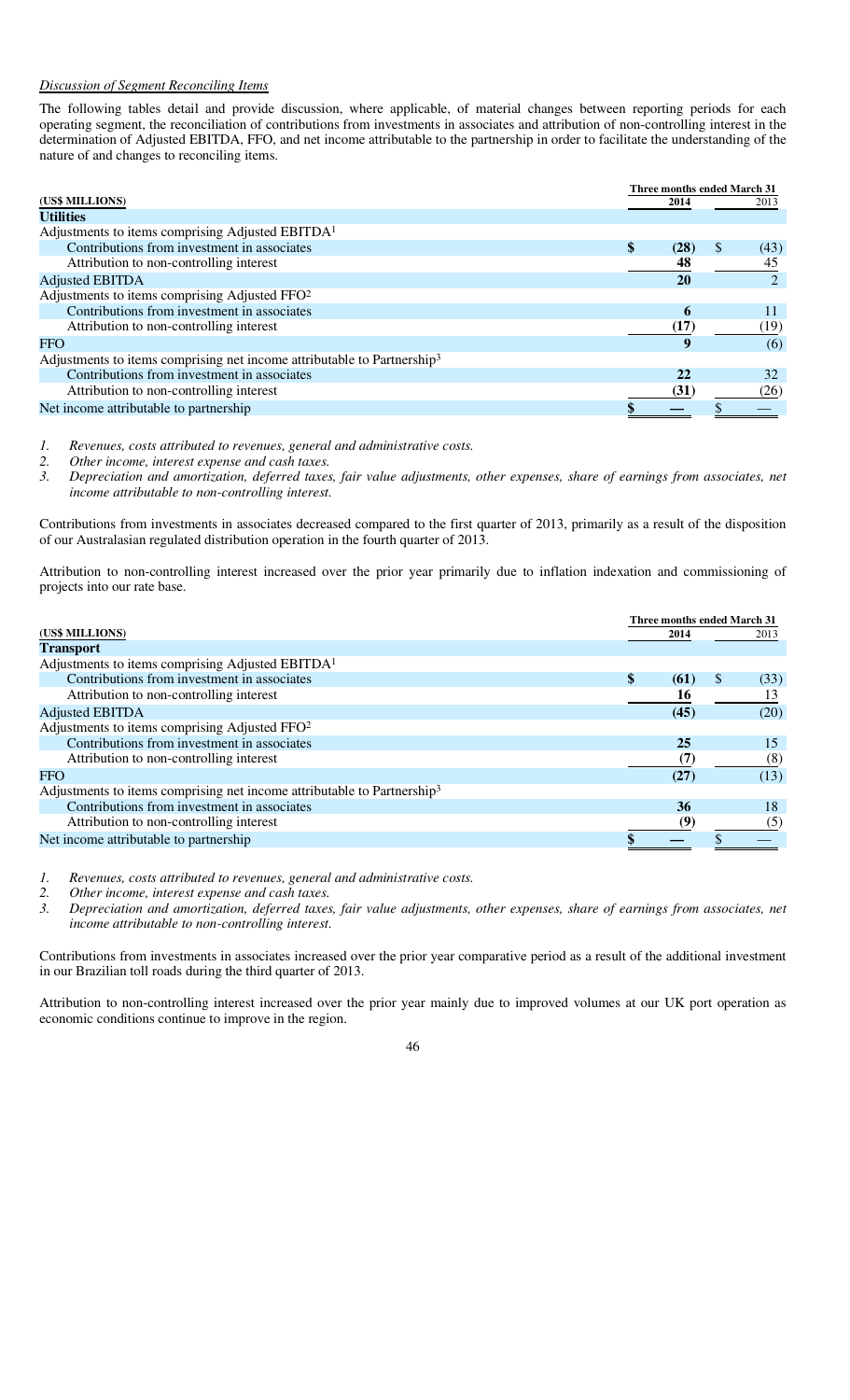|                                                                                     |      | Three months ended March 31 |      |
|-------------------------------------------------------------------------------------|------|-----------------------------|------|
| (US\$ MILLIONS)                                                                     | 2014 |                             | 2013 |
| <b>Energy</b>                                                                       |      |                             |      |
| Adjustments to items comprising Adjusted EBITDA <sup>1</sup>                        |      |                             |      |
| Contributions from investment in associates                                         | (29) | \$                          | (27) |
| Attribution to non-controlling interest                                             |      |                             |      |
| <b>Adjusted EBITDA</b>                                                              | (21) |                             | (19) |
| Adjustments to items comprising Adjusted FFO <sup>2</sup>                           |      |                             |      |
| Contributions from investment in associates                                         | 15   |                             | 15   |
| Attribution to non-controlling interest                                             | (2)  |                             | (2)  |
| <b>FFO</b>                                                                          | (8)  |                             | (6)  |
| Adjustments to items comprising Net income attributable to Partnership <sup>3</sup> |      |                             |      |
| Contributions from investment in associates                                         | 14   |                             | 12   |
| Attribution to non-controlling interest                                             | (6)  |                             | (6)  |
| Net income attributable to partnership                                              |      |                             |      |

*1. Revenues, costs attributed to revenues, general and administrative costs.* 

*2. Other income, interest expense and cash taxes.* 

*3. Depreciation and amortization, deferred taxes, fair value adjustments, other expenses, share of earnings from associates, net income attributable to non-controlling interest.* 

Contributions from investments in associates increased over the prior year primarily due to improved performance at our North American gas transmission business as a result of increased natural gas volume demand into the Chicago market due to record cold weather.

Attribution to non-controlling interest for the three months ended March 31, 2014 is in line with the prior year as the results of our district energy operations were consistent with the comparative period.

|                                                                                     | Three months ended March 31 |      |    |          |
|-------------------------------------------------------------------------------------|-----------------------------|------|----|----------|
| (US\$ MILLIONS)                                                                     |                             | 2014 |    | 2013     |
| <b>Other</b>                                                                        |                             |      |    |          |
| Adjustments to items comprising Adjusted EBITDA <sup>1</sup>                        |                             |      |    |          |
| Contributions from investment in associates                                         |                             |      | \$ |          |
| Attribution to non-controlling interest                                             |                             |      |    |          |
| Discontinued operations                                                             |                             |      |    | (18)     |
| Adjusted EBITDA                                                                     |                             |      |    | (18)     |
| Adjustments to items comprising Adjusted FFO <sup>2</sup>                           |                             |      |    |          |
| Contributions from investment in associates                                         |                             | (3)  |    |          |
| Attribution to non-controlling interest                                             |                             |      |    |          |
| Discontinued operations                                                             |                             |      |    | $\sigma$ |
| <b>FFO</b>                                                                          |                             | (3)  |    | (12)     |
| Adjustments to items comprising Net income attributable to Partnership <sup>3</sup> |                             |      |    |          |
| Contributions from investment in associates                                         |                             | 3    |    |          |
| Attribution to non-controlling interest                                             |                             |      |    |          |
| Discontinued operations                                                             |                             |      |    |          |
| Net income attributable to partnership                                              |                             |      |    |          |

*1. Revenues, costs attributed to revenues, general and administrative costs.* 

*2. Other income, interest expense and cash taxes.* 

*3. Depreciation and amortization, deferred taxes, fair value adjustments, other expenses, share of earnings from associates, net income attributable to non-controlling interest.* 

Contributions from our discontinued operations are comprised of the results of our Canadian and U.S. freehold timberland operations, which recognized lower earnings relative to the prior year as result of the disposition of these timberland assets during 2013.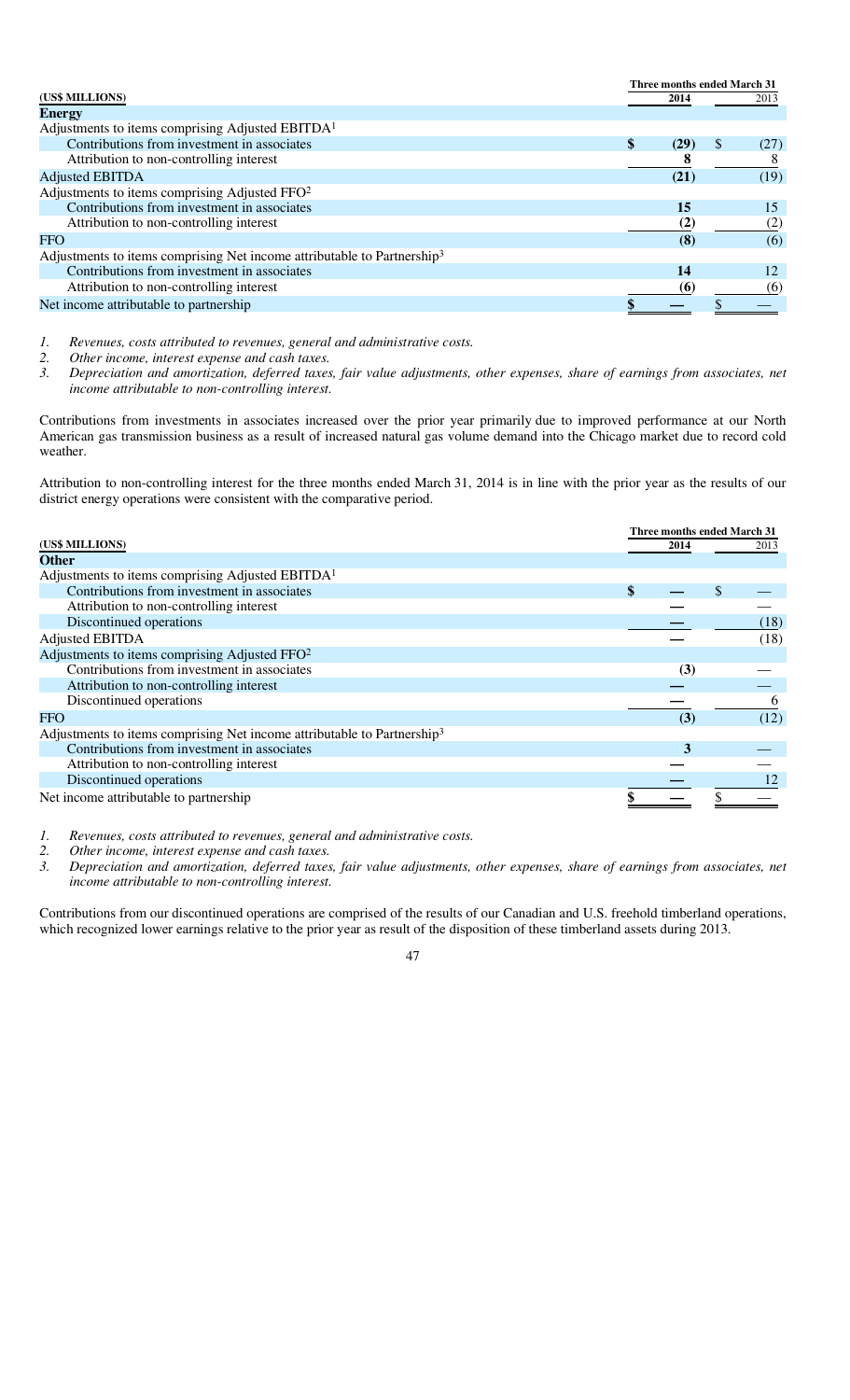|                                                                                     | Three months ended March 31 |       |               |             |
|-------------------------------------------------------------------------------------|-----------------------------|-------|---------------|-------------|
| (US\$ MILLIONS)                                                                     |                             | 2014  |               | 2013        |
| Total                                                                               |                             |       |               |             |
| Adjustments to items comprising Adjusted EBITDA <sup>1</sup>                        |                             |       |               |             |
| Contributions from investment in associates                                         | \$                          | (118) | <sup>\$</sup> | (103)       |
| Attribution to non-controlling interest                                             |                             | 72    |               | 66          |
| Discontinued operations                                                             |                             |       |               | (18)        |
| Adjusted EBITDA                                                                     |                             | (46)  |               | (55)        |
| Adjustments to items comprising Adjusted FFO <sup>2</sup>                           |                             |       |               |             |
| Contributions from investment in associates                                         |                             | 43    |               | 41          |
| Attribution to non-controlling interest                                             |                             | (26)  |               | (29)        |
| Discontinued operations                                                             |                             |       |               | $\mathbf b$ |
| FFO                                                                                 |                             | (29)  |               | (37)        |
| Adjustments to items comprising net income attributable to Partnership <sup>3</sup> |                             |       |               |             |
| Contributions from investment in associates                                         |                             | 75    |               | 62          |
| Attribution to non-controlling interest                                             |                             | (46)  |               | (37)        |
| Discontinued operations                                                             |                             |       |               | 12          |
| Net income attributable to partnership                                              |                             |       |               |             |

*1. Revenues, costs attributed to revenues, general and administrative costs.* 

*2. Other income, interest expense and cash taxes.* 

*3. Depreciation and amortization, deferred taxes, fair value adjustments, other expenses, share of earnings from associates, net income attributable to non-controlling interest.* 

## **CRITICAL ACCOUNTING POLICIES AND ESTIMATES**

The preparation of financial statements requires management to make critical judgments, estimates and assumptions that affect the reported amounts of assets and liabilities and disclosure of contingent assets and liabilities at the date of the financial statements and the reported amounts of revenues and expenses that are not readily apparent from other sources, during the reporting period. These estimates and associated assumptions are based on historical experience and other factors that are considered to be relevant. Actual results may differ from these estimates.

The estimates and underlying assumptions are reviewed on an ongoing basis. Revisions to accounting estimates are recognized in the period in which the estimate is revised if the revision affects only that period, or in the period of the revision and future periods if the revision affects both current and future periods.

Critical judgments made by management and utilized in the normal course of preparing Brookfield Infrastructure's consolidated financial statements are outlined below.

#### *Common control transactions*

IFRS 3 (2008) does not include specific measurement guidance for transfers of businesses or subsidiaries between entities under common control. Accordingly, Brookfield Infrastructure has developed a policy to account for such transactions taking into consideration other guidance in the IFRS framework and pronouncements of other standard-setting bodies. Brookfield Infrastructure's policy is to record assets and liabilities recognized as a result of transactions between entities under common control at the carrying value on the transferor's financial statements, and to have the Consolidated Statements of Financial Position, Consolidated Statements of Operating Results, Consolidated Statements of Comprehensive Income and Statements of Cash Flows reflect the results of combining entities for all periods presented for which the entities were under the transferor's common control, irrespective of when the combination takes place.

#### *Classification of assets and liabilities as held for sale*

Judgment is applied in determining whether the results of operations associated with the assets should be recorded in discontinued operations on the Consolidated Statements of Operating Results. Brookfield Infrastructure will reclassify the results of operations associated with certain assets to discontinued operations where the assets represent a component of the partnership whose operations and cash flows can be clearly distinguished, operationally and for financial reporting purposes, from the rest of the partnership.

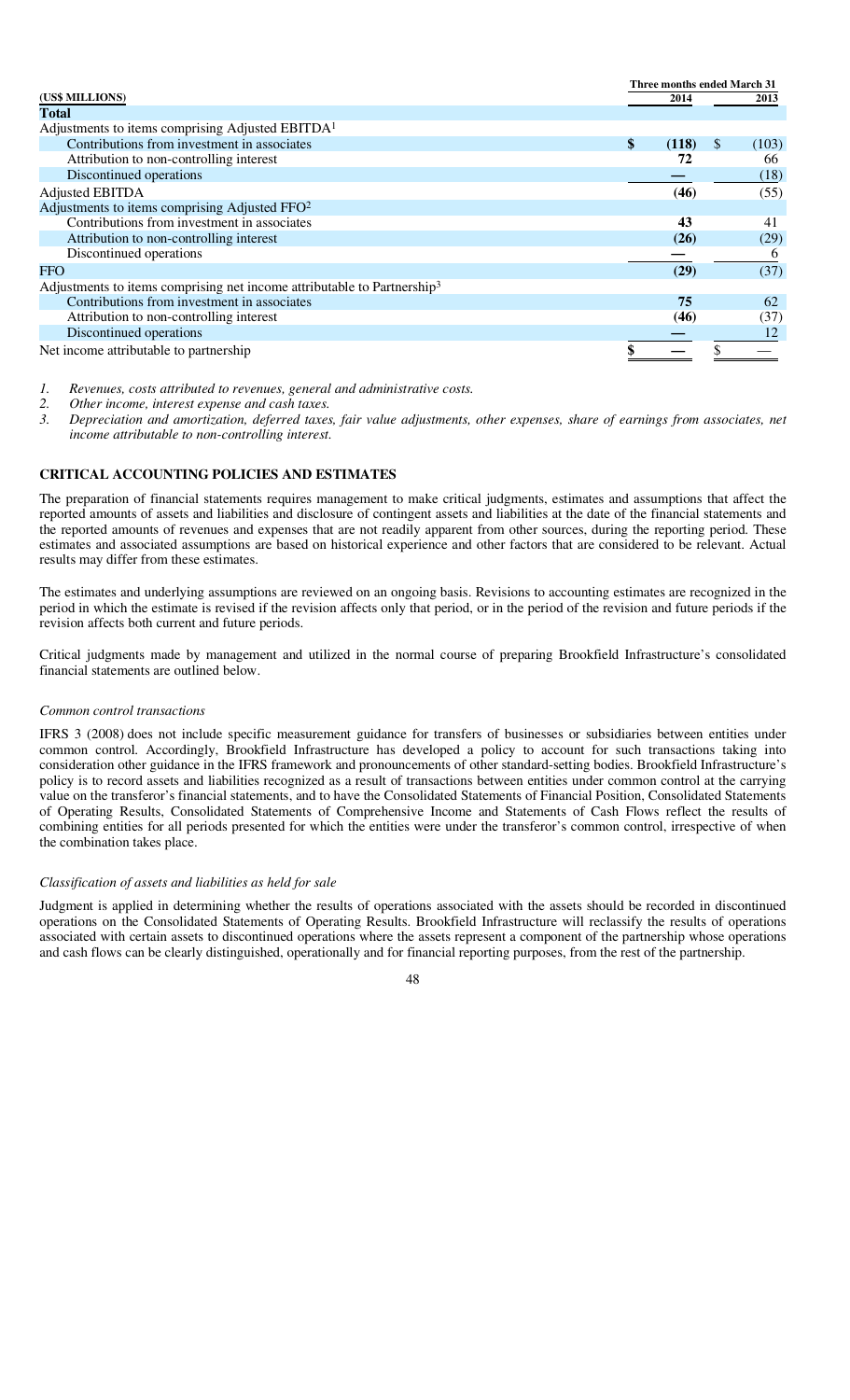#### *Financial instruments*

Brookfield Infrastructure's accounting policies relating to derivative financial instruments are described in note 3(n) of Brookfield Infrastructure's annual consolidated financial statements. The critical judgments inherent in these policies relate to applying the criteria to the assessment of the effectiveness of hedging relationships. Estimates and assumptions used in determining the fair value of financial instruments are equity and commodity prices; future interest rates; the credit worthiness of the company relative to its counterparties; the credit risk of the company's counterparties relative to the company; estimated future cash flows; and discount rates.

#### *Revaluation of property, plant and equipment*

Property, plant and equipment is revalued on a regular basis. The critical estimates and assumptions underlying the valuation of property, plant and equipment are set out in note 15 of Brookfield Infrastructure's annual consolidated financial statements.

#### *Valuation of standing timber*

Changes in fair value are recorded in profit and loss during the period of change. Brookfield Infrastructure determines fair value on an annual basis. Certain assets recorded at fair value were estimated and determined by management of the partnership with due consideration given to other relevant data points. Key estimates and assumptions in determining the fair value of standing timber are: the timing of forecasted revenues and timber prices; estimated selling costs; sustainable felling plans; growth assumptions; silviculture costs; discount rates; terminal capitalization rates and terminal valuation dates.

#### *Valuation of investment property*

The fair value of investment property is primarily determined by discounting the expected future cash flows of each property, generally over a term of 10 years, using a discount and terminal capitalization rate reflective of the characteristics, location and market of each property. The future cash flows of each property are based upon, among other things, rental income from current leases and assumptions about rental income from future leases reflecting current conditions, less future cash outflows in respect of such current and future leases.

In some cases, the fair values are determined based on recent real estate transactions with similar characteristics and location to those of Brookfield Infrastructure. Fair value is estimated by management of the partnership with due consideration given to other relevant data points.

#### *Fair values in business combinations*

Brookfield Infrastructure accounts for business combinations using the acquisition method of accounting. This method requires the application of fair values for both the consideration given and the assets and liabilities acquired. The calculation of fair values is often predicated on estimates and judgments including future cash flows, revenue streams and value-in-use calculations. The determination of the fair values may remain provisional for up to 12 months from the date of acquisition due to the time required to obtain independent valuations of individual assets and to complete assessments of provisions. When the accounting for a business combination has not been completed as at the reporting date, this is disclosed in the financial statements, including observations on the estimates and judgments made as of the reporting date.

#### *Impairment of goodwill and intangibles with indefinite lives*

The impairment assessment of goodwill and intangible assets with indefinite lives requires an estimation of the value-in-use or fair value less costs of disposal of the cash-generating units to which goodwill or the intangible asset has been allocated. Brookfield Infrastructure uses the following critical assumptions and estimates: the tax circumstances that gave rise to the goodwill, timing and amount of future cash flows expected from the cash-generating unit; discount rates; terminal capitalization rates; terminal valuation dates; useful lives and residual values.

Other estimates utilized in the preparation of the partnership's financial statements are: depreciation and amortization rates and useful lives; recoverable amount of goodwill and intangible assets; ability to utilize tax losses and other tax measurements.

Other critical judgments utilized in the preparation of the partnership's financial statements include the determination of functional currency, determination of operating segments, determination of effectiveness of financial hedges for accounting purposes, recoverability of deferred tax assets and assessment of tax uncertainties, and determination of control.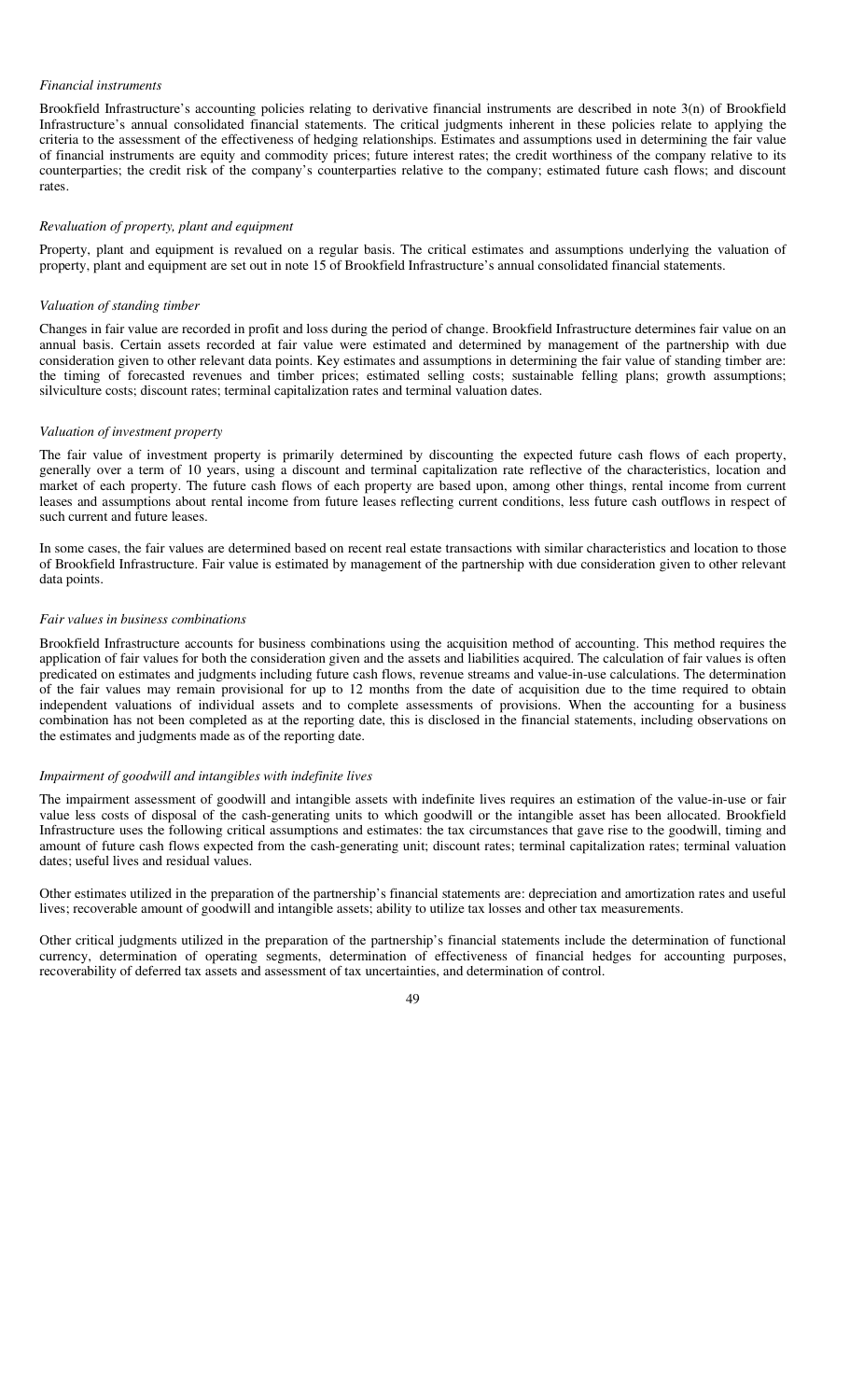## **CHANGES IN ACCOUNTING POLICIES INCLUDING INITIAL ADOPTION**

Brookfield Infrastructure applied, for the first time, certain Standards and amendments to Standards applicable to Brookfield Infrastructure that became effective January 1, 2014. The impact of adopting these standards on the partnership's accounting policies and disclosures is as follows:

## *a) Recently Adopted Accounting Standards and Amendments*

IFRIC 21, *Levies* ("IFRIC 21") provides guidance on when to recognize a liability for a levy imposed by a government, both for levies that are accounted for in accordance with IAS 37, Provisions, Contingent Liabilities and Contingent Assets, and those where the timing and amount of the levy is certain. IFRIC 21 identifies the obligating event for the recognition of a liability as the activity that triggers the payment of the levy in accordance with the relevant legislation. A liability is recognized progressively if the obligating event occurs over a period of time or, if an obligation is triggered on reaching a minimum threshold, the liability is recognized when that minimum threshold is reached. IFRIC 21 was applied retrospectively and the application of this new standard had no impact on Brookfield Infrastructure's accounting for levies for the current and prior periods presented.

IAS 32, *Financial Instruments: Presentation* ("IAS 32") was amended to clarify certain aspects as a result of the application of offsetting requirements, namely focusing on the following four main areas: the interpretation of "currently has a legally enforceable right of set-off", the application of simultaneous realization and settlement, the offsetting of collateral amounts, and the unit of account for applying the offsetting requirements. The amendments to IAS 32 were applied retrospectively and the application of these amendments had no impact on Brookfield Infrastructures accounting for or presentation of financial instruments for the current and prior periods presented.

#### *b) Standard issued not yet adopted*

IFRS 9, *Financial Instruments* ("IFRS 9") was issued by the IASB on November 12, 2009 and will replace IAS 39, Financial Instruments: Recognition and Measurement ("IAS 39"). IFRS 9 uses a single approach to determine whether a financial asset is measured at amortized cost or fair value, replacing the multiple rules in IAS 39. The approach in IFRS 9 is based on how an entity manages its financial instruments in the context of its business model and the contractual cash flow characteristics of the financial assets. The new standard also requires a single impairment method to be used, replacing the multiple impairment methods in IAS 39. IFRS 9 is tentatively effective for annual periods beginning on or after January 1, 2018. Brookfield Infrastructure is currently evaluating the impact of IFRS 9 on its consolidated financial statements.

## **CONTROLS AND PROCEDURES**

As of March 31, 2014, an evaluation of the effectiveness of our "disclosure controls and procedures" (as defined in Rules 13a-15(e) and 15d-15(e) of the United States Securities Exchange Act of 1934, or the Exchange Act) was carried out under the supervision and with the participation of persons performing the functions of principal executive and principal financial officers for us and our Manager. Based upon that evaluation, the persons performing the functions of principal executive and principal financial officers for us have concluded that, as of March 31, 2014, our disclosure controls and procedures were effective: (i) to ensure that information required to be disclosed by us in the reports that we file or submit under the Exchange Act is recorded, processed, summarized and reported within the time periods specified in the Securities and Exchange Commission's rules and forms; and (ii) to ensure that information required to be disclosed by us in the reports that we file or submit under the Exchange Act is accumulated and communicated to our management, including the persons performing the functions of principal executive and principal financial officers for us, to allow timely decisions regarding required disclosure.

It should be noted that while our management, including persons performing the functions of principal executive and principal financial officers for us, believe our disclosure controls and procedures provide a reasonable level of assurance that such controls and procedures are effective, they do not expect that our disclosure controls and procedures or internal controls will prevent all error and all fraud. A control system, no matter how well conceived or operated, can provide only reasonable, not absolute, assurance that the objectives of the control system are met.

No changes were made in our internal control over financial reporting during the three months ended March 31, 2014, that have materially affected, or are reasonably likely to materially affect, our internal control over financial reporting.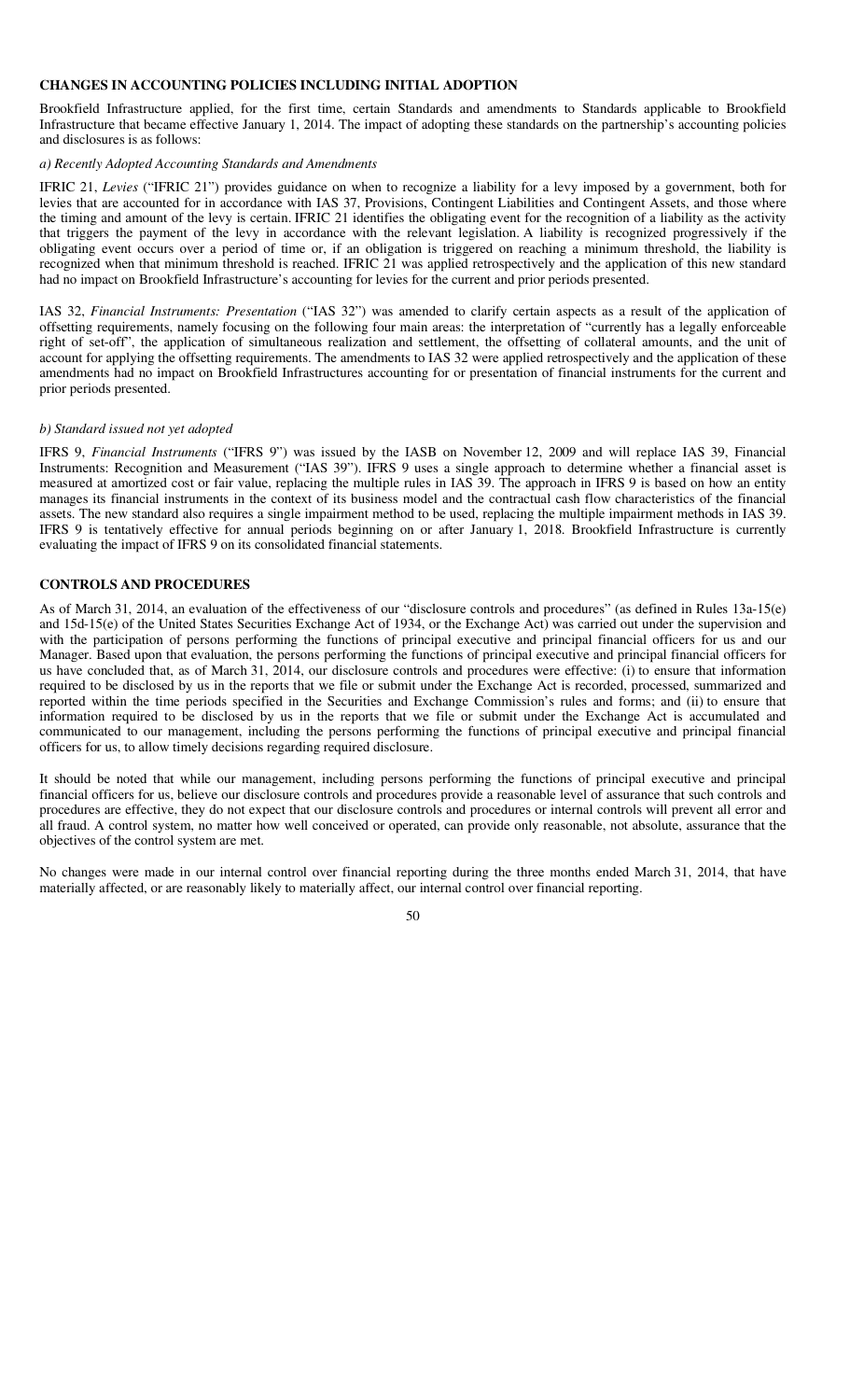#### **CAUTIONARY STATEMENT REGARDING FORWARD-LOOKING STATEMENTS**

This Management's Discussion and Analysis contains forward-looking information within the meaning of Canadian provincial securities laws and "forward-looking statements" within the meaning of certain securities laws including Section 27A of the U.S. Securities Act of 1933, as amended, Section 21E of the U.S. Securities Exchange Act of 1934, as amended, "safe harbor" provisions of the United States Private Securities Litigation Reform Act of 1995 and in any applicable Canadian securities regulations. We may make such statements in this report, in other filings with Canadian regulators or the SEC or in other communications. The words "tend", "seek", "target", "foresee", "believe," "expect," "could", "aim to," "intend," "objective", "outlook", "endeavour", "estimate", "likely", "continue", "plan", "positioned to", derivatives thereof and other expressions of similar import, or the negative variations thereof, and similar expressions of future or conditional verbs such as "will", "may", "should," which are predictions of or indicate future events, trends or prospects and which do not relate to historical matters, identify forward-looking statements. Forward-looking statements in this Management's Discussion and Analysis include among others, statements with respect to our assets tending to appreciate in value over time, growth in our assets and operations, increases in FFO per unit and resulting capital appreciation, returns on capital and on equity, increasing demand for commodities and global movement of goods, expected capital expenditures, the impact of planned capital projects by customers of our railroad business on the performance and growth of that business, the extent of our corporate, general and administrative expenses, our ability to close acquisitions (including acquisitions referred to in this Management's Discussion and Analysis), our capacity to take advantage of opportunities in the marketplace, the future prospects of the assets that Brookfield Infrastructure operates or will operate, partnering with institutional investors, ability to identify, acquire and integrate new acquisition opportunities, long-term target return on our assets, sustainability of distribution levels, distribution growth and payout ratios, operating results and margins for our business and each operation, future prospects for the markets for our products, Brookfield Infrastructure's plans for growth through internal growth and capital investments, ability to achieve stated objectives, ability to drive operating efficiencies, return on capital expectations for the business, contract prices and regulated rates for our operations, our expected future maintenance and capital expenditures, ability to deploy capital in accretive investments, impact on the business resulting from our view of future economic conditions, our ability to maintain sufficient financial liquidity, our ability to draw down funds under our bank credit facilities, our ability to secure financing through the issuance of equity or debt, expansions of existing operations, financing plan for operating companies, foreign currency management activities and other statements with respect to our beliefs, outlooks, plans, expectations and intentions. Although we believe that the partnership's anticipated future results, performance or achievements expressed or implied by the forward-looking statements and information are based upon reasonable assumptions and expectations, the reader should not place undue reliance on forward-looking statements and information because they involve known and unknown risks, uncertainties and other factors which may cause the actual results, performance or achievements of the partnership to differ materially from anticipated future results, performance or achievements expressed or implied by such forward-looking statements and information.

Factors that could cause actual results to differ materially from those contemplated or implied by forward-looking statements include: general economic and financial conditions in the countries in which we do business which may impact market demand, foreign currency risk, the high level of government regulation affecting our businesses, the outcome and timing of various regulatory, legal and contractual issues, global credit and financial markets, the competitive business environment in the industries in which we operate, the competitive market for acquisitions and other growth opportunities, availability of equity and debt financing, the completion of various large capital projects by mining customers of our railroad business which themselves rely on access to capital and continued favourable commodity prices, our ability to complete large capital expansion projects on time and within budget, ability to negotiate favourable take-or-pay contractual terms, traffic volumes on our toll roads, acts of God, weather events, or similar events outside of our control, and other risks and factors detailed from time to time in documents filed by Brookfield Infrastructure with the securities regulators in Canada and the United States, including Brookfield Infrastructure's most recent Annual Report on Form 20-F under the heading "Risk Factors".

We caution that the foregoing list of important factors that may affect future results is not exhaustive. When relying on our forwardlooking statements to make decisions with respect to Brookfield Infrastructure, investors and others should carefully consider the foregoing factors and other uncertainties and potential events. Except as required by law, the partnership undertakes no obligation to publicly update or revise any forward-looking statements or information, whether written or oral, that may be as a result of new information, future events or otherwise.

## **CAUTIONARY STATEMENT REGARDING USE OF NON-IFRS ACCOUNTING MEASURES**

Although our financial results are determined in accordance with International Financial Reporting Standards ("IFRS"), the basis of presentation throughout much of this report differs from IFRS in that it is organized by business segment and utilizes funds from operations ("FFO") and adjusted funds from operations ("AFFO") as important measures. This is reflective of how we manage the business and, in our opinion, enables the reader to better understand our affairs. We provide a reconciliation to the most directly comparable IFRS measure in this Management's Discussion and Analysis. Readers are encouraged to consider both measures in assessing Brookfield Infrastructure's results.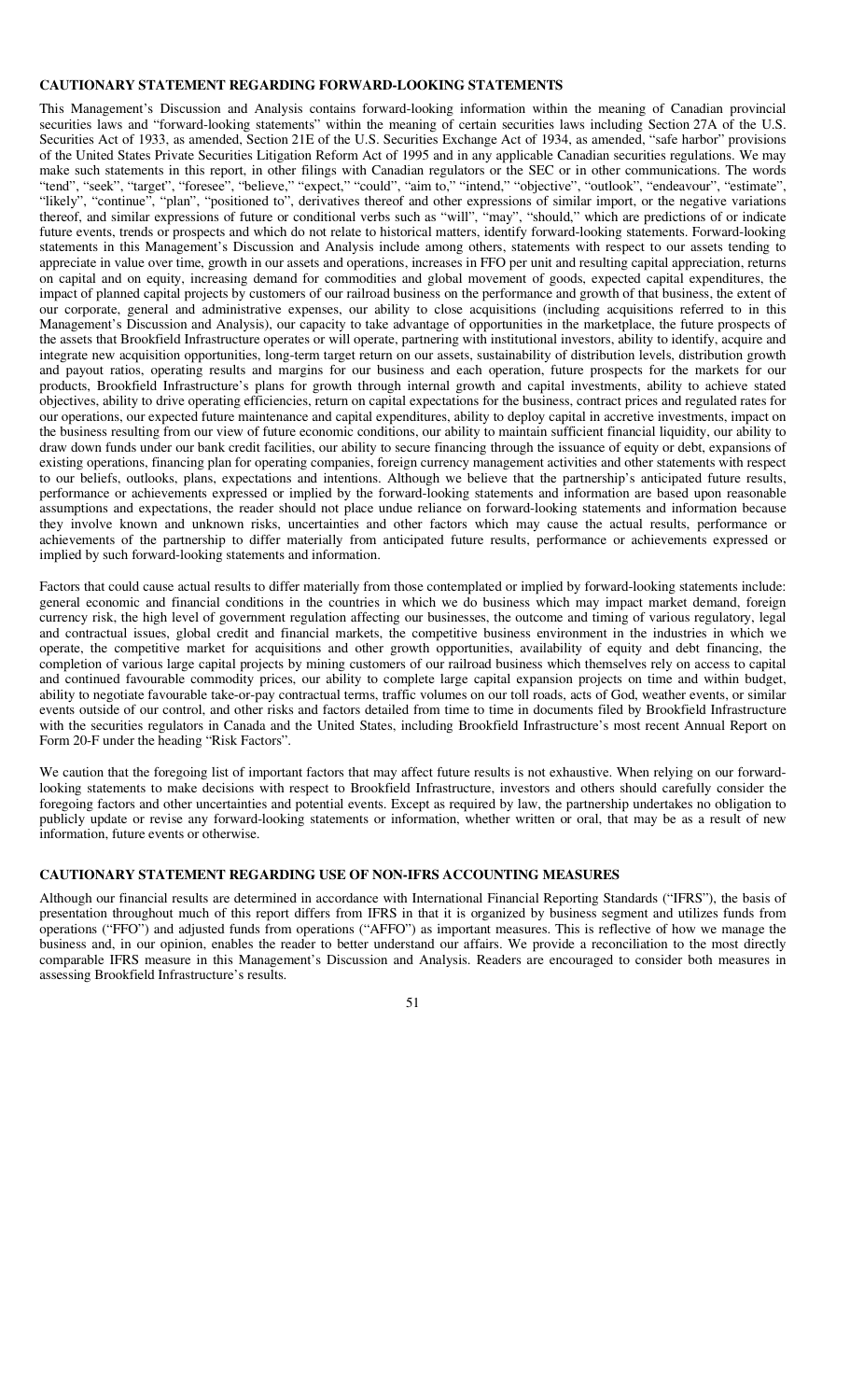## **BUSINESS ENVIRONMENT AND RISKS**

Brookfield Infrastructure's financial results are impacted by various factors, including the performance of each of our operations and various external factors influencing the specific platforms and geographic locations in which we operate; macro-economic factors such as economic growth, changes in currency, inflation and interest rates; regulatory requirements and initiatives; and litigation and claims that arise in the normal course of business. These and other factors are described in Brookfield Infrastructure's most recent Annual Report on Form 20-F which is available on our website at www.brookfieldinfrastructure.com and at www.sec.gov/edgar.shtml and www.sedar.com.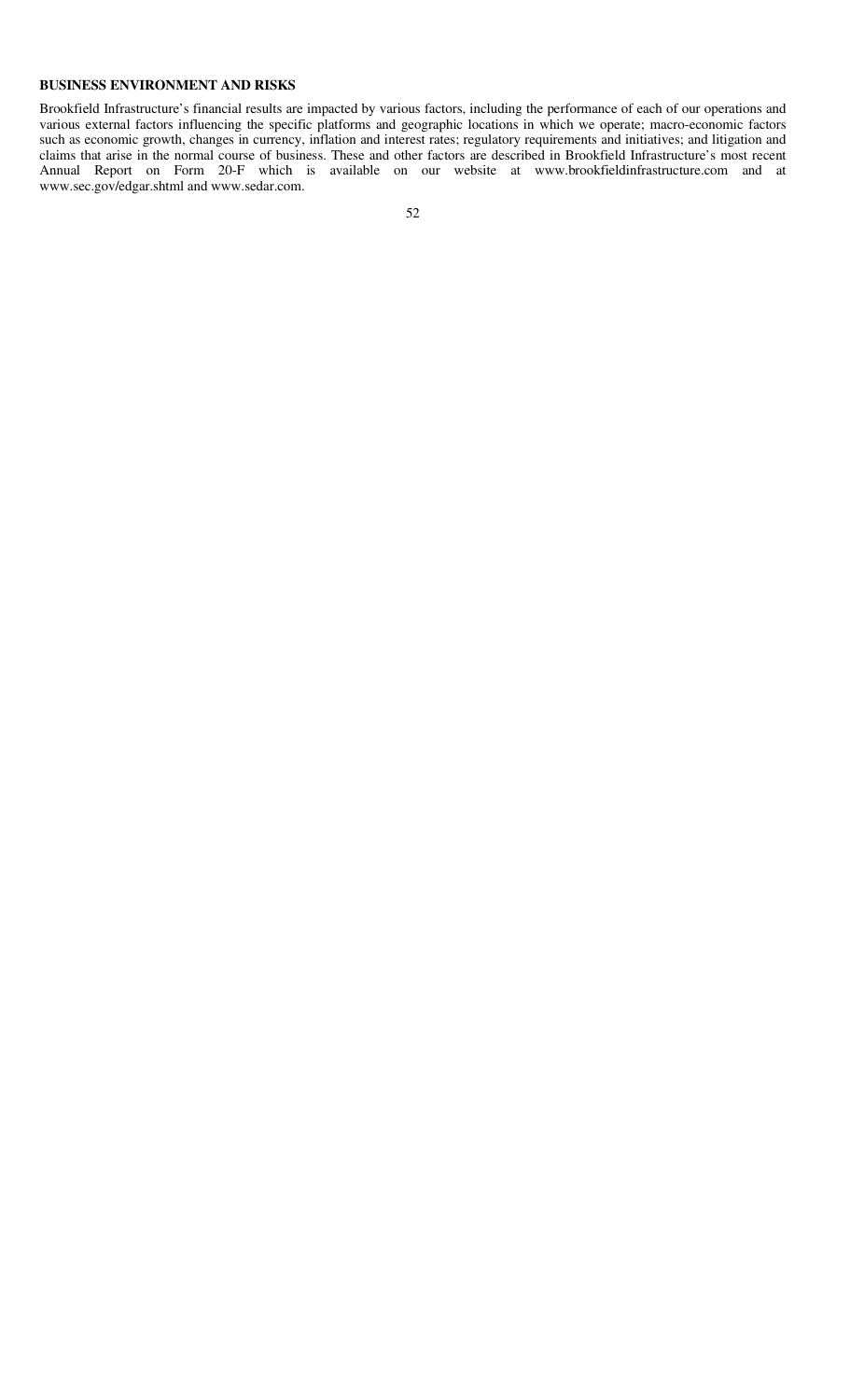#### **FORM 52-109F2 CERTIFICATION OF INTERIM FILINGS FULL CERTIFICATE**

I, Samuel Pollock, Chief Executive Officer of Brookfield Infrastructure Group L.P., manager of Brookfield Infrastructure Partners L.P., certify the following:

- 1. *Review:* I have reviewed the interim financial report and interim MD&A (together, the "interim filings") of Brookfield Infrastructure Partners L.P. (the "issuer") for the interim period ended March 31, 2014.
- 2. *No misrepresentations:* Based on my knowledge, having exercised reasonable diligence, the interim filings do not contain any untrue statement of a material fact or omit to state a material fact required to be stated or that is necessary to make a statement not misleading in light of the circumstances under which it was made, with respect to the period covered by the interim filings.
- 3. *Fair presentation:* Based on my knowledge, having exercised reasonable diligence, the interim financial report together with the other financial information included in the interim filings fairly present in all material respects the financial condition, financial performance and cash flows of the issuer, as of the date of and for the periods presented in the interim filings.
- 4. *Responsibility:* The issuer's other certifying officer and I are responsible for establishing and maintaining disclosure controls and procedures (DC&P) and internal control over financial reporting (ICFR), as those terms are defined in National Instrument 52-109 *Certification of Disclosure in Issuers' Annual and Interim Filings*, for the issuer.
- 5. *Design:* Subject to the limitations, if any, described in paragraphs 5.2 and 5.3, the issuer's other certifying officer and I have, as at the end of the period covered by the interim filings
	- (a) designed DC&P, or caused it to be designed under our supervision, to provide reasonable assurance that
		- (i) material information relating to the issuer is made known to us by others, particularly during the period in which the interim filings are being prepared; and
		- (ii) information required to be disclosed by the issuer in its annual filings, interim filings or other reports filed or submitted by it under securities legislation is recorded, processed, summarized and reported within the time periods specified in securities legislation; and
	- (b) designed ICFR, or caused it to be designed under our supervision, to provide reasonable assurance regarding the reliability of financial reporting and the preparation of financial statements for external purposes in accordance with the issuer's GAAP.
- 5.1 *Control framework:* The control framework the issuer's other certifying officer and I used to design the issuer's ICFR is the Internal Control – Integrated Framework (COSO Framework) published by The Committee of Sponsoring Organizations of the Treadway Commission (COSO).
- 5.2 *ICFR – material weakness relating to design:* N/A
- 5.3 *Limitation on scope of design:* N/A
- 6. *Reporting changes in ICFR:* The issuer has disclosed in its interim MD&A any change in the issuer's ICFR that occurred during the period beginning on January 1, 2014 and ended on March 31, 2014 that has materially affected, or is reasonably likely to materially affect, the issuer's ICFR.

Date: May 14, 2014

/s/ Samuel Pollock Samuel Pollock Chief Executive Officer, Brookfield Infrastructure Group L.P.